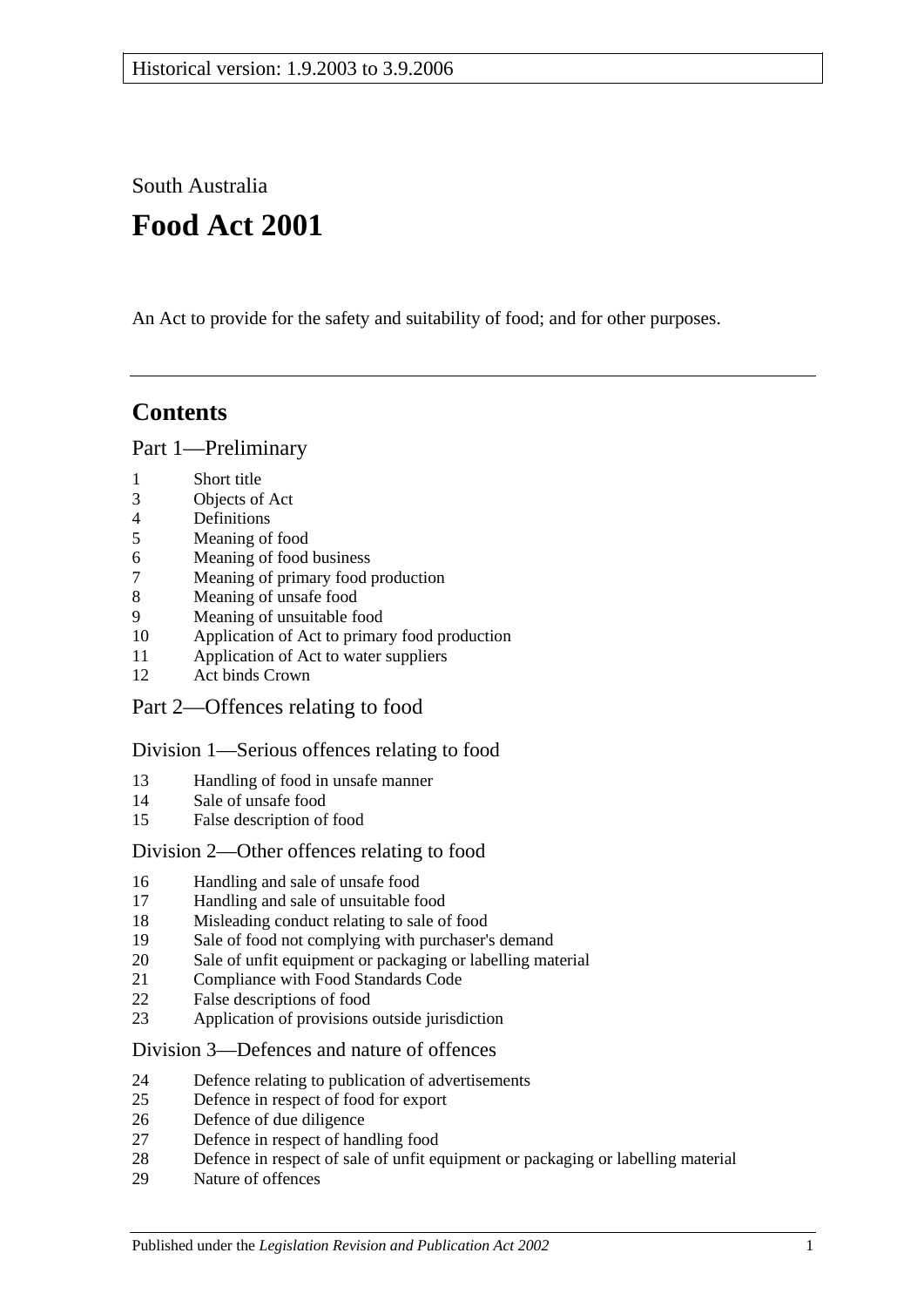#### [Alternative verdicts for serious food offences](#page-17-3)

#### [Part 3—Emergency powers](#page-18-0)

- [Making of order](#page-18-1)
- [Nature of order](#page-18-2)
- [Special provisions relating to recall orders](#page-18-3)
- [Manner of making orders](#page-19-0)
- [Review of order](#page-19-1)
- [Failure to comply with emergency order](#page-20-0)

#### [Part 4—Inspection and seizure powers](#page-20-1)

#### [Division 1—Inspection](#page-20-2)

- [Powers of authorised officers](#page-20-3)
- [Search warrants](#page-22-0)
- [Failure to comply with requirements of authorised officers](#page-22-1)
- [False information](#page-22-2)
- [Obstructing or impersonating authorised officers](#page-22-3)

#### [Division 2—Seizure](#page-23-0)

[Seizure](#page-23-1)

#### [Part 5—Improvement notices and prohibition orders](#page-25-0)

- [Unclean or unfit premises, vehicles or equipment](#page-25-1)
- [Improvement notice](#page-25-2)
- [Compliance with improvement notice](#page-26-0)
- [Prohibition order](#page-26-1)
- [Scope of notices and orders](#page-27-0)
- [Notices and orders to contain certain information](#page-27-1)
- [Request for re-inspection](#page-27-2)
- [Contravention of improvement notice or prohibition order](#page-28-0)<br>51 Review of decision to refuse certificate of clearance
- [Review of decision to refuse certificate of clearance](#page-28-1)
- [Review of order](#page-28-2)

#### [Part 6—Taking and analysis of samples](#page-29-0)

#### [Division 1—Taking of samples](#page-29-1)

- [Proprietor to be informed](#page-29-2)<br>54 Payment for sample
- [Payment for sample](#page-29-3)
- [Samples from vending machines](#page-29-4)
- [Packaged food](#page-29-5)
- Procedure [to be followed](#page-29-6)
- [Samples to be submitted for analysis](#page-30-0)

#### [Division 2—Procedures relating to analyses](#page-30-1)

- [Compliance with Food Standards Code](#page-30-2)
- [Certificate of analysis](#page-30-3)

#### [Division 3—Approval of laboratories](#page-31-0)

- [Approval of laboratories](#page-31-1)
- [Term of approval](#page-31-2)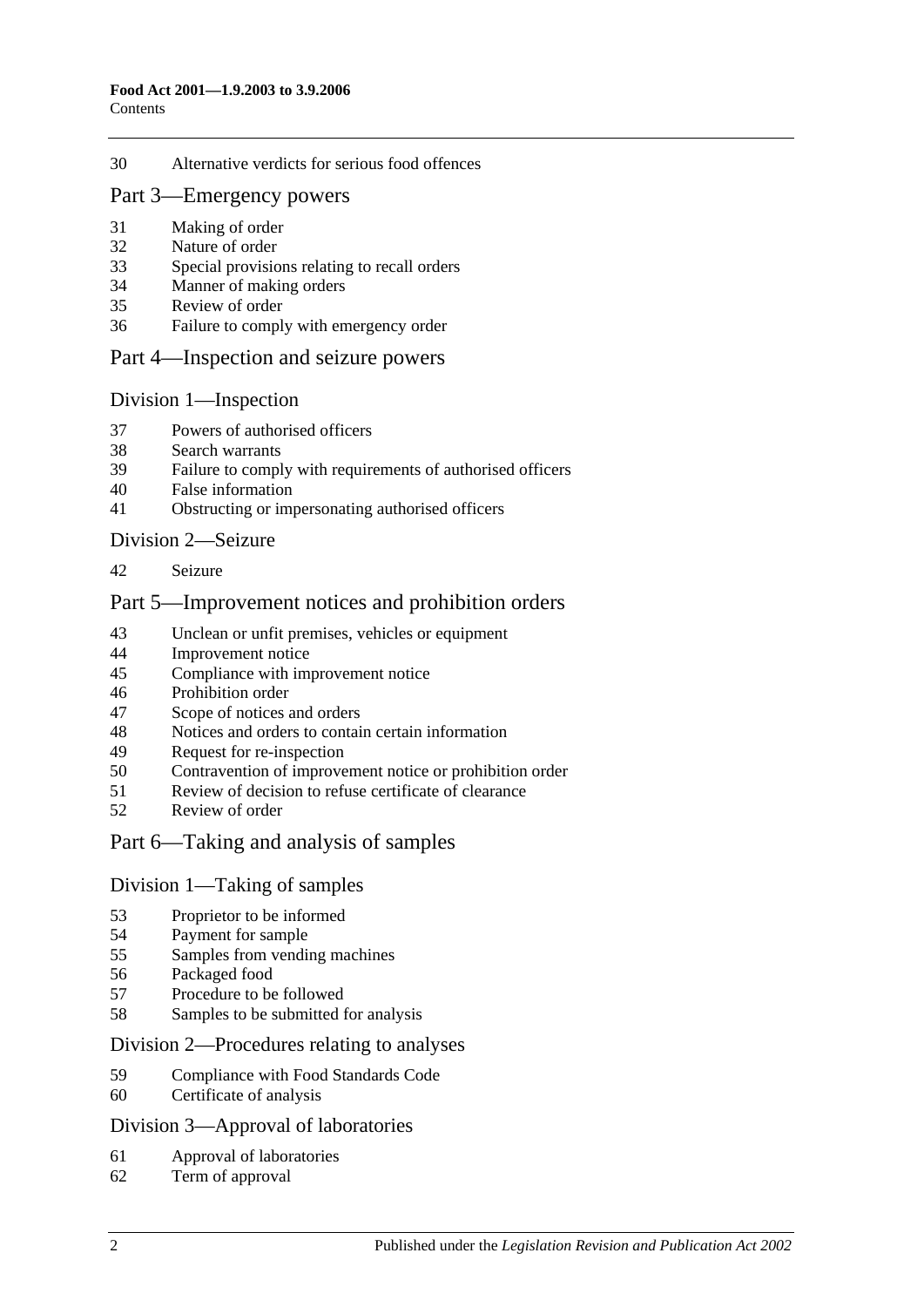- [Approved laboratory to give notice of certain interests](#page-32-0)
- [Variation of conditions or suspension or cancellation of approval of laboratory](#page-32-1)
- [Review of decisions relating to approval](#page-33-0)
- [List of approved laboratories to be maintained](#page-33-1)

#### [Division 4—Approval of analysts](#page-33-2)

- [Approval of persons to carry out analyses](#page-33-3)
- [Term of approval](#page-33-4)
- [Approved analyst to give notice of certain interests](#page-34-0)
- [Variation of conditions or suspension or cancellation of approval of analyst](#page-34-1)
- [Review of decisions relating to approval](#page-34-2)
- [List of approved analysts to be maintained](#page-35-0)

#### [Part 7—Auditing](#page-35-1)

#### [Division 1—Approval of food safety auditors](#page-35-2)

- [Approval of food safety auditors](#page-35-3)
- [Term of approval](#page-35-4)
- [Food safety auditor to give notice of certain interests](#page-36-0)
- [Variation of conditions or suspension or cancellation of approval of auditor](#page-36-1)
- [Review of decisions relating to approvals](#page-37-0)

#### [Division 2—Auditing and reporting requirements](#page-37-1)

- [Food safety programs and auditing requirements](#page-37-2)
- [Priority classification system and frequency of auditing](#page-37-3)
- [Duties of food safety auditors](#page-38-0)
- [Reporting requirements](#page-38-1)
- [Redetermination of frequency of auditing](#page-39-0)
- [Certificates of authority of food safety auditors](#page-40-0)
- [List of food safety auditors to be maintained](#page-40-1)
- [Obstructing or impersonating food safety auditors](#page-40-2)

#### [Part 8—Notification of food businesses](#page-40-3)

[Notification of food businesses](#page-40-4)

#### [Part 9—Administration](#page-41-0)

#### [Division 1—Relevant authority](#page-41-1)

- [Provision relating to functions](#page-41-2)
- [Delegations by relevant authority](#page-41-3)

#### [Division 2—Functions of enforcement agencies](#page-42-0)

- [Functions of enforcement agencies in relation to this Act](#page-42-1)<br>90 Conditions on exercise of functions by enforcement agency
- [Conditions on exercise of functions by enforcement agencies](#page-42-2)
- [Delegations by enforcement agency](#page-42-3)
- [Exercise of functions by enforcement agencies](#page-43-0)
- [Reports by enforcement agencies](#page-43-1)

#### [Division 3—Appointment of authorised officers](#page-43-2)

- [Appointment of authorised officers](#page-43-3)
- [Certificates of authority](#page-43-4)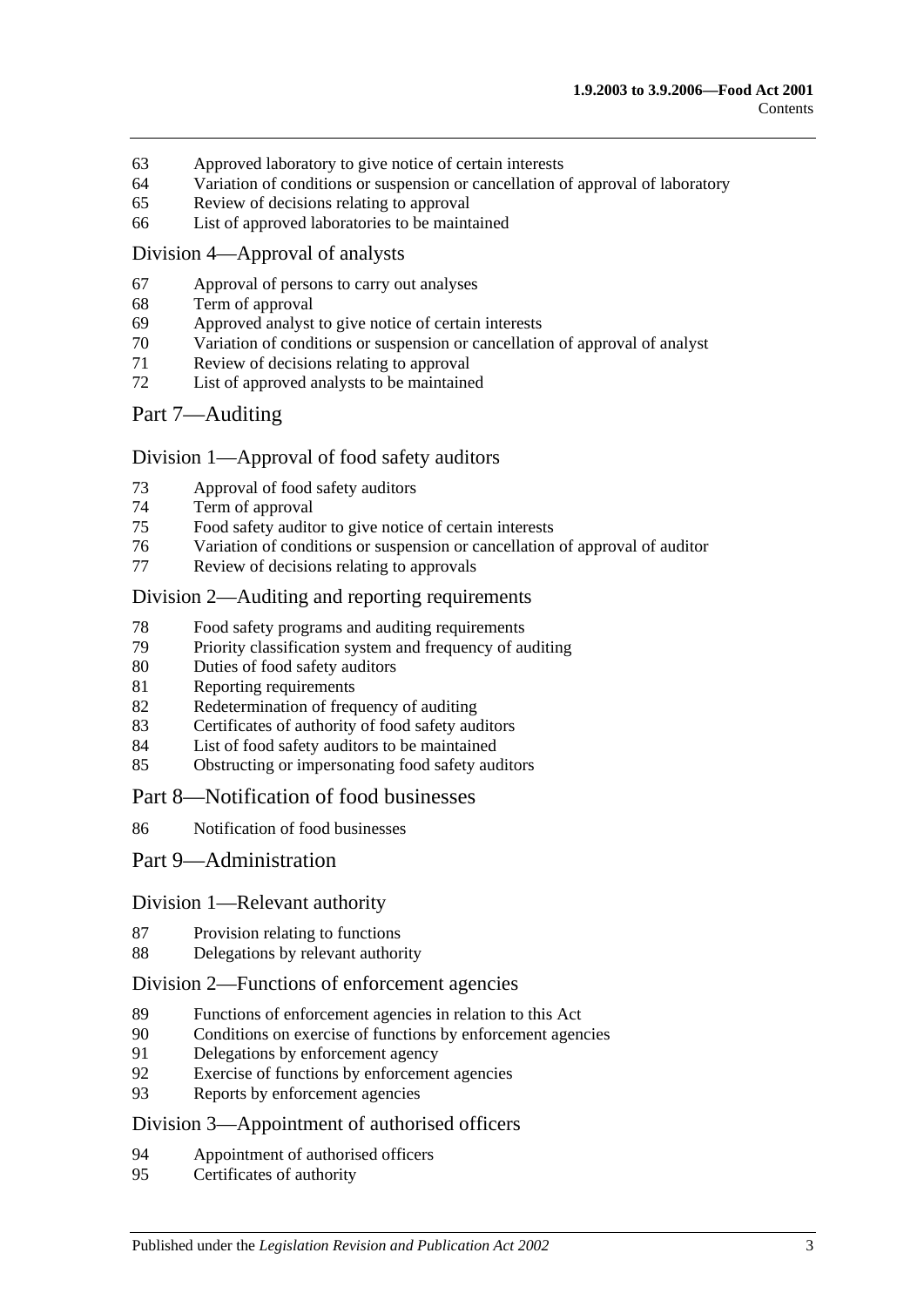[Division 4—Agreement and consultation with local government sector on](#page-43-5)  [administration and enforcement of Act](#page-43-5)

96 [Agreement and consultation with local government sector](#page-43-6)

### [Part 10—Procedural and evidentiary provisions](#page-44-0)

- 97 [Offences by employers](#page-44-1)
- 98 [Offences by bodies corporate](#page-44-2)<br>99 Liability of employees and ag
- [Liability of employees and agents](#page-44-3)
- 100 [No defence to allege deterioration of sample](#page-45-0)
- 101 [Onus to prove certain matters on defendant](#page-45-1)
- 102 [Presumptions](#page-45-2)
- 103 [Certificate evidence and evidence of analysts](#page-46-0)
- 104 [Power of court to order further analysis](#page-47-0)
- 105 [Court may order costs and expenses](#page-47-1)
- 106 [Court may order forfeiture](#page-47-2)
- 107 [Court may order corrective advertising](#page-47-3)

#### [Part 11—Miscellaneous](#page-47-4)

- 108 [Special power of exemption](#page-47-5)
- 109 [Annual report](#page-48-0)
- 110 [Protection from liability](#page-48-1)
- 111 [Disclosure of certain confidential information](#page-48-2)
- 112 [Disclosure of certain information](#page-48-3)
- 113 [Regulations](#page-49-0)
- 115 [Savings and transitional regulations](#page-51-0)

#### [Legislative history](#page-52-0)

#### <span id="page-3-0"></span>**The Parliament of South Australia enacts as follows:**

# **Part 1—Preliminary**

### <span id="page-3-1"></span>**1—Short title**

This Act may be cited as the *Food Act 2001*.

#### <span id="page-3-2"></span>**3—Objects of Act**

The objects of this Act include the following:

- (a) to ensure food for sale is both safe and suitable for human consumption;
- (b) to prevent misleading conduct in connection with the sale of food;
- (c) to provide for the application in this jurisdiction of the Food Standards Code.

#### <span id="page-3-3"></span>**4—Definitions**

(1) In this Act, unless the contrary intention appears—

#### *advertisement* means—

- (a) any words, whether written or spoken; or
- (b) any pictorial representation or design; or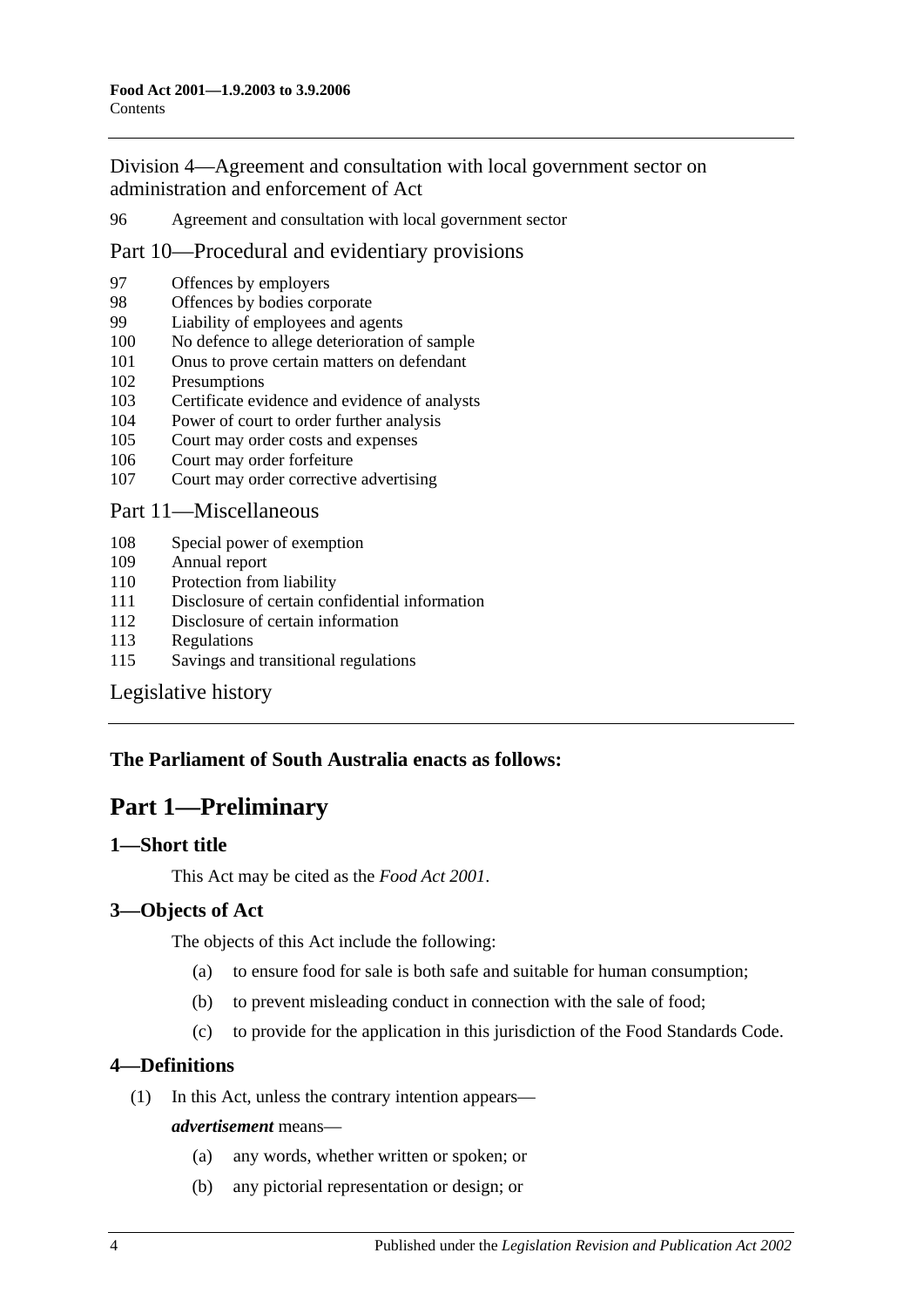(c) any other representation by any means at all,

used or apparently used to promote, directly or indirectly, the sale of food;

*analysis* includes any examination or testing of food or any other thing;

*animal* includes an amphibian, bird, crustacean, fish, mollusc or reptile;

*appropriate enforcement agency* means, in relation to the provision in which the expression is used, the enforcement agency prescribed by the regulations for the purposes of that provision;

*appropriate review body* means the Administrative and Disciplinary Division of the District Court;

*approved analyst* means a person approved under [Division 4](#page-33-2) of [Part 6;](#page-29-0)

*approved form* means the form approved from time to time by the relevant authority;

*approved laboratory* means a laboratory approved under [Division 3](#page-31-0) of [Part 6;](#page-29-0)

*Australia New Zealand Food Authority* means the Australia New Zealand Food Authority constituted by the *Australia New Zealand Food Authority Act 1991* of the Commonwealth;

*authorised officer* means a person appointed under [Division 3](#page-43-2) of [Part 9;](#page-41-0)

*business day* means a day that is not a Saturday, Sunday or Public Holiday;

*council* means—

- (a) a council under the *[Local Government Act](http://www.legislation.sa.gov.au/index.aspx?action=legref&type=act&legtitle=Local%20Government%20Act%201999) 1999*; or
- (b) a body established by a council or councils under the *[Local Government](http://www.legislation.sa.gov.au/index.aspx?action=legref&type=act&legtitle=Local%20Government%20Act%201999)  Act [1999](http://www.legislation.sa.gov.au/index.aspx?action=legref&type=act&legtitle=Local%20Government%20Act%201999)*;

*enforcement agency* means—

- (a) the relevant authority; or
- (b) any person or body, or a person or body within a class of persons or bodies, prescribed by the regulations for the purposes of this definition;

<span id="page-4-0"></span>*equipment* means the whole or part of—

- (a) any utensil, machinery, instrument, device, apparatus or appliance that is used, or that is designed or intended for use, in or in connection with the handling of food; or
- (b) any substance, utensil, machinery, instrument, device, apparatus or appliance that is used, or that is designed or intended for use, in cleaning anything referred to in [paragraph](#page-4-0) (a);

*examine* includes weigh, count, test or measure;

*food* has the meaning given by [section](#page-7-0) 5;

*food business* has the meaning given by [section](#page-7-1) 6;

*food safety auditor* means a person approved under [Division 1](#page-35-2) of [Part 7;](#page-35-1)

*Food Safety Standards* means the standards contained in Chapter 3 of the Food Standards Code;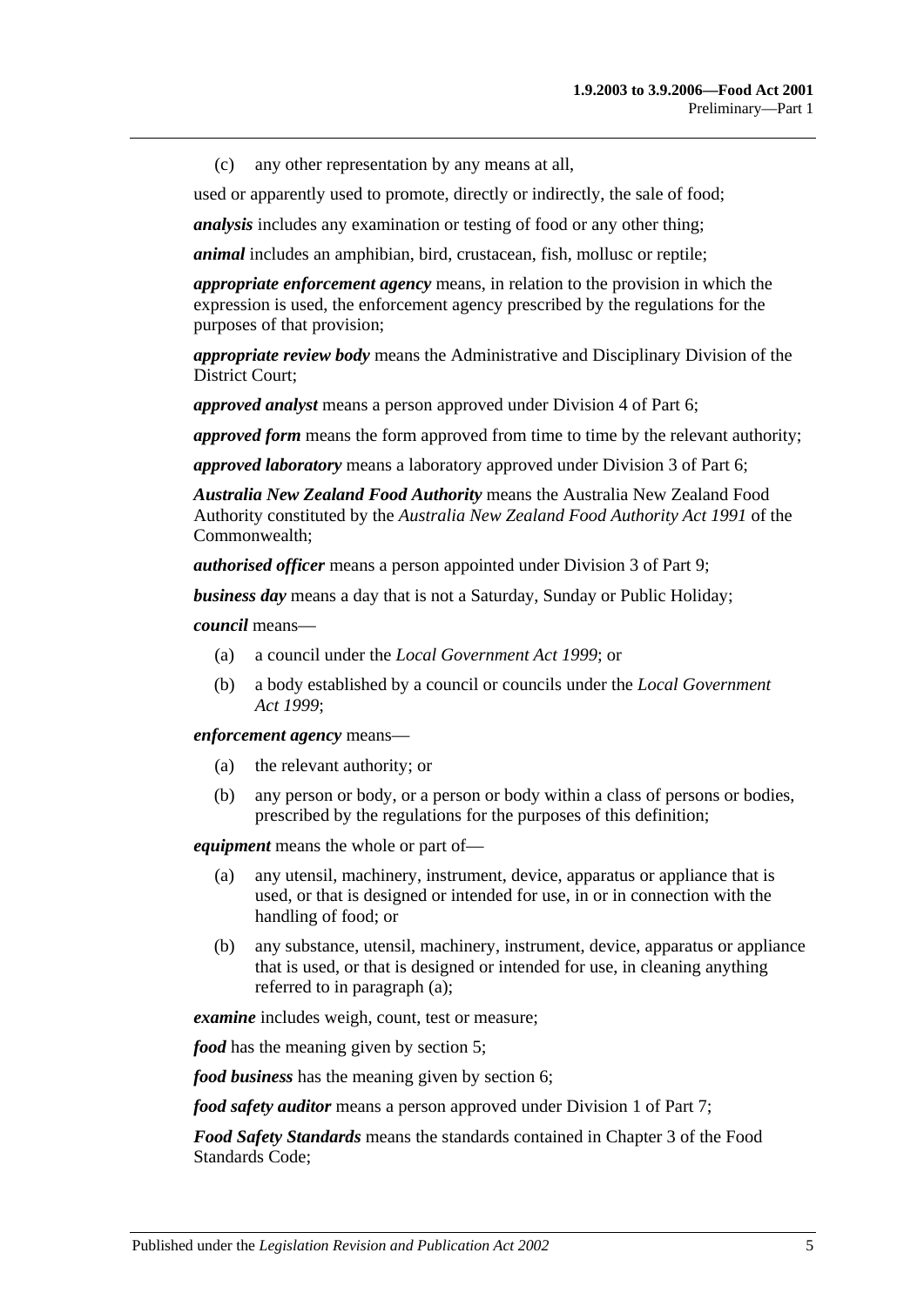*Food Standards Code* means the Australia New Zealand Food Standards Code as defined in the *Australia New Zealand Food Authority Act 1991* of the Commonwealth, as adopted or incorporated by the regulations;

*food transport vehicle* means a vehicle used for the transport of food for sale (or of food ultimately intended for sale);

*handling* of food includes the making, manufacturing, producing, collecting, extracting, processing, storing, transporting, delivering, preparing, treating, preserving, packing, cooking, thawing, serving or displaying of food;

*head of an enforcement agency* means the person prescribed by the regulations as the head of an enforcement agency for the purposes of this definition;

*improvement notice* means an improvement notice issued under [Part 5;](#page-25-0)

*this jurisdiction* means the State of South Australia;

*label* includes any tag, brand, mark or statement in writing or any representation or design or other descriptive matter on or attached to or used or displayed in connection with or accompanying any food or package;

*LGA* means the Local Government Association of South Australia;

*package* includes any container or wrapper in or by which food intended for sale is wholly or partly encased, covered, enclosed, contained or packed and, in the case of food carried or sold or intended to be carried or sold in more than one package, includes every such package;

*premises* includes—

- (a) land (whether or not vacant); or
- (b) the whole or any part of a building, tent, stall or other structure (whether of a permanent or temporary nature); or
- (c) a pontoon; or
- (d) a vehicle (other than a food transport vehicle while it is engaged in the transport of food);

*primary food production* has the meaning given by [section](#page-7-2) 7;

*prohibition order* means a prohibition order made under [Part 5;](#page-25-0)

*proprietor* of a food business means—

- (a) the person carrying on the food business; or
- (b) if that person cannot be identified—the person in charge of the food business;

*public institution* means an institution, or an institution within a class of institutions, prescribed by the regulations for the purposes of this definition;

*recall order* means an order under [Part 3](#page-18-0) requiring the recall or disposal, or both, of any food;

*record* means a record of any kind, including a disk, tape or other article from which information is capable of being reproduced (with or without the aid of another article or device);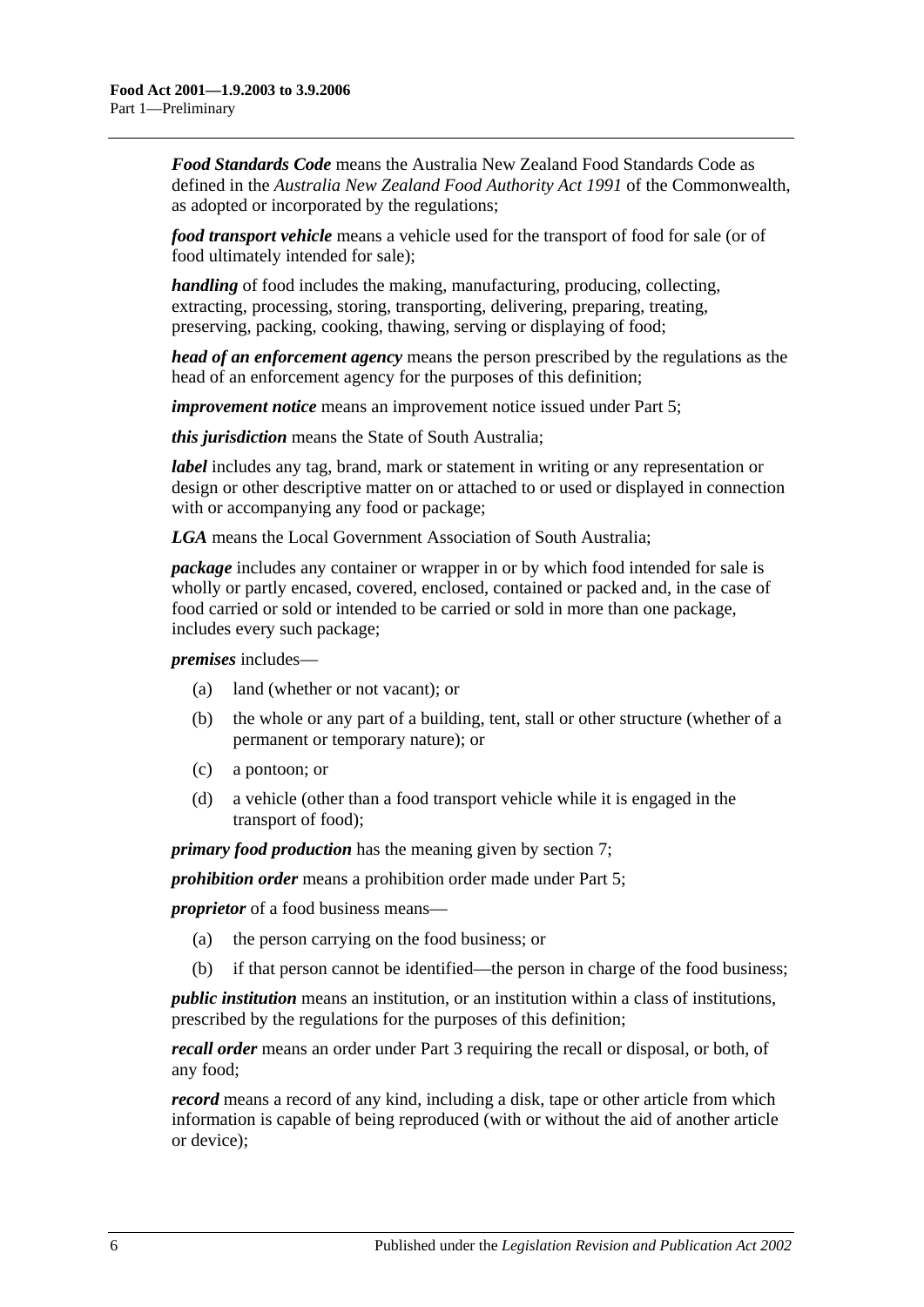*relevant authority* means the Minister and includes, if the regulations so provide in relation to a provision in which the expression is used, a person or body, or a person or body within a class of persons or bodies, prescribed by the regulations for the purposes of that provision;

*sell* includes—

- (a) barter, offer or attempt to sell; or
- (b) receive for sale; or
- (c) have in possession for sale; or
- (d) display for sale; or
- (e) cause or permit to be sold or offered for sale; or
- (f) send, forward or deliver for sale; or
- (g) dispose of by any method for valuable consideration; or
- (h) dispose of to an agent for sale on consignment; or
- (i) provide under a contract of service; or
- (j) supply food as a meal or part of a meal to an employee, in accordance with a term of an award governing the employment of the employee or a term of the employee's contract of service, for consumption by the employee at the employee's place of work; or
- (k) dispose of by way of raffle, lottery or other game of chance; or
- (l) offer as a prize or reward; or
- (m) give away for the purpose of advertisement or in furtherance of trade or business; or
- (n) supply food under a contract (whether or not the contract is made with the consumer of the food), together with accommodation, service or entertainment, in consideration of an inclusive charge for the food supplied and the accommodation, service or entertainment; or
- (o) supply food (whether or not for consideration) in the course of providing services to patients or inmates in public institutions; or
- (p) sell for the purpose of resale;

*unsafe* has the meaning given by [section](#page-8-0) 8;

*unsuitable* has the meaning given by [section](#page-9-0) 9;

*vehicle* means any means of transport, whether self-propelled or not, and whether used on land or sea or in the air.

- (2) For the purposes of this Act, food or equipment that is displayed for the purpose of being offered as a prize or reward or given away for the purpose of advertisement or in the furtherance of trade or business is taken to have been displayed for sale by the owner of the food or equipment.
- (3) Notes included in this Act are explanatory notes and do not form part of this Act.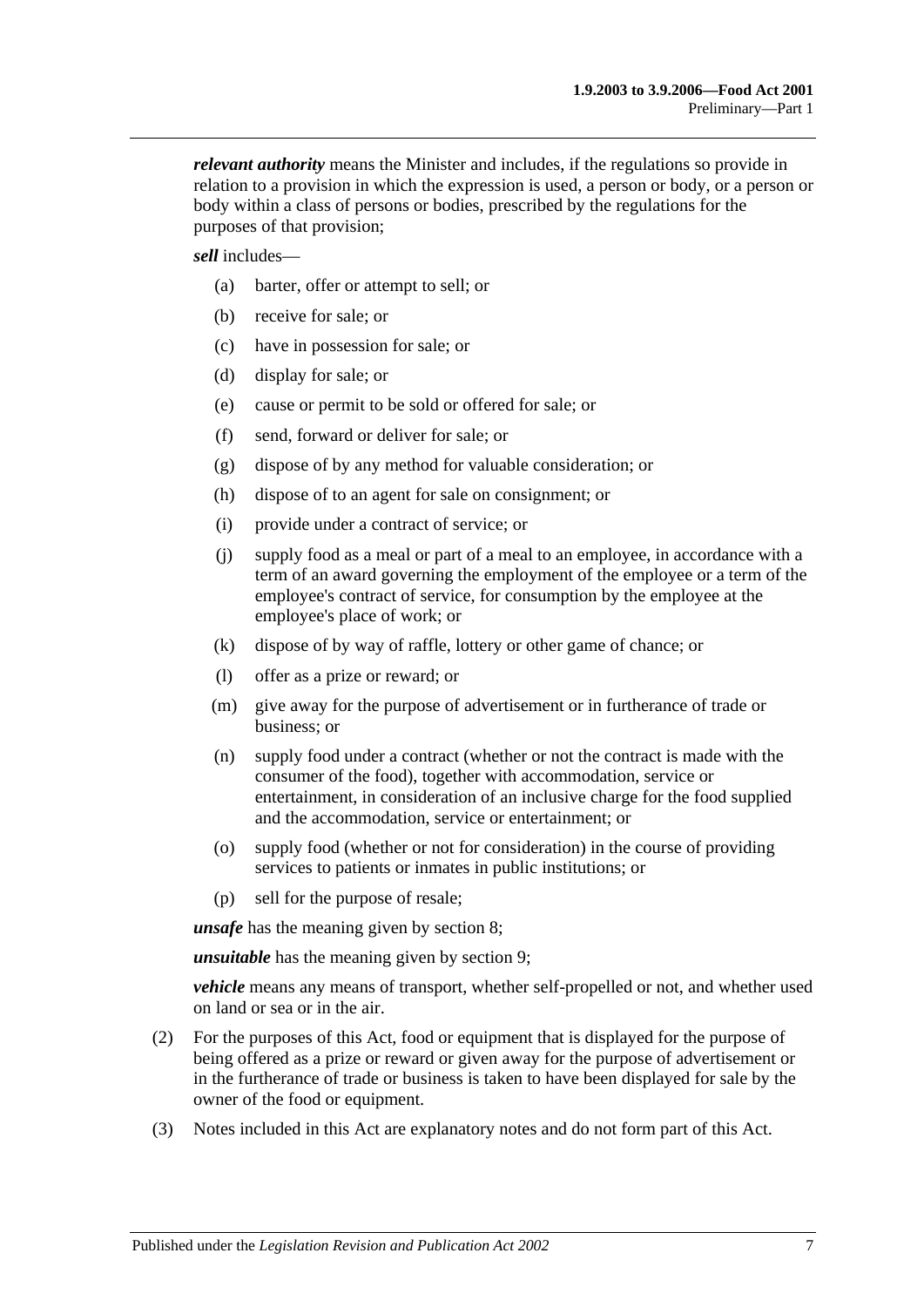## <span id="page-7-0"></span>**5—Meaning of food**

<span id="page-7-3"></span>(1) In this Act—

#### *food* includes—

- (a) any substance or thing of a kind used, or represented as being for use, for human consumption (whether it is live, raw, prepared or partly prepared); or
- (b) any substance or thing of a kind used, or represented as being for use, as an ingredient or additive in a substance or thing referred to in [paragraph](#page-7-3) (a); or
- (c) any substance used in preparing a substance or thing referred to in [paragraph](#page-7-3) (a) (other than a substance used in preparing a living thing) if it comes into direct contact with the substance or thing referred to in that paragraph, such as a processing aid; or
- (d) chewing gum or an ingredient or additive in chewing gum, or any substance used in preparing chewing gum; or
- (e) any other substance or thing declared to be food under a declaration in force under section 3B of the *Australian New Zealand Food Authority Act 1991* of the Commonwealth and prescribed by the regulations for the purposes of this paragraph,

whether or not the substance, thing or chewing gum is in a condition fit for human consumption.

- (2) However, *food* does not include a therapeutic good within the meaning of the *Therapeutic Goods Act 1989* of the Commonwealth.
- (3) To avoid doubt, *food* may include live animals and plants.

#### <span id="page-7-1"></span>**6—Meaning of food business**

#### In this Act—

*food business* means a business, enterprise or activity (other than a business, enterprise or activity that is primary food production) that involves—

- (a) the handling of food intended for sale; or
- (b) the sale of food,

regardless of whether the business, enterprise or activity concerned is of a commercial, charitable or community nature or whether it involves the handling or sale of food on one occasion only.

#### <span id="page-7-2"></span>**7—Meaning of primary food production**

(1) In this Act—

*primary food production* means the growing, raising, cultivation, picking, harvesting, collection or catching of food, and includes the following:

(a) the transportation or delivery of food on, from or between the premises on which it was grown, raised, cultivated, picked, harvested, collected or caught;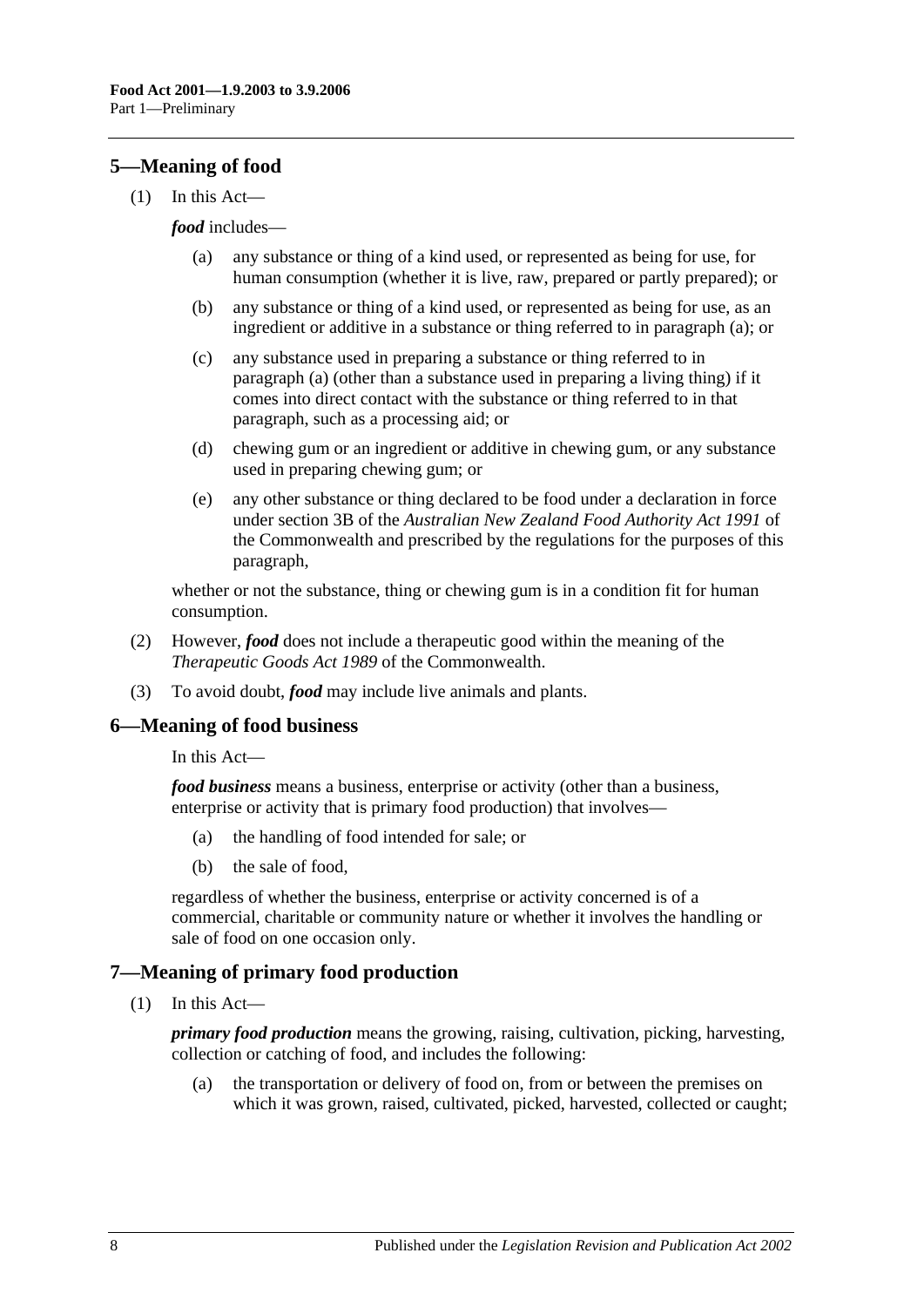- (b) the packing, treating (for example, washing) or storing of food on the premises on which it was grown, raised, cultivated, picked, harvested, collected or caught, or on premises that are associated with the premises on which the food was grown, raised, cultivated, picked, harvested, collected or caught;
- (c) the storage of food in a silo that is not connected with a food processing operation and the transportation or delivery of food from, between or to such silos;
- (d) the sale of livestock at saleyards and the transportation of livestock to and from saleyards;
- (e) any other food production activity that is regulated by or under an Act prescribed by the regulations for the purposes of this subsection.
- (2) However, *primary food production* does not include—
	- (a) any process involving the substantial transformation of food (for example, manufacturing or canning), regardless of whether the process is carried out on the premises on which the food was grown, raised, cultivated, picked, harvested, collected or caught; or
	- (b) the packing or treating of food on premises that are associated with the premises on which it was grown, raised, cultivated, picked, harvested, collected or caught if carried out by a person who has purchased the food, or who is carrying out the packing or treating under contract (not being a contract of employment); or
	- (c) the sale or service of food directly to the public; or
	- (d) any other food production activity that is prescribed by the regulations for the purposes of this subsection.
- <span id="page-8-1"></span>(3) For the purposes of this section, premises are associated with each other if they form part of a single enterprise.

#### **Note—**

[Section](#page-8-1) 7(2)(d) enables regulations to be made prescribing food production activities that are not included in the definition of primary food production. Such a regulation might be made, for example, to prescribe a food production activity in relation to which significant and unmanaged food safety hazards have been identified.

#### <span id="page-8-2"></span><span id="page-8-0"></span>**8—Meaning of unsafe food**

- (1) For the purposes of this Act, food is *unsafe* at a particular time if it would be likely to cause physical harm to a person who might later consume it, assuming—
	- (a) it was, after that particular time and before being consumed by the person, properly subjected to all processes (if any) that are relevant to its reasonable intended use; and
	- (b) nothing happened to it after that particular time and before being consumed by the person that would prevent its being used for its reasonable intended use; and
	- (c) it was consumed by the person according to its reasonable intended use.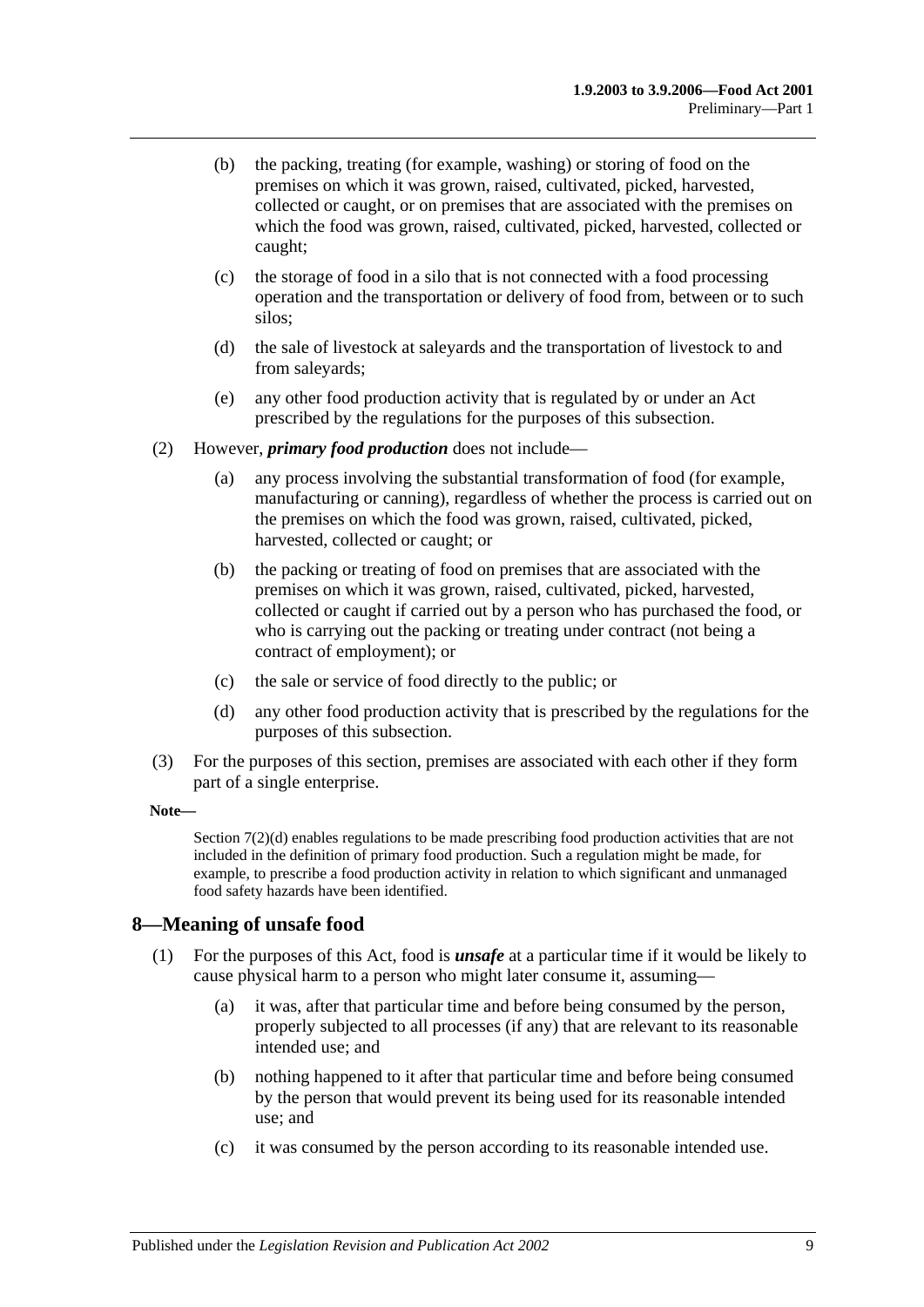- <span id="page-9-1"></span>(2) For the purposes of this Act (and without limiting [subsection](#page-8-2) (1)), food will be regarded as having been *unsafe* at the time of its sale for consumption if—
	- (a) after that time and before being consumed by a person, it was properly subjected to all processes (if any) that were relevant to its reasonable intended use; and
	- (b) nothing happened to it after the time of its sale and before being consumed by the person that would prevent its being used for its reasonable intended use; and
	- (c) it was consumed by the person according to its reasonable intended use; and
	- (d) the person suffered physical harm that is reasonably attributable to the food.
- (3) However, food is not unsafe for the purposes of this Act merely because its inherent nutritional or chemical properties cause, or its inherent nature causes, adverse reactions only in persons with allergies or sensitivities that are not common to the majority of persons.
- (4) In [subsections](#page-8-2) (1) and [\(2\)—](#page-9-1)

*processes* include processes involving storage and preparation.

#### <span id="page-9-0"></span>**9—Meaning of unsuitable food**

- (1) For the purposes of this Act, food is *unsuitable* if it is food that—
	- (a) is damaged, deteriorated or perished to an extent that affects its reasonable intended use; or
	- (b) contains any damaged, deteriorated or perished substance that affects its reasonable intended use; or
	- (c) is the product of a diseased animal, or an animal that has died otherwise than by slaughter, and has not been declared by or under another Act to be safe for human consumption; or
	- (d) contains a biological or chemical agent, or other matter or substance, that is foreign to the nature of the food.
- (2) However, food is not unsuitable for the purposes of this Act merely because—
	- (a) at any particular time before it is sold for human consumption it contains an agricultural or veterinary chemical; or
	- (b) when it is sold for human consumption it contains an agricultural or veterinary chemical, so long as it does not contain the chemical in an amount that contravenes the Food Standards Code; or
	- (c) it contains a metal or non-metal contaminant (within the meaning of the Food Standards Code) in an amount that does not contravene the permitted level for the contaminant as specified in the Food Standards Code; or
	- (d) it contains any matter or substance that is permitted by the Food Standards Code.
- (3) In this section—

*slaughter* of an animal includes the killing of an animal in the process of capturing, taking or harvesting it for the purposes of preparing it for use as food.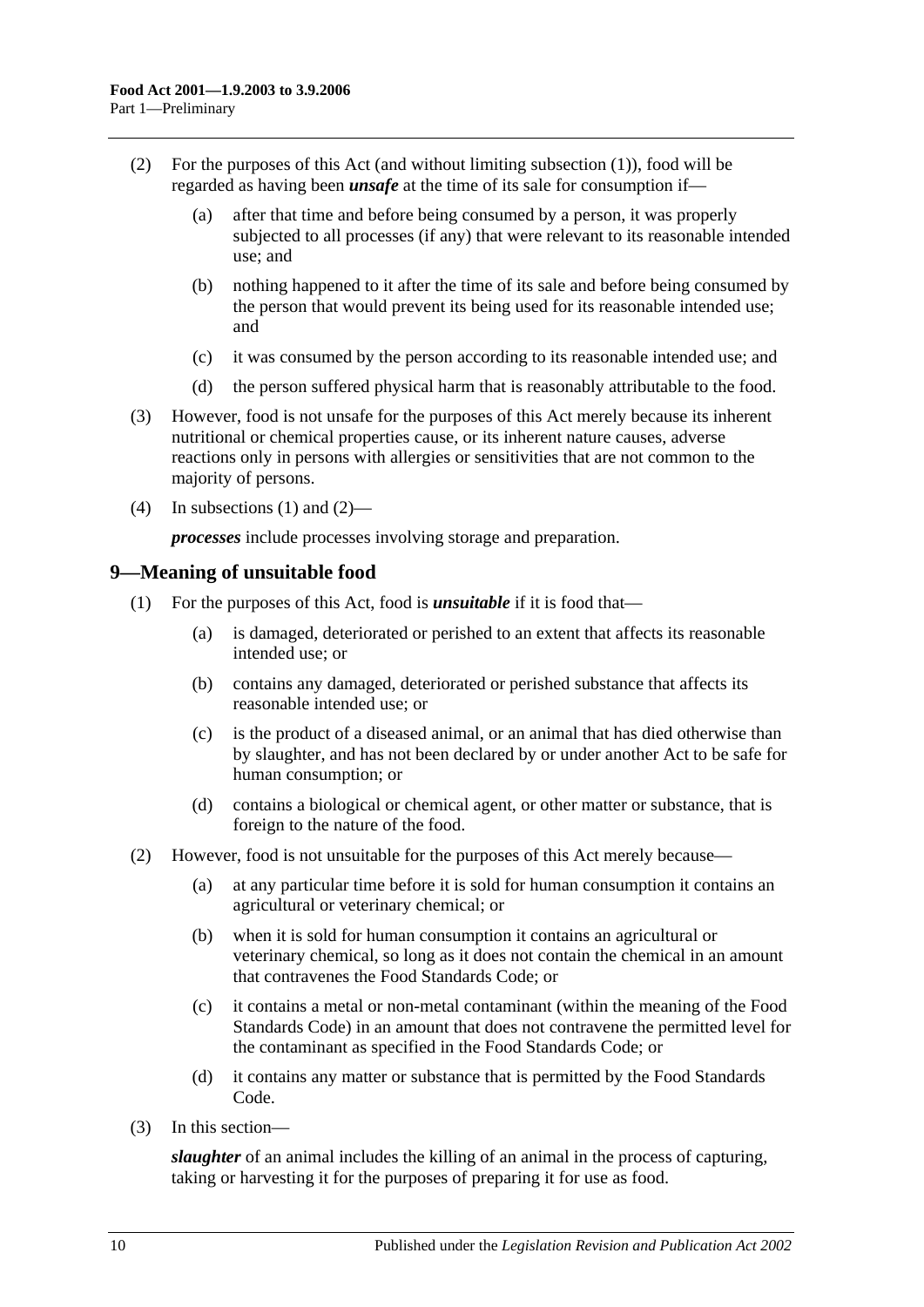#### <span id="page-10-0"></span>**10—Application of Act to primary food production**

- (1) [Parts 5,](#page-25-0) [7](#page-35-1) and [8](#page-40-3) do not apply to or in respect of primary food production.
- (2) The functions conferred on authorised officers by [Parts 4](#page-20-1) and [6](#page-29-0) may only be exercised in respect of primary food production—
	- (a) to enable the investigation and prosecution of offences against this Act or the regulations; or
	- (b) in connection with the making or enforcement of emergency orders under [Part 3.](#page-18-0)

**Note—**

The definition of *food business* excludes primary food production.

#### <span id="page-10-1"></span>**11—Application of Act to water suppliers**

- (1) The following provisions of this Act do not apply to or in respect of the supply of water for human consumption through a reticulated water system by a water supplier:
	- (a) [sections](#page-10-5) 13, [15,](#page-11-1) [16\(1\),](#page-12-4) [17\(1\),](#page-12-5) [18,](#page-12-3) [19,](#page-13-0) [20](#page-13-1) and [21](#page-14-0) (but only to the extent to which it requires compliance with the requirements of the Food Safety Standards);
	- (b) [Parts 5,](#page-25-0) [7](#page-35-1) and [8.](#page-40-3)
- (2) In this section—

#### *water supplier* means—

- (a) a body that is constituted by or under an Act and that has as or as one of its functions the supply of water for human consumption; or
- (b) a person that is employed or engaged by such a body to supply water for human consumption; or
- (c) any body or person prescribed by the regulations for the purposes of this section.

#### <span id="page-10-2"></span>**12—Act binds Crown**

- (1) This Act binds the Crown in right of the State and also, so far as the legislative power of the State extends, in all its other capacities.
- (2) No criminal liability attaches to the Crown itself (as distinct from its agencies, instrumentalities, officers and employees) under this Act.

# <span id="page-10-4"></span><span id="page-10-3"></span>**Part 2—Offences relating to food**

### **Division 1—Serious offences relating to food**

#### <span id="page-10-5"></span>**13—Handling of food in unsafe manner**

(1) A person must not handle food intended for sale in a manner that the person knows will render, or is likely to render, the food unsafe.

Maximum penalty:

(a) If the offender is a body corporate—\$500 000.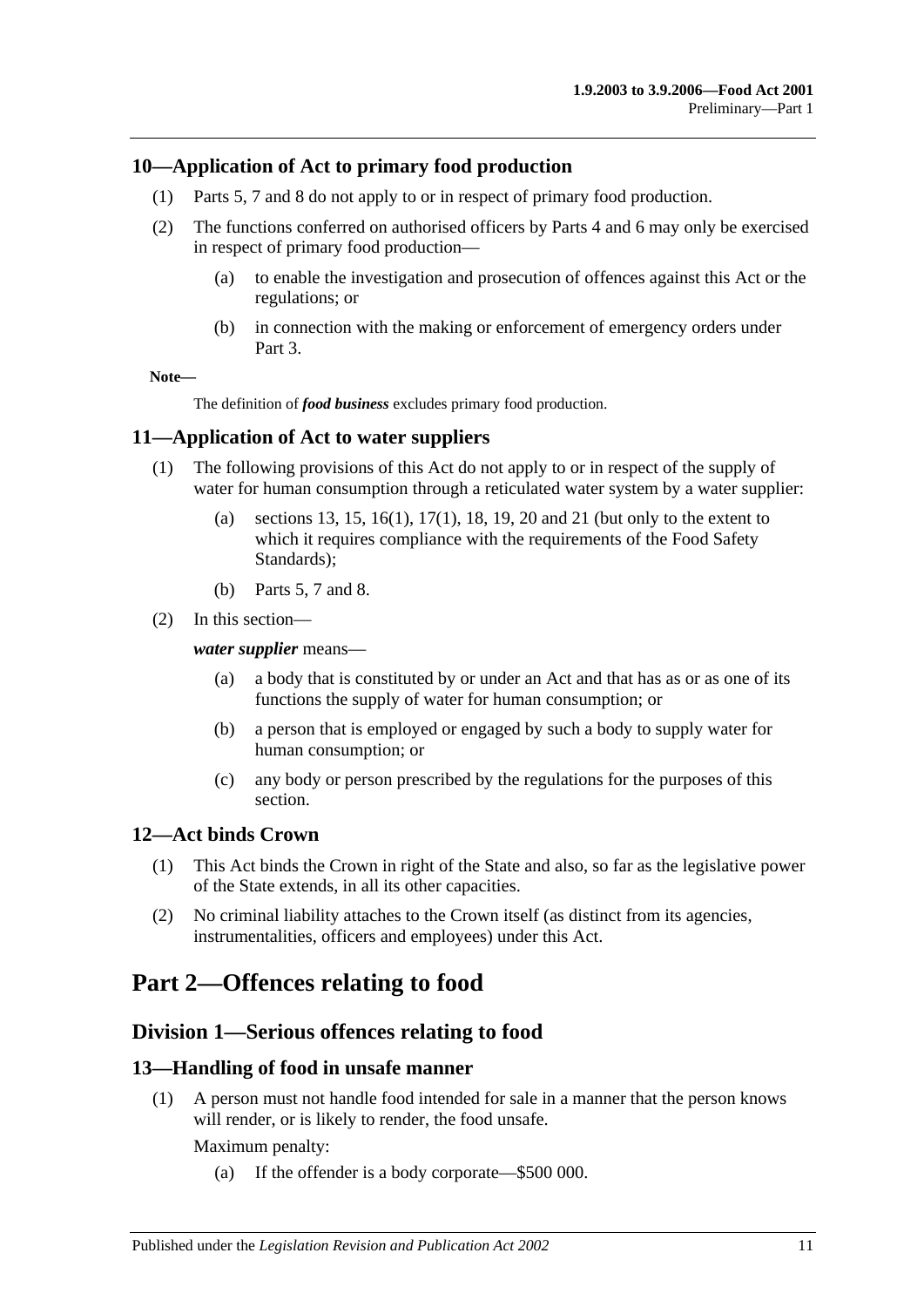- (b) If the offender is a natural person—\$100 000 or imprisonment for four years.
- (2) A person must not handle food intended for sale in a manner that the person ought reasonably to know is likely to render the food unsafe.

Maximum penalty:

- (a) If the offender is a body corporate—\$375 000.
- (b) If the offender is a natural person—\$75 000.

#### <span id="page-11-0"></span>**14—Sale of unsafe food**

(1) A person must not sell food that the person knows is unsafe.

Maximum penalty:

- (a) If the offender is a body corporate—\$500 000.
- (b) If the offender is a natural person—\$100 000 or imprisonment for four years.
- (2) A person must not sell food that the person ought reasonably to know is unsafe. Maximum penalty:
	- (a) If the offender is a body corporate—\$375 000.
	- (b) If the offender is a natural person—\$75 000.

#### <span id="page-11-1"></span>**15—False description of food**

(1) A person must not cause food intended for sale to be falsely described if the person knows that a consumer of the food who relies on the description will, or is likely to, suffer physical harm.

Maximum penalty:

- (a) If the offender is a body corporate—\$500 000.
- (b) If the offender is a natural person—\$100 000 or imprisonment for four years.
- (2) A person must not cause food intended for sale to be falsely described if the person ought reasonably to know that a consumer of the food who relies on the description is likely to suffer physical harm.

Maximum penalty:

- (a) If the offender is a body corporate—\$375 000.
- (b) If the offender is a natural person—\$75 000.
- <span id="page-11-2"></span>(3) A person must not sell food that the person knows—
	- (a) is falsely described; and
	- (b) will cause, or is likely to cause, physical harm to a consumer of the food who relies on the description.

Maximum penalty:

- (a) If the offender is a body corporate—\$500 000.
- (b) If the offender is a natural person—\$100 000 or imprisonment for four years.
- <span id="page-11-3"></span>(4) A person must not sell food that the person ought reasonably to know—
	- (a) is falsely described; and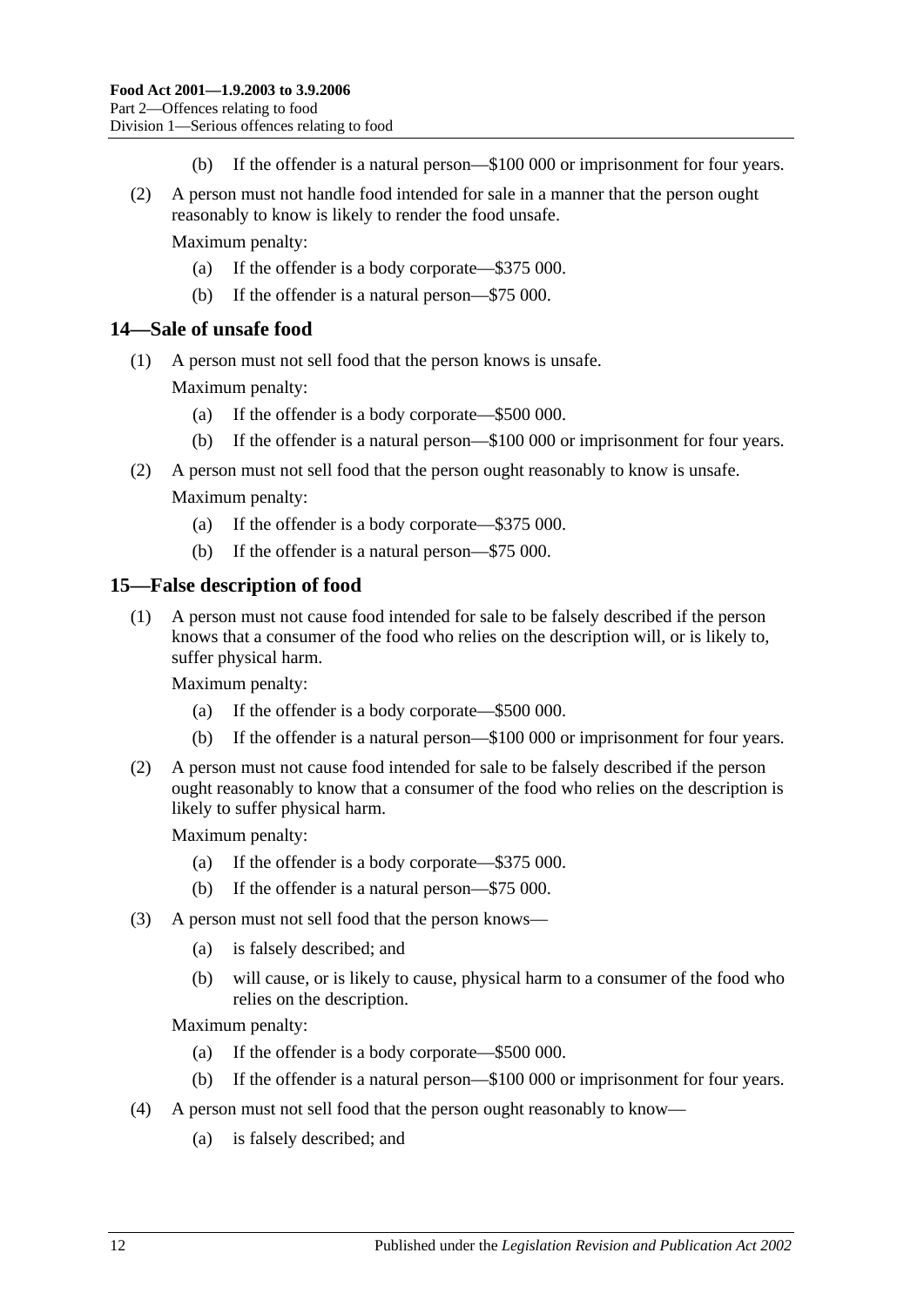(b) is likely to cause physical harm to a consumer of the food who relies on the description.

Maximum penalty:

- (a) If the offender is a body corporate—\$375 000.
- (b) If the offender is a natural person—\$75 000.

**Note—**

Examples of food that is falsely described are contained in [section](#page-14-1) 22.

## <span id="page-12-0"></span>**Division 2—Other offences relating to food**

#### <span id="page-12-4"></span><span id="page-12-1"></span>**16—Handling and sale of unsafe food**

(1) A person must not handle food intended for sale in a manner that will render, or is likely to render, the food unsafe.

Maximum penalty:

- (a) If the offender is a body corporate—\$250 000.
- (b) If the offender is a natural person—\$50 000.
- <span id="page-12-7"></span>(2) A person must not sell food that is unsafe.

Maximum penalty:

- (a) If the offender is a body corporate—\$250 000.
- (b) If the offender is a natural person—\$50 000.

#### <span id="page-12-5"></span><span id="page-12-2"></span>**17—Handling and sale of unsuitable food**

(1) A person must not handle food intended for sale in a manner that will render, or is likely to render, the food unsuitable.

Maximum penalty:

- (a) If the offender is a body corporate—\$200 000.
- (b) If the offender is a natural person—\$40 000.
- (2) A person must not sell food that is unsuitable.

Maximum penalty:

- (a) If the offender is a body corporate—\$200 000.
- (b) If the offender is a natural person—\$40 000.
- (3) For the purposes of this section, it is immaterial whether the food concerned is safe.

#### <span id="page-12-6"></span><span id="page-12-3"></span>**18—Misleading conduct relating to sale of food**

(1) A person must not, in the course of carrying on a food business, engage in conduct that is misleading or deceptive, or is likely to mislead or deceive, in relation to the advertising, packaging or labelling of food intended for sale or the sale of food.

Maximum penalty:

- (a) If the offender is a body corporate—\$250 000.
- (b) If the offender is a natural person—\$50 000.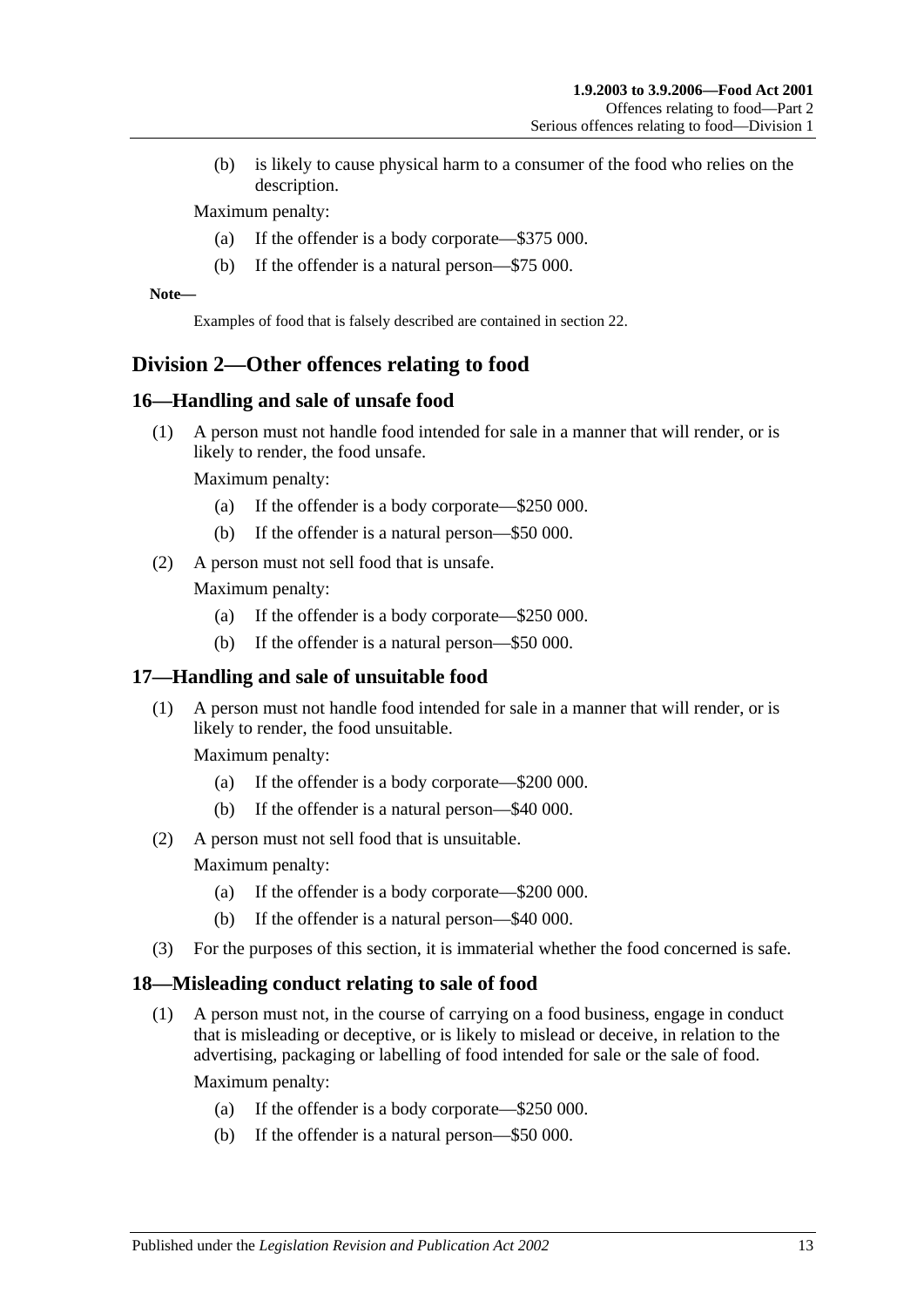<span id="page-13-2"></span>(2) A person must not, for the purpose of effecting or promoting the sale of any food in the course of carrying on a food business, cause the food to be advertised, packaged or labelled in a way that falsely describes the food.

Maximum penalty:

- (a) If the offender is a body corporate—\$250 000.
- (b) If the offender is a natural person—\$50 000.

**Note—**

Examples of food that is falsely described are contained in [section](#page-14-1) 22.

<span id="page-13-3"></span>(3) A person must not, in the course of carrying on a food business, sell food that is packaged or labelled in a way that falsely describes the food.

Maximum penalty:

- (a) If the offender is a body corporate—\$250 000.
- (b) If the offender is a natural person—\$50 000.

**Note—**

Examples of food that is falsely described are contained in [section](#page-14-1) 22.

(4) Nothing in [subsection](#page-13-2) (2) or [\(3\)](#page-13-3) limits the generality of [subsection](#page-12-6) (1).

#### <span id="page-13-0"></span>**19—Sale of food not complying with purchaser's demand**

(1) A person must not, in the course of carrying on a food business, supply food by way of sale if the food is not of the nature or substance demanded by the purchaser.

Maximum penalty:

- (a) If the offender is a body corporate—\$250 000.
- (b) If the offender is a natural person—\$50 000.
- (2) For the purposes of this section, it is immaterial whether the food concerned is safe.

#### <span id="page-13-4"></span><span id="page-13-1"></span>**20—Sale of unfit equipment or packaging or labelling material**

- (1) A person must not sell equipment that if used for the purposes for which it was designed or intended to be used—
	- (a) would render, or be likely to render, food unsafe; or
	- (b) would put other equipment, or would be likely to put other equipment, in such a condition that, if the other equipment were used for the purposes for which it was designed or intended to be used, it would render, or be likely to render, food unsafe.

Maximum penalty:

- (a) If the offender is a body corporate—\$250 000.
- (b) If the offender is a natural person—\$50 000.
- <span id="page-13-5"></span>(2) A person must not sell packaging or labelling material that if used for the purposes for which it was designed or intended to be used would render, or be likely to render, food unsafe.

Maximum penalty:

(a) If the offender is a body corporate—\$250 000.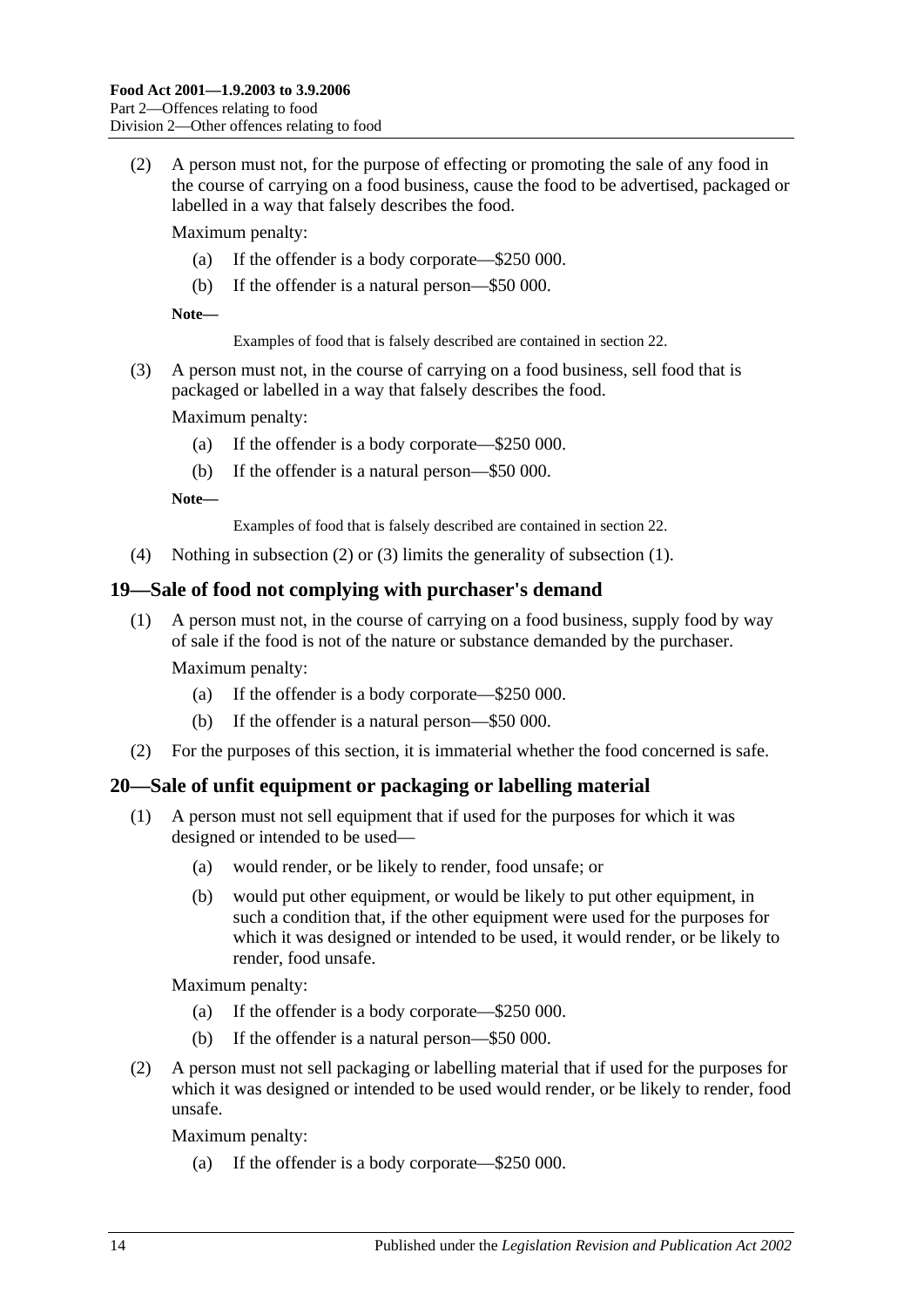(b) If the offender is a natural person—\$50 000.

#### <span id="page-14-0"></span>**21—Compliance with Food Standards Code**

(1) A person must comply with any requirement imposed on the person by a provision of the Food Standards Code in relation to the conduct of a food business or to food intended for sale or food for sale.

Maximum penalty:

- (a) If the offender is a body corporate—\$250 000.
- (b) If the offender is a natural person—\$50 000.
- (2) A person must not sell any food that does not comply with any requirement of the Food Standards Code that relates to the food.

Maximum penalty:

- (a) If the offender is a body corporate—\$250 000.
- (b) If the offender is a natural person—\$50 000.
- (3) A person must not sell or advertise any food that is packaged or labelled in a manner that contravenes a provision of the Food Standards Code.

Maximum penalty:

- (a) If the offender is a body corporate—\$250 000.
- (b) If the offender is a natural person—\$50 000.
- (4) A person must not sell or advertise for sale any food in a manner that contravenes a provision of the Food Standards Code.

Maximum penalty:

- (a) If the offender is a body corporate—\$250 000.
- (b) If the offender is a natural person—\$50 000.

#### <span id="page-14-2"></span><span id="page-14-1"></span>**22—False descriptions of food**

- (1) For the purposes of this Part, food that is falsely described includes food to which any one or more of the following paragraphs applies:
	- (a) the food is represented as being of a particular nature or substance for which there is a prescribed standard under the Food Standards Code and the food does not comply with that prescribed standard;
	- (b) the food is represented as being of a particular nature or substance and it contains, or is mixed or diluted with, any substance in a quantity or proportion that significantly diminishes its food value or nutritive properties as compared with food of the represented nature or substance;
	- (c) the food is represented as being of a particular nature or substance and it contains, or is mixed or diluted with, any substance of lower commercial value than food of the represented nature or substance;
	- (d) the food is represented as being of a particular nature or substance and a constituent of the food has been wholly or partly removed so that its properties are diminished as compared with food of the represented nature or substance;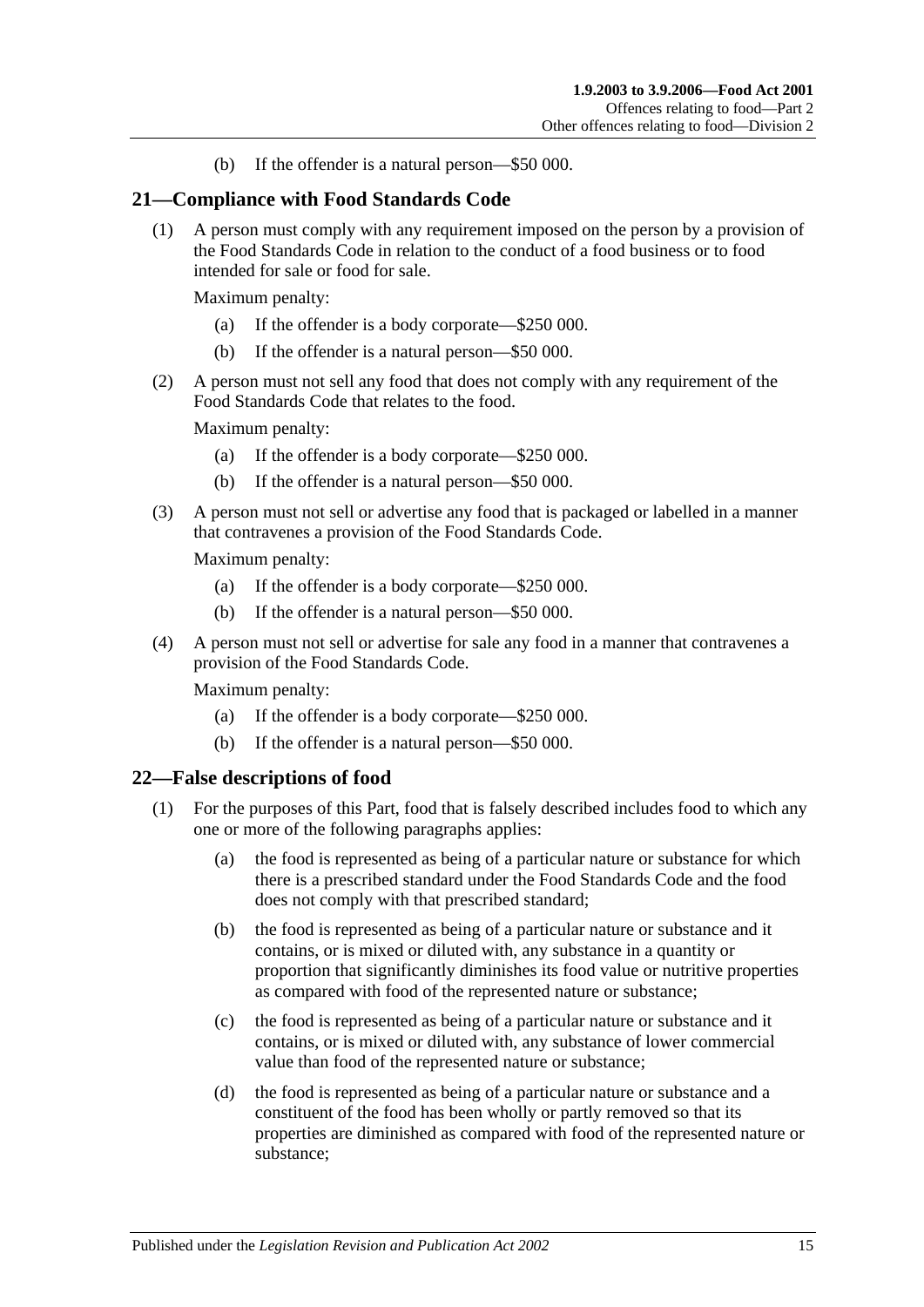- (e) any word, statement, device or design used in the packaging or labelling of the food, or in an advertisement for the food, would create a false impression as to the nature or substance of the food or the commercial value of the food, in the mind of a reasonable person;
- (f) the food is not of the nature or substance represented by the manner in which it is packaged, labelled or offered for sale.
- (2) Without limiting the application of [subsection](#page-14-2) (1) of this section to [section](#page-11-2) 15(3) or [\(4\),](#page-11-3) food is falsely described for the purposes of [section](#page-11-2) 15(3) or [\(4\)](#page-11-3) if it is supplied in response to a purchaser's request for a particular type of food, or a food that does not contain a particular ingredient, and the food is not of that type or contains that ingredient.

## <span id="page-15-0"></span>**23—Application of provisions outside jurisdiction**

For the purposes of a provision of this Part, it does not matter that the food concerned was sold or intended for sale outside this jurisdiction.

**Note—**

Se[e section](#page-15-3) 25 for a defence in relation to food intended for export.

## <span id="page-15-1"></span>**Division 3—Defences and nature of offences**

#### <span id="page-15-4"></span><span id="page-15-2"></span>**24—Defence relating to publication of advertisements**

- (1) In any proceedings for an offence under this Part in relation to the publication of an advertisement, it is a defence for a person to prove that the person carried on the business of publishing or arranging for the publication of advertisements and that the person published or arranged for the publication of the advertisement in question in the ordinary course of that business.
- (2) [Subsection](#page-15-4) (1) does not apply if the person—
	- (a) should reasonably have known that the publication of the advertisement was an offence; or
	- (b) had previously been informed in writing by the relevant authority that publication of such an advertisement would constitute an offence; or
	- (c) is the proprietor of a food business or is otherwise engaged in the conduct of a food business for which the advertisements concerned were published.

#### <span id="page-15-3"></span>**25—Defence in respect of food for export**

- (1) In any proceedings for an offence under this Part involving a contravention of or failure to comply with a provision of the Food Standards Code in relation to food, it is a defence for a person to prove that—
	- (a) the food in question is to be exported to another country; and
	- (b) the food complies with the laws in force at the time of the alleged offence in the place to which the food is to be exported, being laws that deal with the same subject-matter as the provision of the Food Standards Code concerned.
- (2) This section does not apply to food that was originally intended for export but was sold in this jurisdiction.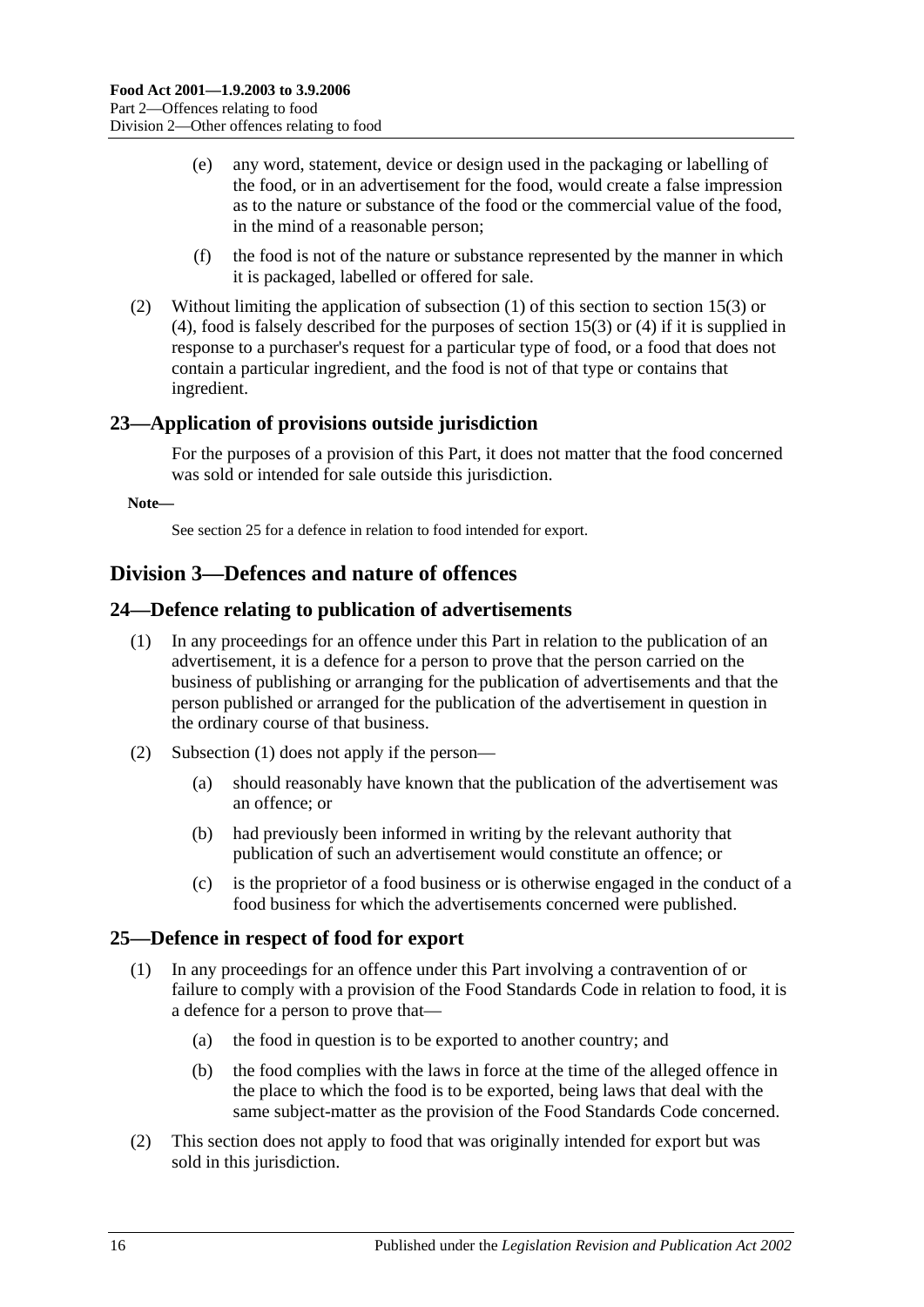#### <span id="page-16-1"></span><span id="page-16-0"></span>**26—Defence of due diligence**

- (1) In any proceedings for an offence under this Part, it is a defence if it is proved that the person took all reasonable precautions and exercised all due diligence to prevent the commission of the offence by the person or by another person under the person's control.
- <span id="page-16-3"></span><span id="page-16-2"></span>(2) Without limiting the ways in which a person may satisfy the requirements of [subsection](#page-16-1) (1), a person satisfies those requirements if it is proved—
	- (a) that the commission of the offence was due to—
		- (i) an act or default of another person; or
		- (ii) reliance on information supplied by another person; and
	- (b) that—
		- (i) the person carried out all such checks of the food concerned as were reasonable in all the circumstances; or
		- (ii) it was reasonable in all the circumstances to rely on checks carried out by the person who supplied the food concerned to the person; and
	- (c) that the person did not import the food into the jurisdiction from another country; and
	- (d) in the case of an offence involving the sale of food, that—
		- (i) the person sold the food in the same condition as when the person purchased it; or
		- (ii) the person sold the food in a different condition to that in which the person purchased it, but that the difference did not result in any contravention of this Act or the regulations.
- (3) In [subsection](#page-16-2)  $(2)(a)$ —

*another person* does not include a person who was—

- (a) an employee or agent of the defendant; or
- (b) in the case of a defendant that is a body corporate, a director, employee or agent of the defendant.
- (4) Without limiting the ways in which a person may satisfy the requirements of [subsection](#page-16-1) (1) or  $(2)(b)(i)$ , a person may satisfy those requirements by proving that—
	- (a) in the case of an offence relating to a food business for which a food safety program is required to be prepared in accordance with the regulations, the person complied with a food safety program for the food business that complies with the requirements of the regulations; or
	- (b) in any other case, the person complied with a scheme (for example, a quality assurance program or an industry code of practice) that was—
		- (i) designed to manage food safety hazards and based on Australian national or international standards, codes or guidelines designed for that purpose; and
		- (ii) documented in some manner.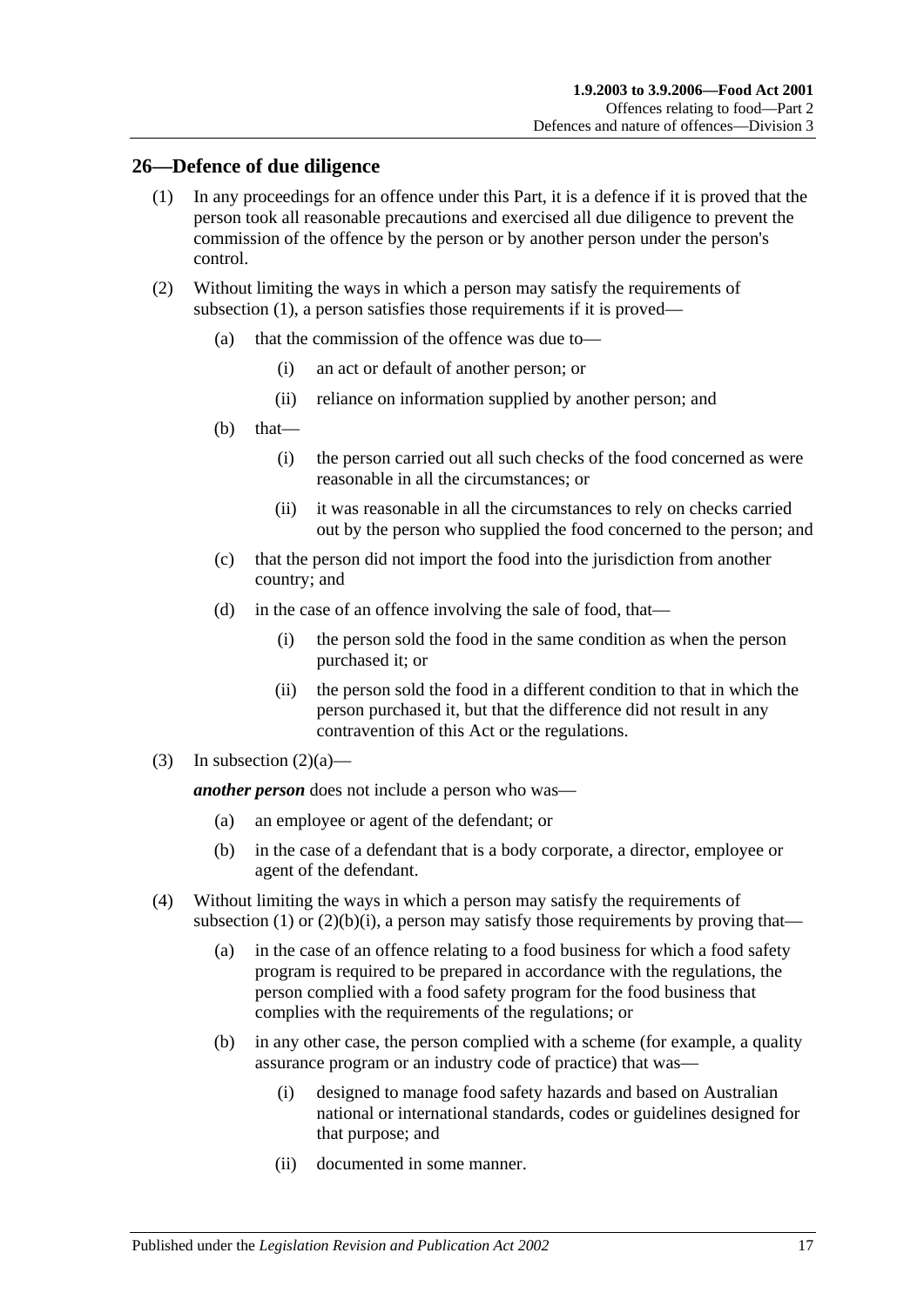## <span id="page-17-0"></span>**27—Defence in respect of handling food**

In any proceedings for an offence under [sections](#page-10-5) 13, [16\(1\)](#page-12-4) or  $17(1)$ , it is a defence if it is proved that the person caused the food to which the offence relates to be destroyed or otherwise disposed of immediately after the food was handled in the manner that was likely to render it unsafe or unsuitable.

## <span id="page-17-1"></span>**28—Defence in respect of sale of unfit equipment or packaging or labelling material**

In any proceedings for an offence under [section](#page-13-4)  $20(1)$  or  $(2)$ , it is a defence if the person proves that the person reasonably believed that the equipment or material concerned was not intended for use in connection with the handling of food.

#### <span id="page-17-2"></span>**29—Nature of offences**

- (1) Subject to this section, offences against this Part are minor indictable offences.
- (2) The prosecution may elect to charge a person who is alleged to have committed an offence against [Division 2](#page-12-0) with a summary offence.
- (3) An offence against [Division 2](#page-12-0) is an expiable offence.

Expiation fee:

- (a) If the offender is a body corporate—\$2 500.
- (b) If the offender is a natural person—\$500.
- (4) If a person who is alleged to have committed an offence against [Division 2](#page-12-0) is given an expiation notice in respect of the offence and the person does not expiate the offence, then any prosecution of the person for the offence must be brought as a summary offence.
- <span id="page-17-4"></span>(5) If proceedings for a summary offence are brought under this section—
	- (a) it is no defence that the defendant had a mistaken but reasonable belief as to the facts that constituted the offence; and
	- (b) the maximum penalty that the court may impose for the relevant offence is \$10 000 (despite any higher maximum penalty provided in respect of the offence under the relevant provision).
- (6) [Subsection](#page-17-4) (5)(a) does not operate so as to exclude the defence under [section](#page-16-0) 26 or [28.](#page-17-1)

#### <span id="page-17-3"></span>**30—Alternative verdicts for serious food offences**

- (1) If, on the trial of a person charged with an offence against [section](#page-10-5) 13 the trier of fact is not satisfied that the person committed the offence but is satisfied that the person committed an offence against [section](#page-12-4) 16(1), the trier of fact may find the person not guilty of the offence charged but guilty of an offence against [section](#page-12-4) 16(1), and the person is liable to punishment accordingly.
- (2) If, on the trial of a person charged with an offence against [section](#page-11-0) 14, the trier of fact is not satisfied that the person committed the offence but is satisfied that the person committed an offence against [section](#page-12-7) 16(2), the trier of fact may find the person not guilty of the offence charged but guilty of an offence against [section](#page-12-7) 16(2), and the person is liable to punishment accordingly.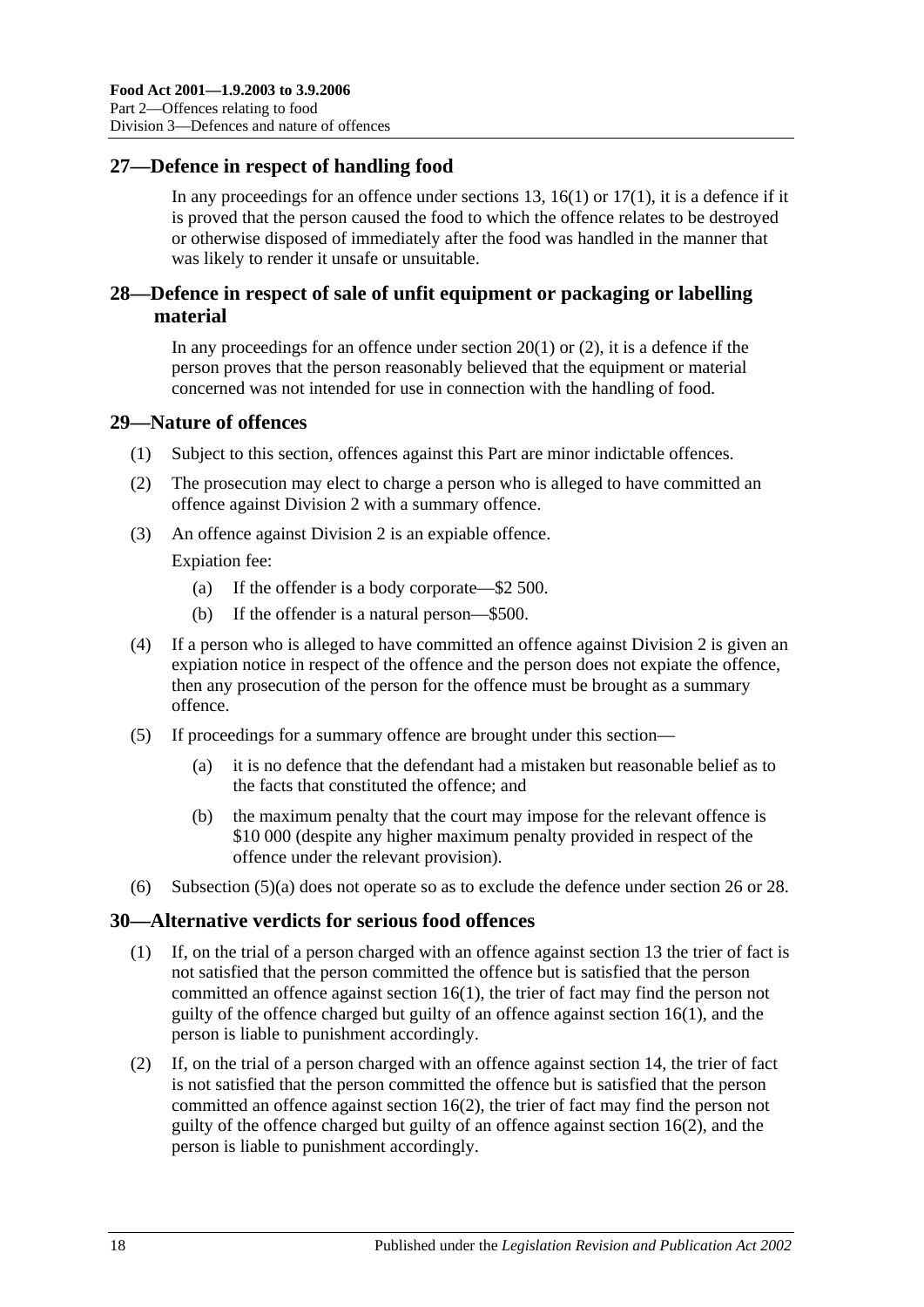# <span id="page-18-0"></span>**Part 3—Emergency powers**

## <span id="page-18-1"></span>**31—Making of order**

An order may be made under this Part by the relevant authority if the relevant authority has reasonable grounds to believe that the making of the order is necessary to prevent or reduce the possibility of a serious danger to public health or to mitigate the adverse consequences of a serious danger to public health.

#### <span id="page-18-2"></span>**32—Nature of order**

- (1) An order under this Part may do any one or more of the following:
	- (a) require the publication of warnings, in a form approved by the relevant authority, that a particular food or type of food is unsafe;
	- (b) prohibit the cultivation, taking, harvesting or obtaining, from a specified area, of a particular food or type of food or other primary produce intended to be used for human consumption;
	- (c) prohibit a particular food or type of food from being advertised or sold;
	- (d) direct that a particular food or type of food consigned or distributed for sale or sold be recalled and specify the manner in which, and the period within which, the recall is to be conducted;
	- (e) direct that a particular food or type of food or other primary produce intended to be used for human consumption be impounded, isolated, destroyed or otherwise disposed of and specify the manner in which the impounding, isolation, destruction or disposal is to be conducted;
	- (f) prohibit absolutely the carrying on of an activity in relation to a particular food or type of food, or permit the carrying on of the activity in accordance with conditions specified in the order;
	- (g) without limiting the generality of [paragraph](#page-18-4) (f), impose conditions relating to the taking and analysis of samples of the food or of water or soil or any other thing that is part of the environment in which that activity is carried on in relation to the food;
	- (h) specify methods of analysis (not inconsistent with any methods prescribed by the Food Standards Code) of any samples required to be taken in accordance with the order
- <span id="page-18-4"></span>(2) An order under this Part may be varied or revoked by the relevant authority in the same manner as the order was made.

#### <span id="page-18-3"></span>**33—Special provisions relating to recall orders**

- (1) A recall order may require the person, or the persons of a class, that is bound by the order to disclose to the public or to a class of persons specified in the order, in a manner so specified, any one or more of the following:
	- (a) the particular food or type of food to be recalled or disposed of;
	- (b) the reasons why the food is considered to be unsafe;
	- (c) the circumstances in which the consumption of the food is unsafe;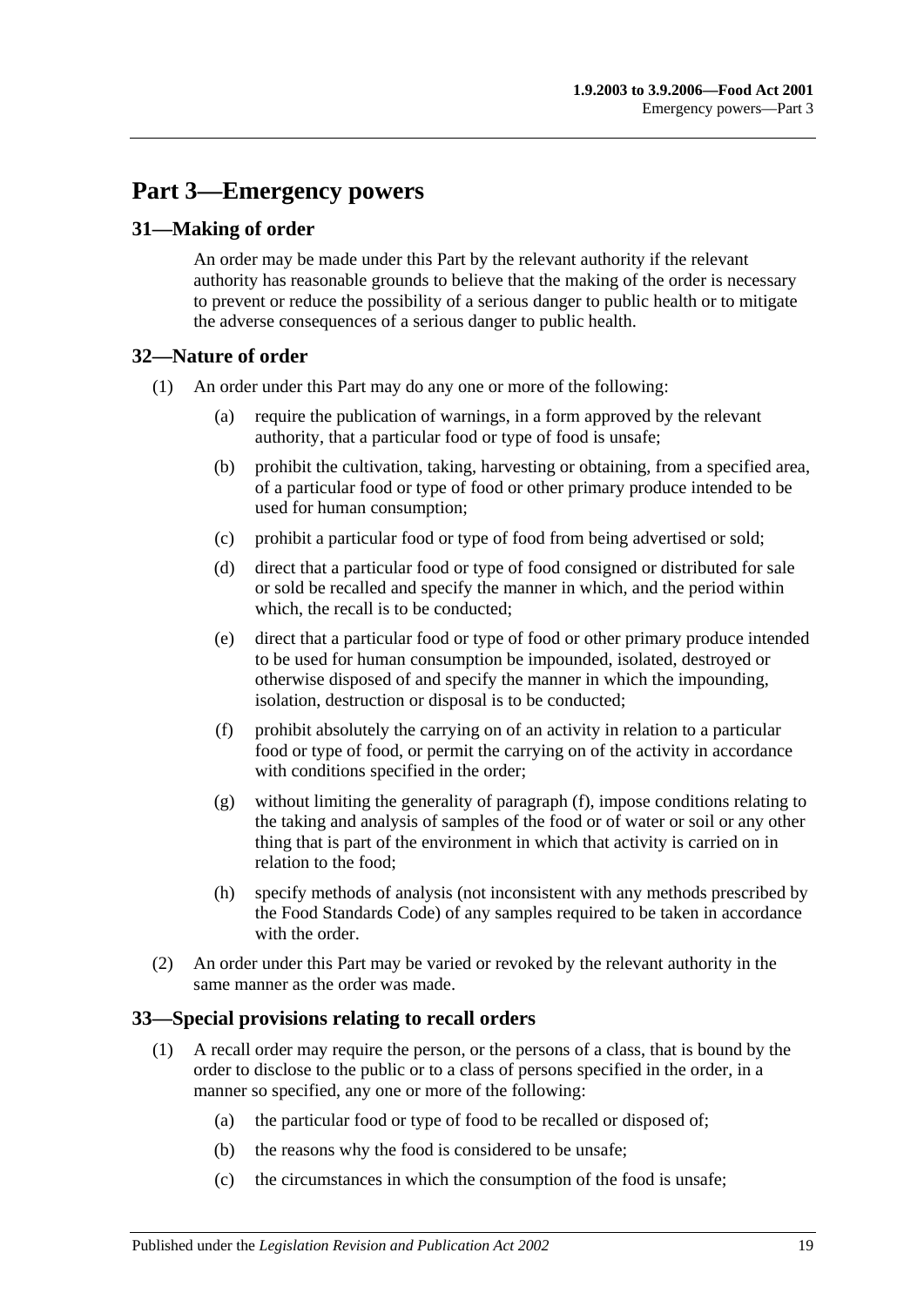- (d) procedures for disposing of the food.
- (2) A person who is required by a recall order to conduct a recall of any food must give written notice to the relevant authority of the completion of the recall as soon as practicable after that completion.
- (3) A person who is bound by a recall order is liable for any cost incurred by or on behalf of the relevant authority in connection with the recall order and any such cost is taken to be a debt due to the relevant authority from that person.
- (4) In any proceedings for the recovery of the debt, a certificate signed by the relevant authority stating the amount of any costs and the manner in which they were incurred is evidence of the matters certified.

#### <span id="page-19-0"></span>**34—Manner of making orders**

- (1) An order under this Part—
	- (a) may be made in writing addressed to the person or persons intended to be bound by it, and served on that person or each of those persons, as the case requires; or
	- (b) may be addressed to several persons, to a class of persons, or to all persons.
- <span id="page-19-3"></span><span id="page-19-2"></span>(2) Notice of an order addressed as referred to in [subsection](#page-19-2) (1)(b) setting out the terms of the order and the persons to be bound by the order must, as soon as practicable after the order is made, be published in a newspaper that, in the opinion of the relevant authority, will be most likely to bring the order to the attention of the persons bound by it.
- (3) An order under this Part, when it takes effect, is binding on the person or persons to whom it is addressed.
- (4) An order that is served on a person takes effect when it is served.
- (5) An order, notice of which is published under [subsection](#page-19-3) (2), takes effect at the beginning of the first day on which the notice was published.
- <span id="page-19-4"></span>(6) An order ceases to have effect at the expiration of 90 days after the day on which it takes effect unless it is sooner revoked.
- (7) [Subsection](#page-19-4) (6) does not prevent a further order being made in the same terms as an order that has expired.

#### <span id="page-19-1"></span>**35—Review of order**

- (1) A person bound by an order under this Part who suffers loss as a result of the making of the order may apply to the relevant authority for compensation if the person considers that there were insufficient grounds for the making of the order.
- (2) If there were insufficient grounds for the making of the order, the relevant authority is to pay such compensation to the applicant as is just and reasonable.
- (3) The relevant authority is to send written notification of its determination as to the payment of compensation under this section to each applicant for the payment of such compensation.
- <span id="page-19-5"></span>(4) If the relevant authority has not determined an application for compensation under this section within 28 days of receiving the application, the relevant authority is taken to have refused to pay compensation.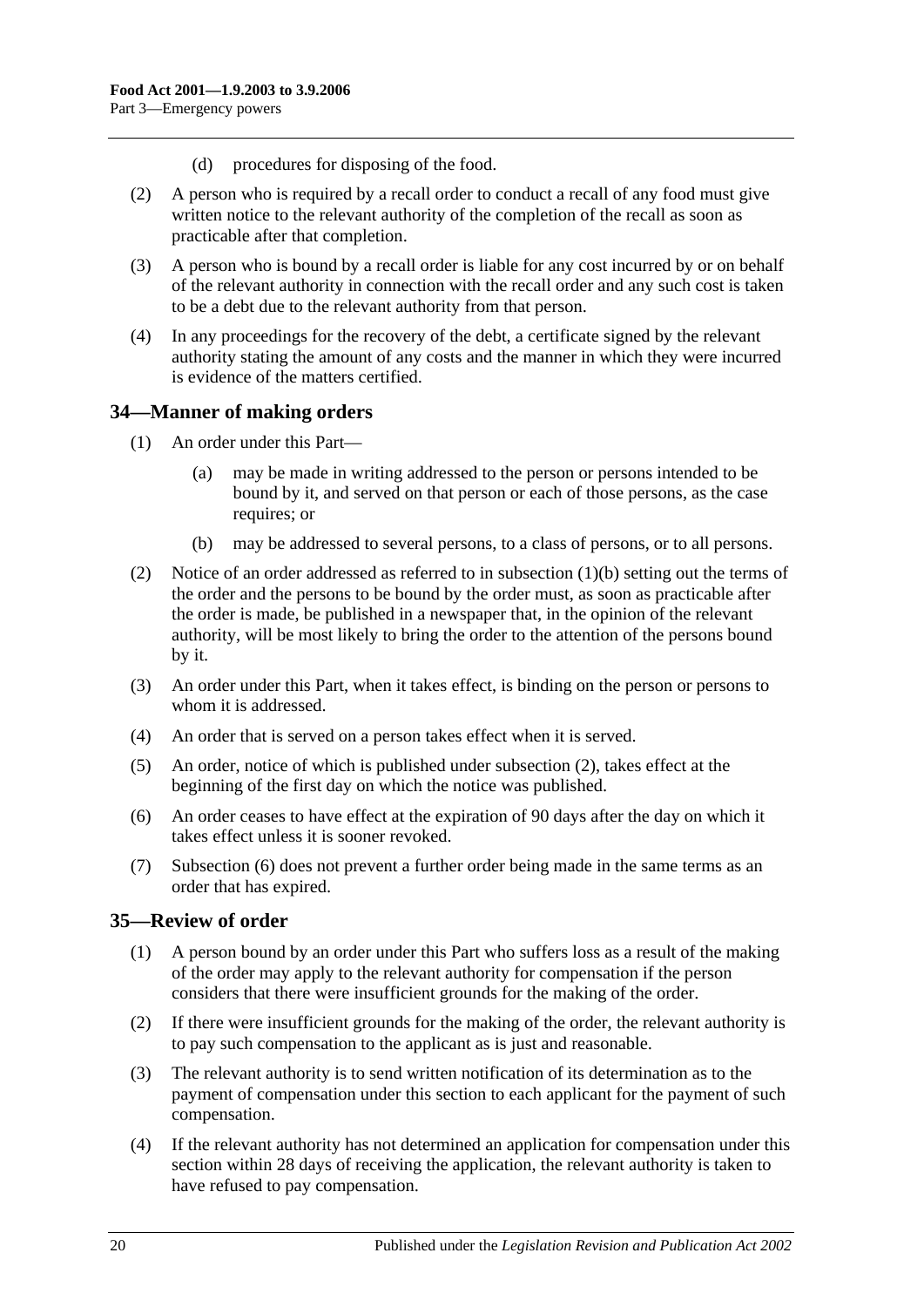- (5) An applicant for the payment of compensation under this section who is dissatisfied with a determination by the relevant authority as to the refusal to pay compensation or as to the amount of compensation may apply to the appropriate review body for a review of the determination—
	- (a) within 28 days after the day on which notification of the determination was received; or
	- (b) in a case to which [subsection](#page-19-5) (4) applies, within 28 days of the 28-day period referred to in that subsection.

#### <span id="page-20-0"></span>**36—Failure to comply with emergency order**

A person must not, without reasonable excuse—

- (a) carry on an activity in contravention of any prohibition imposed on the person by an order under this Part; or
- (b) neglect or refuse to comply with a direction given by such an order; or
- (c) fail to comply with a condition specified in such an order.

Maximum penalty:

- (a) If the offender is a body corporate—\$250 000.
- (b) If the offender is a natural person—\$50 000.

# <span id="page-20-2"></span><span id="page-20-1"></span>**Part 4—Inspection and seizure powers**

#### **Division 1—Inspection**

#### <span id="page-20-5"></span><span id="page-20-3"></span>**37—Powers of authorised officers**

- <span id="page-20-4"></span>(1) For the purposes of this Act, an authorised officer may, at any reasonable time, do any one or more of the following:
	- (a) alone, or with such police officers or other persons as the authorised officer considers necessary, enter and inspect any premises that the authorised officer reasonably believes are used in connection with the handling of any food intended for sale or the sale of food or any food transport vehicle;
	- (b) alone, or with such police officers or other persons as the authorised officer considers necessary, enter and inspect any premises or food transport vehicle, in which the authorised officer reasonably believes that there are any records or documents that relate to the handling of any food intended for sale or the sale of food;
	- (c) examine any food intended for sale;
	- (d) open and examine any package that the authorised officer reasonably believes contains any food intended for sale or any equipment;
	- (e) open and examine any equipment;
	- (f) subject to [Division 1](#page-29-1) of [Part 6,](#page-29-0) for the purpose of analysing any food sold or intended for sale or for carrying out any other examination in order to determine whether the provisions of this Act or the regulations are being complied with, demand, select and obtain samples of any food;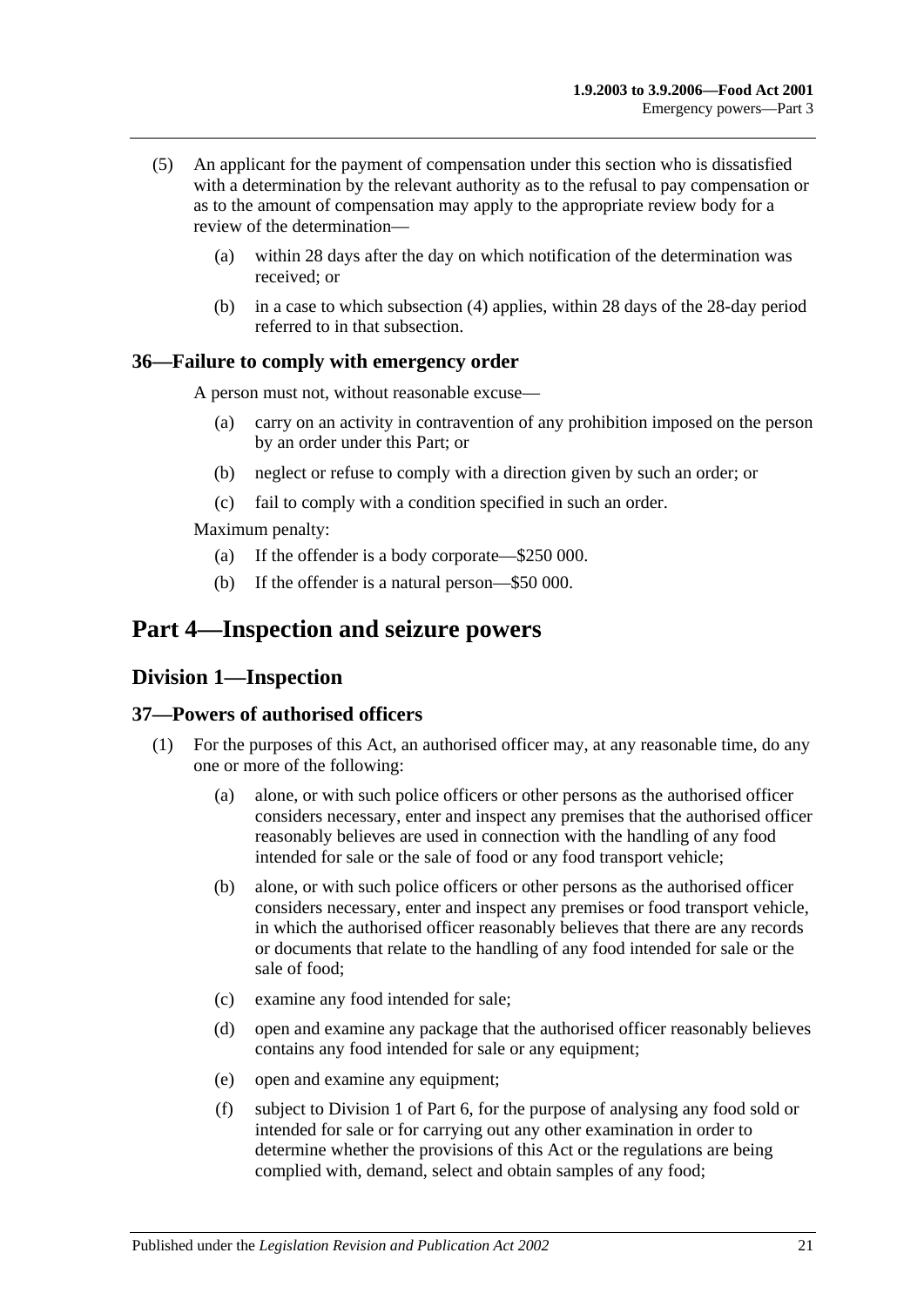- (g) for the purpose of analysis, take samples of water or soil or any other thing that is part of the environment in which any food is handled to determine whether that environment poses a risk to the safety of the food for human consumption;
- (h) take samples of any thing, other than for the purpose of analysis, that the authorised officer reasonably believes may be used as evidence that an offence has been, or is being, committed under this Act or the regulations;
- (i) seize and retain, or issue a seizure order in respect of, anything that the authorised officer reasonably believes has been used in, or may be used as evidence of, a contravention of this Act or the regulations;
- (j) examine any records or documents referred to in [paragraph](#page-20-4) (b), make copies of those records or documents or any part of them and, for that purpose, take away and retain (for such time as may be reasonably necessary) any such records or documents or any part of them;
- (k) stop and detain any vehicle that the authorised officer is authorised by this subsection to enter;
- (l) open, or require to be opened, any container used for the conveyance of goods, or any package, that the authorised officer reasonably believes to contain any food sold or intended for sale, or any equipment;
- (m) take such photographs, films or audio or visual recordings as the authorised officer considers necessary;
- (n) take any measurements and make sketches or drawings or any other type of record;
- (o) require a person to provide information or answer questions in connection with the authorised officer's functions under this Act or to produce any record, document or thing that an authorised officer is authorised to examine under this Act;
- (p) require a person to state the person's name and residential address;
- (q) generally make such investigations and inquiries as may be necessary to ascertain whether an offence under this Act or the regulations is being or has been committed;
- (r) exercise any other power prescribed by or under the regulations.
- (2) This section does not authorise entry into any part of premises that is being used solely for residential purposes, except—
	- (a) with the consent of the occupier of the premises; or
	- (b) under the authority of a search warrant; or
	- (c) if that part of the premises is being used for the preparation of meals provided with paid accommodation.
- (3) A person is not excused from a requirement under this section to provide information or answer questions, or to produce any record, document or thing, on the ground that the information, answer, record, document or thing might incriminate the person or make the person liable to a penalty.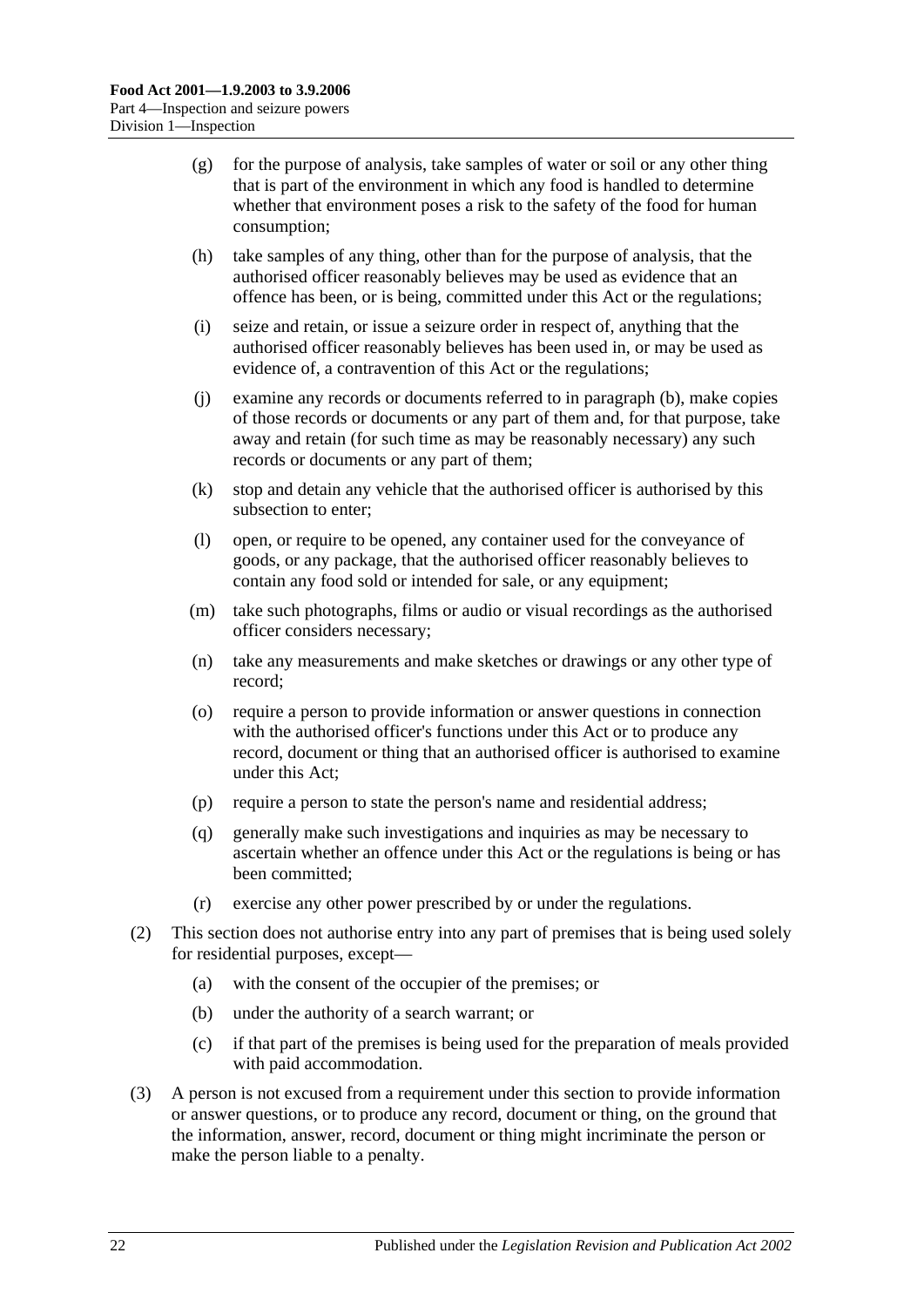(4) However, any information or answer furnished, or record, document or thing produced, by a natural person in compliance with such a requirement is not admissible in evidence against the person in criminal proceedings other than proceedings for an offence against [section](#page-22-1) 39, [40](#page-22-2) or [41.](#page-22-3)

#### <span id="page-22-0"></span>**38—Search warrants**

- (1) An authorised officer may apply to a magistrate for a search warrant if the authorised officer has reasonable grounds to believe that a provision of this Act or the regulations has been, is being, or is about to be, contravened on premises.
- (2) A magistrate to whom an application is made under this section may, if satisfied that there are reasonable grounds for doing so, issue a search warrant authorising the authorised officer named in the warrant, when accompanied by a police officer, and such other person (if any) as is named in the warrant—
	- (a) to enter the premises concerned (using such force as is necessary for the purposes); and
	- (b) to search the premises, and to break open and search anything in the premises, for evidence of a contravention of this Act or the regulations.
- (3) This section does not limit the operation of [section](#page-20-5) 37(1).

#### <span id="page-22-1"></span>**39—Failure to comply with requirements of authorised officers**

A person must not, without reasonable excuse, fail to comply with a requirement of an authorised officer duly made under this Division.

Maximum penalty:

- (a) If the offender is a body corporate—\$250 000.
- (b) If the offender is a natural person—\$50 000.

#### <span id="page-22-2"></span>**40—False information**

A person must not, in connection with a requirement or direction under this Act, provide any information or produce any document that the person knows is false or misleading in a material particular.

Maximum penalty:

- (a) If the offender is a body corporate—\$250 000.
- (b) If the offender is a natural person—\$50 000.

#### <span id="page-22-3"></span>**41—Obstructing or impersonating authorised officers**

(1) A person must not, without reasonable excuse, resist, obstruct, or attempt to obstruct, an authorised officer in the exercise of the authorised officer's functions under this Act.

Maximum penalty: \$50 000.

(2) A person must not impersonate an authorised officer. Maximum penalty: \$10 000.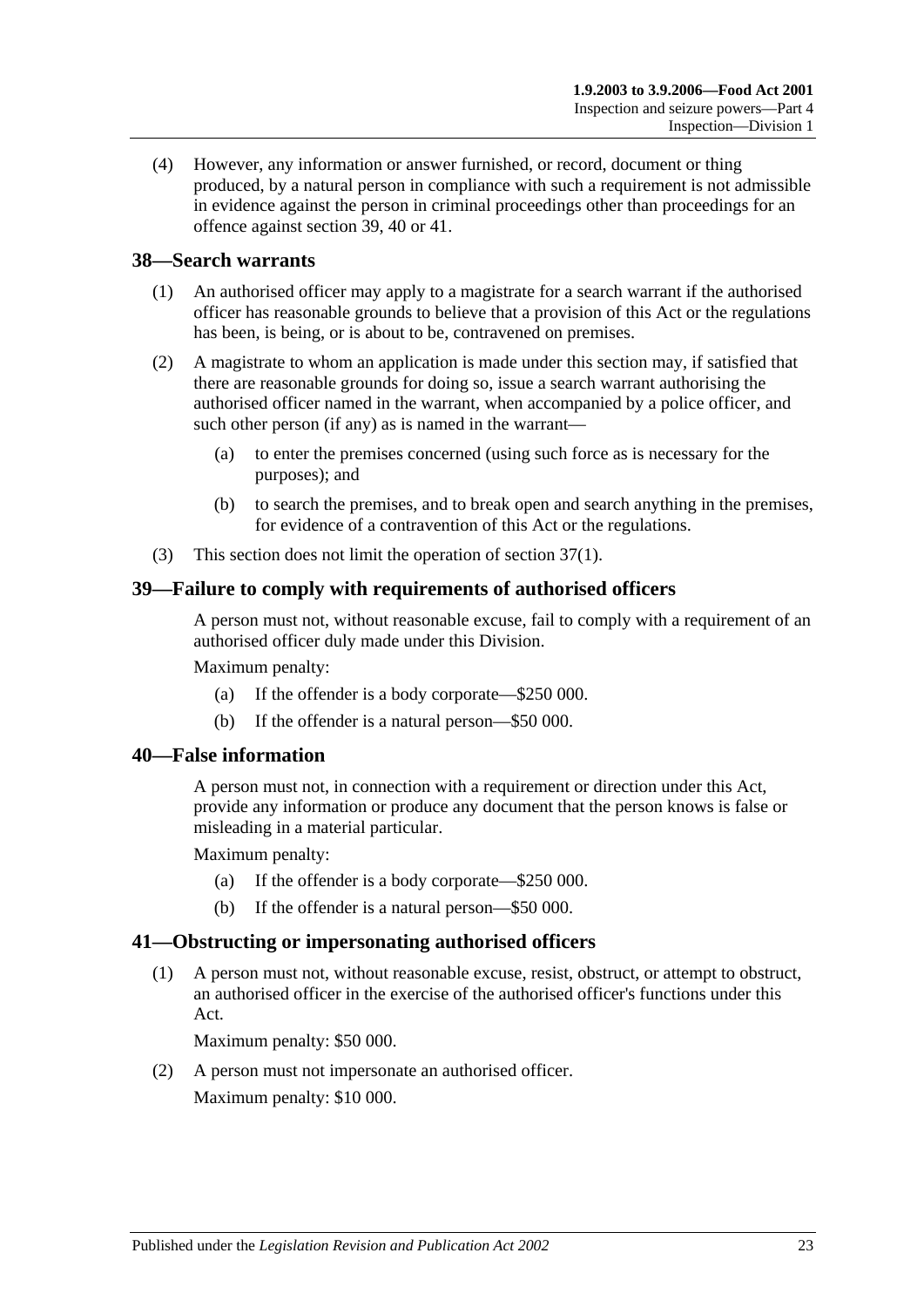# <span id="page-23-0"></span>**Division 2—Seizure**

#### <span id="page-23-1"></span>**42—Seizure**

- (1) A seizure order under this Part—
	- (a) must be in the form of a written notice served on the owner or person in control of the thing to which the order relates; and
	- (b) may be varied or revoked by further such written notice.
- (2) If a seizure order is issued under this Part, a person who removes or interferes with the thing to which the order relates without the approval of an enforcement agency before an order is made under [subsection](#page-23-2) (3)(b) in respect of the thing or the seizure order is discharged under [subsection](#page-24-0) (3)(c) is guilty of an offence.

Maximum penalty: \$20 000.

- <span id="page-23-7"></span><span id="page-23-6"></span><span id="page-23-5"></span><span id="page-23-4"></span><span id="page-23-3"></span><span id="page-23-2"></span>(3) If a thing has been seized or made subject to a seizure order under this Part, the following provisions apply:
	- (a) the thing must, if it has been seized, be held pending proceedings for an offence against this Act related to the thing seized, unless the enforcement agency—
		- (i) on application, authorises its release to the person from whom it was seized or any person who had a right to possession of it at the time of its seizure subject to such conditions as the enforcement agency thinks fit, including conditions as to the giving of security for satisfaction of an order under [paragraph](#page-23-3)  $(b)(i)(B)$ ; or
		- (ii) in the case of food or any other perishable thing, orders that it be forfeited to the enforcement agency; and
	- (b) if proceedings for an offence against this Act related to the thing are instituted within the prescribed time of its seizure or the issuing of the seizure order and the person charged is found guilty of the offence, the court must consider the question of forfeiture and may—
		- (i) if the thing seized has not been forfeited by order of an enforcement agency under [paragraph](#page-23-4) (a)(ii)—
			- (A) order that it be forfeited to an enforcement agency; or
			- (B) if it has been released pursuant to [paragraph](#page-23-5) (a)(i), order that it be forfeited to an enforcement agency or order that the person to whom it was released pay an amount equal to its market value at the time of its seizure, as the court thinks fit; or
			- (C) make no order for forfeiture; or
		- (ii) if the thing seized has been forfeited by order of an enforcement agency under [paragraph](#page-23-4) (a)(ii)—
			- (A) confirm the order for forfeiture; or
			- (B) quash the order for forfeiture,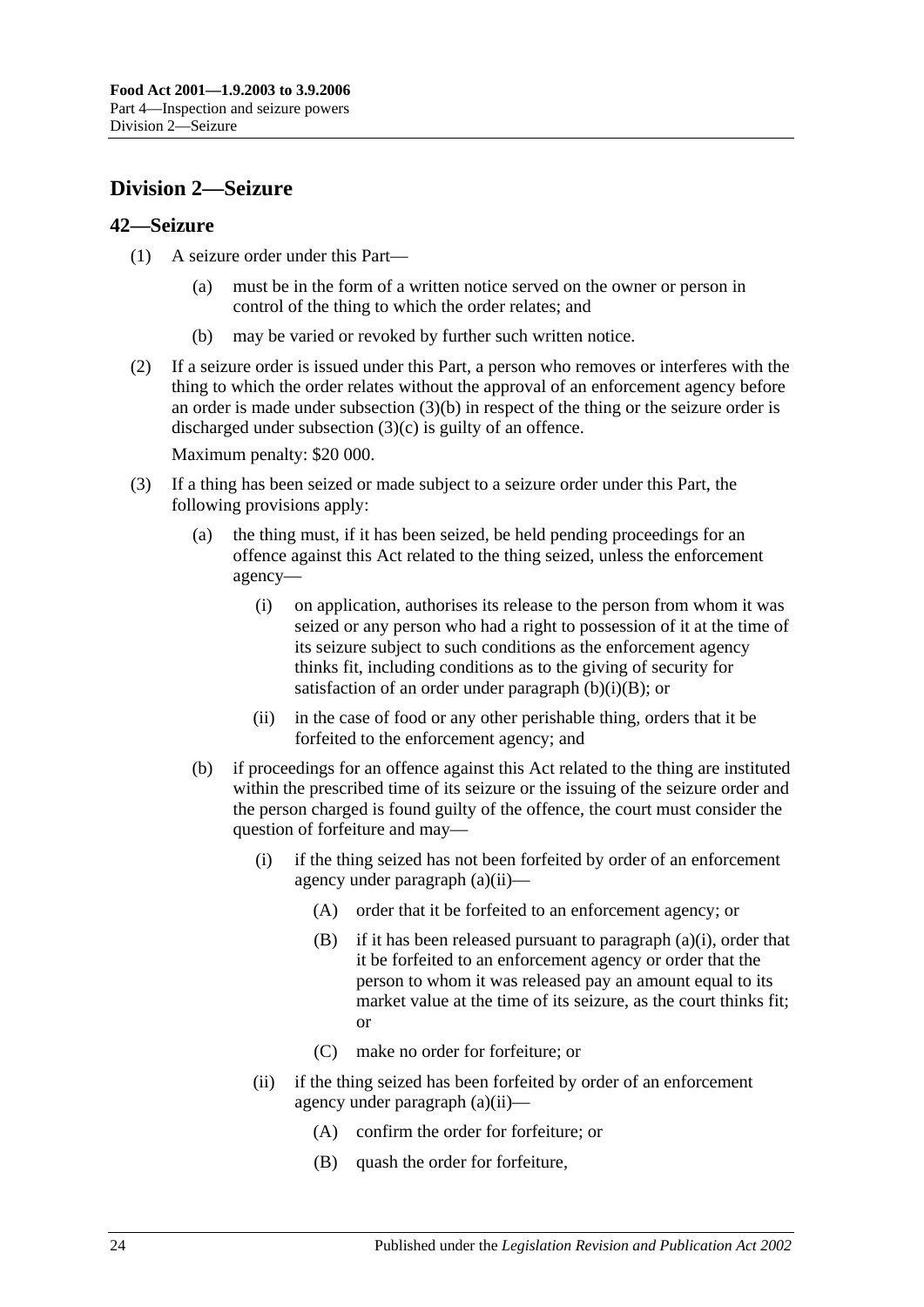as the court considers appropriate in the circumstances; and

- <span id="page-24-0"></span> $(c)$  if
	- (i) the thing has not been released pursuant to [paragraph](#page-23-5)  $(a)(i)$ ; and
	- (ii) proceedings for an offence against this Act related to the thing—
		- (A) are not instituted within the prescribed time after its seizure or the issuing of the seizure order; or
		- (B) are so instituted and the person charged is not found guilty of the offence; or
		- (C) are so instituted and the person charged is found guilty of the offence but either no order for forfeiture is made under [paragraph](#page-23-6)  $(b)(i)$  or an order is made under [paragraph](#page-23-7)  $(b)(ii)$ quashing the order for forfeiture,

the person from whom the thing was seized or any person who had a right to possession of it at the time of its seizure is entitled to recover, by action in any court of competent jurisdiction—

- (iii) if the thing seized has not been forfeited by order under [paragraph](#page-23-4) (a)(ii)—the thing itself, or, if it has deteriorated or been destroyed, compensation of an amount equal to its market value at the time of its seizure; or
- (iv) if the thing seized has been forfeited by order under [paragraph](#page-23-4) (a)(ii)—compensation of an amount equal to its market value at the time of its seizure or, if it has been sold, the amount realised by its sale,

and any seizure order is discharged; and

- (d) despite [paragraph](#page-24-0) (c), if any food or other perishable thing is seized in relation to an expiable offence and the offence is expiated—
	- (i) the food or other perishable must, if it has not already been forfeited by order of an enforcement agency under [paragraph](#page-23-4) (a)(ii), be dealt with in accordance with any determination of the Minister (which may include a determination that it be forfeited to the Crown or to an enforcement agency); and
	- (ii) no compensation may be recovered in respect of the food or other perishable thing by any person; and
- (e) if the thing seized is forfeited under this section, it may be disposed of by sale, destruction or otherwise as an enforcement agency directs.
- (4) In this section—

*prescribed time* means the period of six months, or such longer period as a magistrate may allow.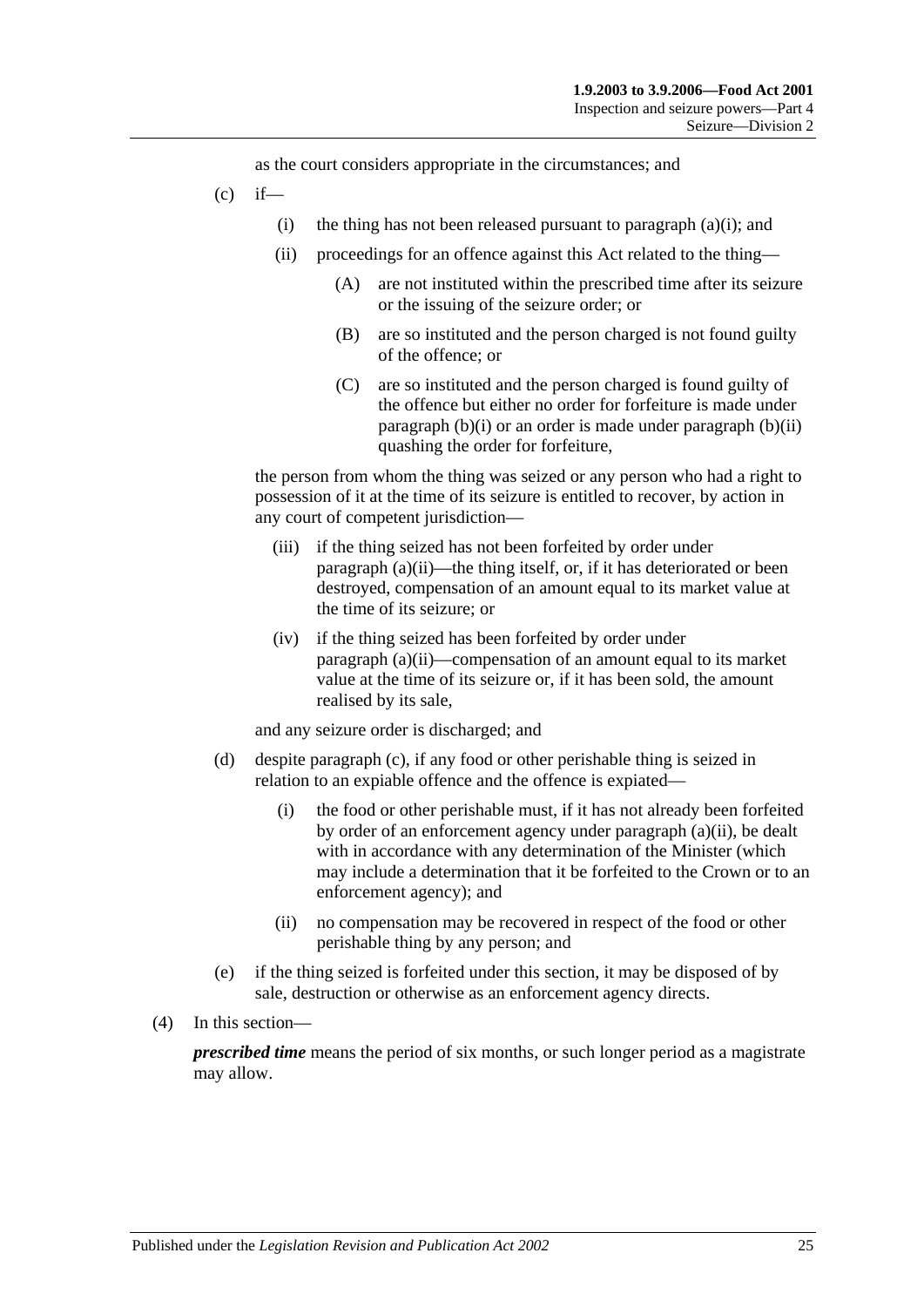# <span id="page-25-0"></span>**Part 5—Improvement notices and prohibition orders**

#### <span id="page-25-1"></span>**43—Unclean or unfit premises, vehicles or equipment**

If an authorised officer believes, on reasonable grounds, that—

- (a) any premises used by a food business in connection with the handling of food intended for sale or any equipment or food transport vehicle is in an unclean or insanitary condition or is otherwise unfit for the purpose for which it is designed or intended to be used; or
- (b) any premises used by a food business in connection with the handling of food intended for sale or any equipment or food transport vehicle does not comply with a provision of the Food Safety Standards; or
- (c) in relation to any premises used in connection with the handling of food for sale or food transport vehicle, any relevant food safety program prepared in accordance with the regulations is not being implemented adequately by a food business; or
- (d) any provision of the Food Standards Code is being contravened in relation to the handling of food intended for sale on any premises or in any food transport vehicle used by a food business in connection with the handling of food intended for sale,

the authorised officer may serve an improvement notice on the proprietor of the food business in accordance with this Part.

#### <span id="page-25-2"></span>**44—Improvement notice**

- (1) An improvement notice is to take the form of an order that—
	- (a) premises, equipment or a food transport vehicle be put into a clean and sanitary condition, or be repaired, to the satisfaction of an authorised officer; or
	- (b) equipment or a vehicle be replaced; or
	- (c) a food safety program be prepared if required by the regulations; or
	- (d) a food safety program required by the regulations be revised so as to comply with the requirements of the regulations; or
	- (e) in relation to the handling of food intended for sale on premises or in a food transport vehicle, measures be taken to implement the provisions of any relevant food safety program required to be prepared by the regulations; or
	- (f) other action be taken to ensure compliance with the provisions of the Food Standards Code,

within a period of 24 hours (or such longer period as is specified in the notice) after the service of the notice on the proprietor of the food business.

(2) Before the end of the period specified in the improvement notice, an authorised officer may, on his or her own motion or on the application of the proprietor of the food business, extend the period within which the proprietor of the food business is to take action in accordance with the notice.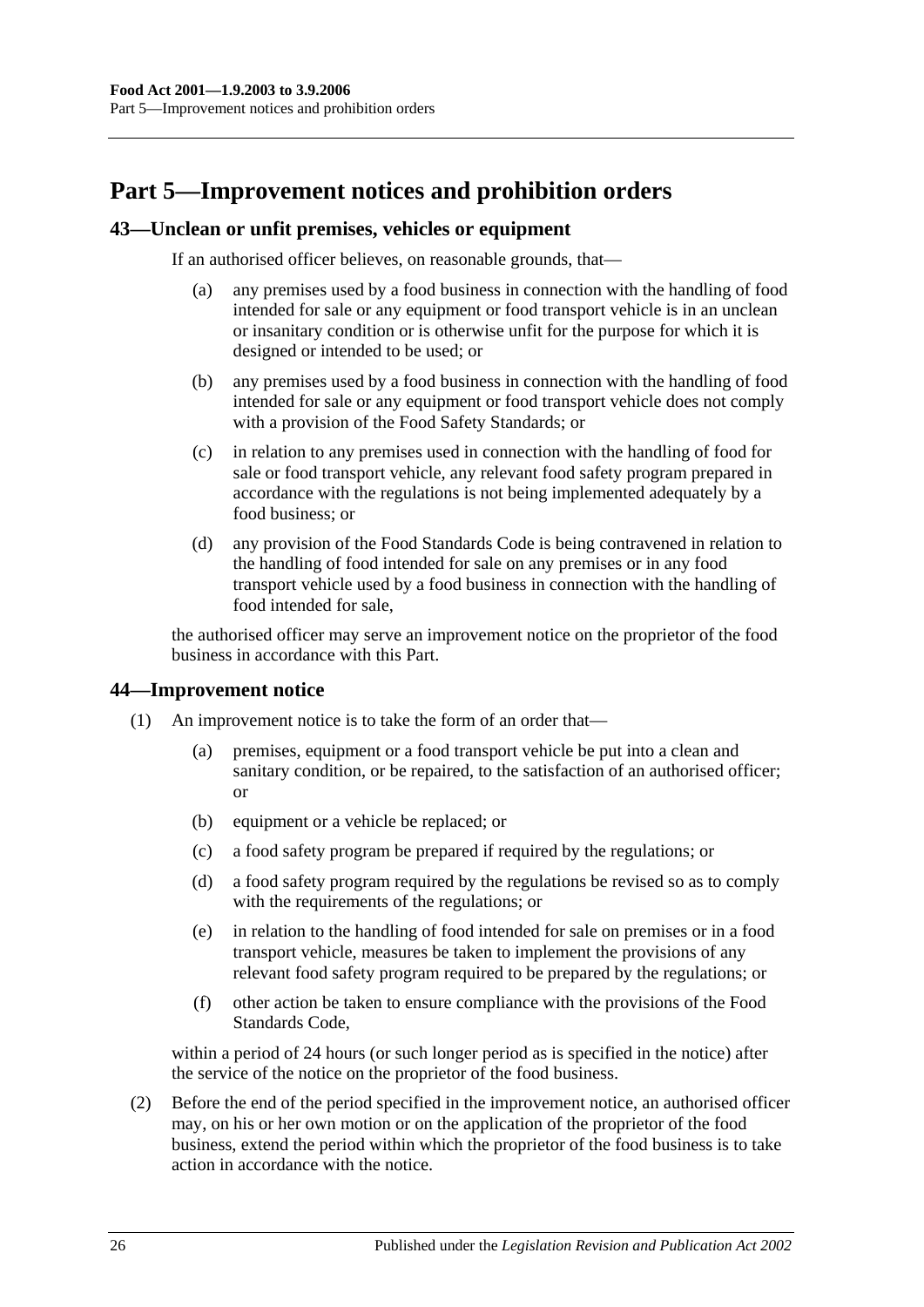- (3) An improvement notice may include ancillary or incidental directions.
- (4) An improvement notice is to state that it is issued under this section.

#### <span id="page-26-0"></span>**45—Compliance with improvement notice**

- (1) If an improvement notice is complied with, an authorised officer is to note the date of compliance on a copy of the notice.
- (2) An authorised officer must give a copy of an improvement notice, noted in accordance with this section, to the person on whom the improvement notice was served if requested to do so by the person.

#### <span id="page-26-1"></span>**46—Prohibition order**

- (1) If a relevant authority or the head of an enforcement agency believes, on reasonable grounds—
	- (a) that any of the circumstances specified in [section](#page-25-1) 43 exist; and
	- $(b)$  that—
		- (i) the proprietor of a food business has not complied with an improvement notice within the time required for compliance; or
		- (ii) the issue of the order is necessary to prevent or mitigate a serious danger to public health,

the relevant authority or the head of the enforcement agency may serve a prohibition order on the proprietor of the food business in accordance with this Part.

- (2) A prohibition order is to take the form of an order that—
	- (a) no food intended for sale is to be handled on specified premises or a specified part of specified premises; or
	- (b) no food intended for sale is to be conveyed in a specified vehicle; or
	- (c) specified equipment is not to be used in connection with food intended for sale; or
	- (d) no food intended for sale is to be handled by a food business in a specified way or for a specified purpose; or
	- (e) prohibits other action being taken,

until the proprietor of the food business has been given a certificate of clearance stating that the premises, part of the premises, vehicle or equipment may be used for the handling or conveyance of food intended for sale, or for use in connection with such food, or that the food may be handled in the specified way or for the specified purpose, as the case may be.

- (3) A prohibition order may include ancillary or incidental directions.
- (4) A prohibition order is to state that it is issued under this section.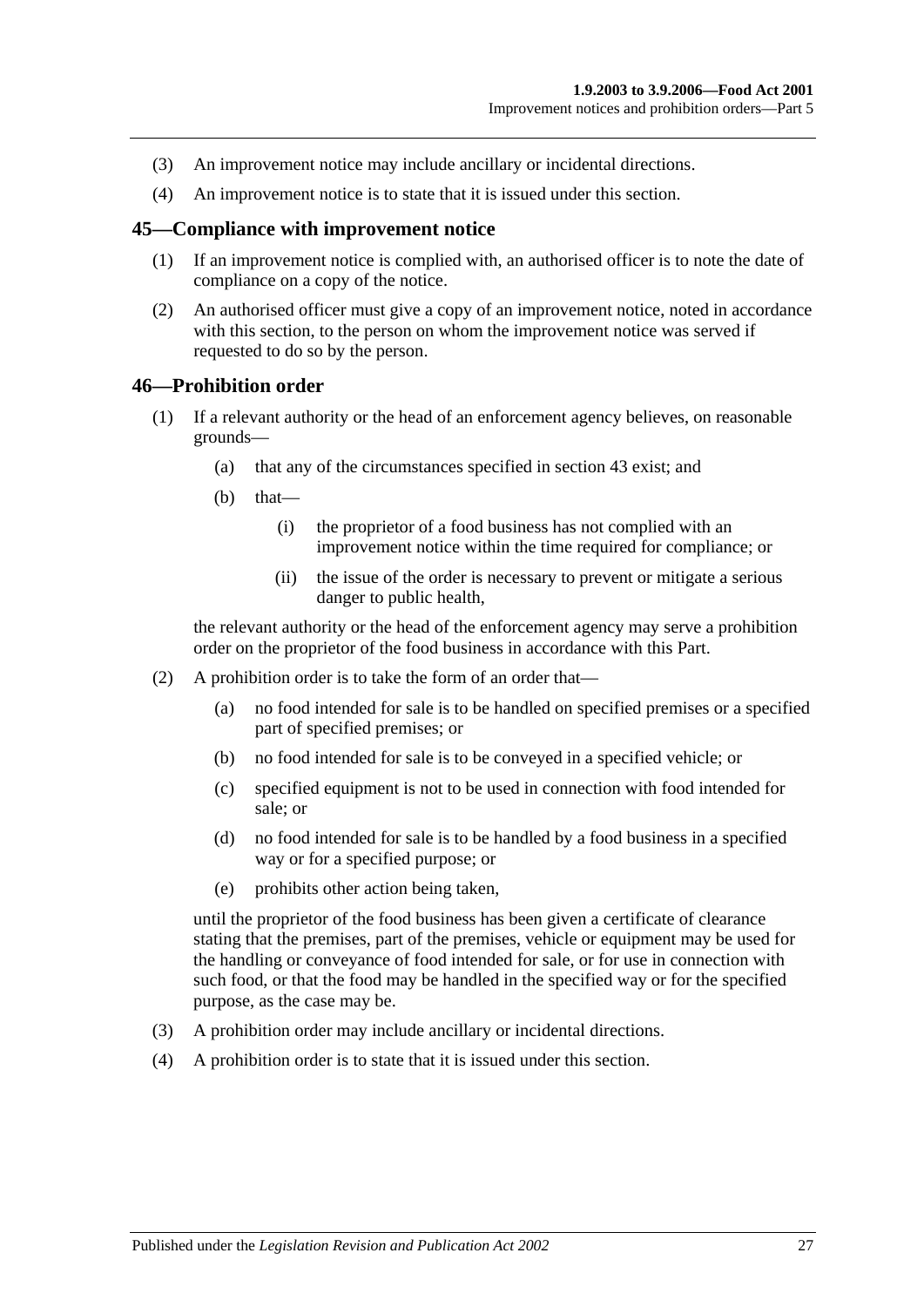- (5) The relevant authority or person that made the order must give a certificate of clearance if, after an inspection of the premises, part of the premises, vehicle or equipment, or the way of handling food, specified in the prohibition order, the relevant authority or person finds, by the relevant authority's or person's own inspection or the report of an authorised officer, that—
	- (a) the premises, part of the premises, vehicle or equipment, or the handling of food by the food business in the specified way or for the specified purpose, is not a serious danger to public health; and
	- (b) the person on whom the prohibition order was served has complied with the prohibition order and any improvement notices served on the person.

#### <span id="page-27-0"></span>**47—Scope of notices and orders**

An improvement notice or a prohibition order may be made with respect to any one or more of the following:

- (a) any premises or any part of any premises, food transport vehicle or equipment specified in the notice or order;
- (b) all equipment contained on any premises or any part of any premises, or in a food transport vehicle, specified in the notice or order, or any specified equipment so contained;
- (c) the handling of food intended for sale by a food business in a specified way or for a specified purpose.

#### <span id="page-27-1"></span>**48—Notices and orders to contain certain information**

An improvement notice or prohibition order under this Part—

- (a) must specify any provision of the Food Standards Code to which it relates; and
- (b) may specify particular action to be taken by a person to ensure compliance with the provision of the Food Standards Code to which it relates.

#### <span id="page-27-2"></span>**49—Request for re-inspection**

- (1) The proprietor of the food business whose premises (other than a vehicle) are affected by a prohibition order may at any time after the order has been served make a written request to the relevant authority or person who made the order to cause the premises to be inspected by an authorised officer.
- (2) The proprietor of the food business whose vehicle or equipment is affected by a prohibition order may at any time after the order has been served make a written request to the relevant authority or person who made the order to cause the vehicle or equipment to be inspected by an authorised officer—
	- (a) at the place where it was originally inspected; or
	- (b) if it is not convenient for it to be inspected at that place, at some other place that the relevant authority or person who made the order has agreed to.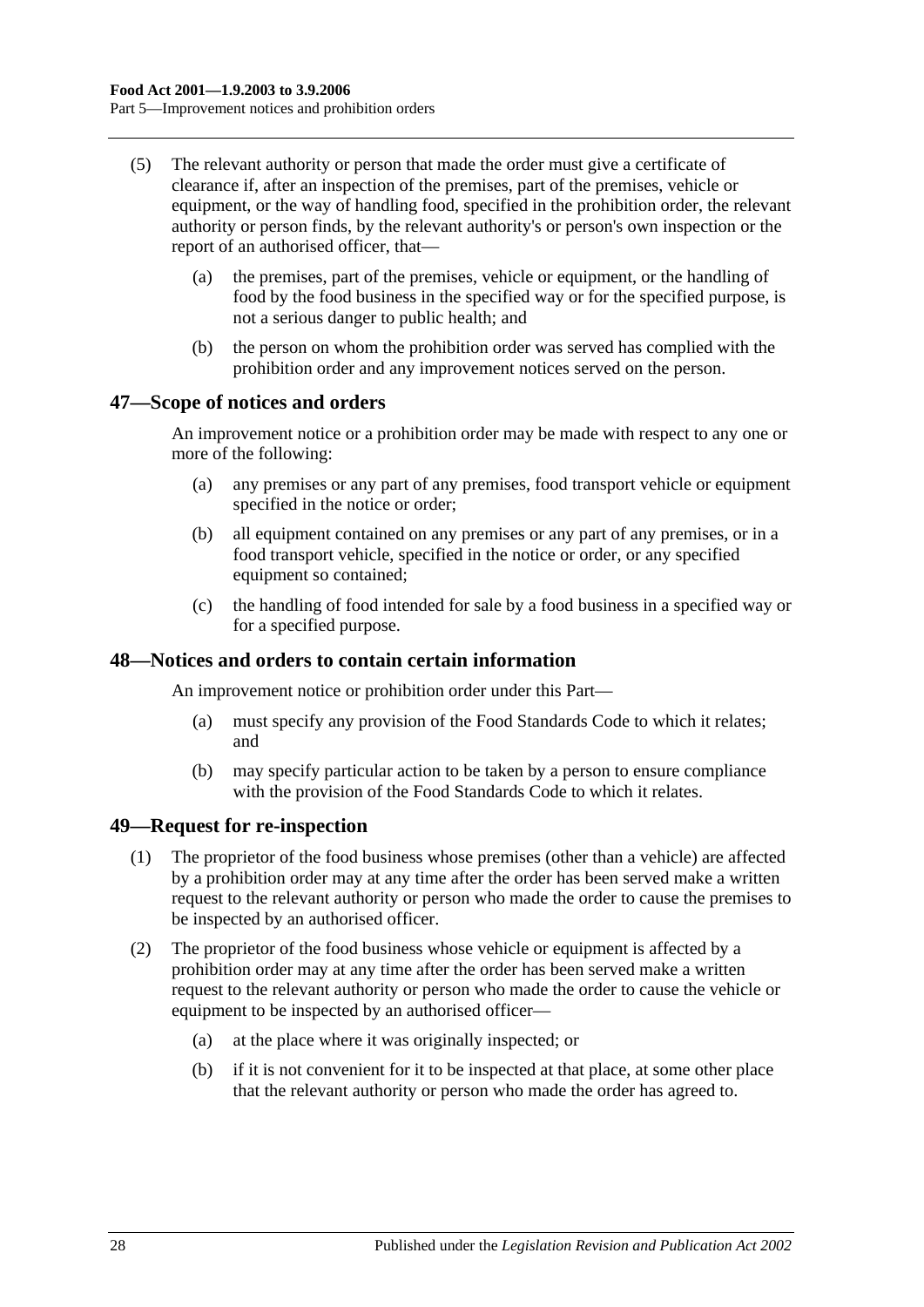(3) If a request for inspection is made under this section and the premises, vehicle or equipment concerned, through no fault of the proprietor of the food business, is not inspected by an authorised officer within the period of two clear business days after the receipt of the request by the relevant authority or person, a certificate of clearance is taken to have been given to the proprietor of the food business under [section](#page-26-1) 46.

#### <span id="page-28-0"></span>**50—Contravention of improvement notice or prohibition order**

A person must not, without reasonable excuse, contravene or fail to comply with an improvement notice or a prohibition order served on the person under this Part.

Maximum penalty:

- (a) If the offender is a body corporate—\$250 000.
- (b) If the offender is a natural person—\$50 000.

Expiation fee: In the case of an improvement notice—\$750.

#### <span id="page-28-3"></span><span id="page-28-1"></span>**51—Review of decision to refuse certificate of clearance**

- (1) A person aggrieved by a decision of a relevant authority or person to refuse to give a certificate of clearance under this Part may apply to the appropriate review body for a review of the decision.
- (2) An application under [subsection](#page-28-3) (1) must be made within 28 days after the day on which notification of the decision is received.

#### <span id="page-28-2"></span>**52—Review of order**

- (1) A person bound by a prohibition order who suffers loss as a result of the making of the order may apply to the relevant authority or person who made the order for compensation if the person considers that there were no grounds for the making of the order.
- (2) If there were no grounds for the making of the order, the relevant authority or enforcement agency is to pay such compensation to the applicant as is just and reasonable.
- <span id="page-28-4"></span>(3) The relevant authority or enforcement agency is to send written notification of its determination as to the payment of compensation under this section to each applicant for the payment of such compensation.
- (4) An applicant for the payment of compensation under this section who is dissatisfied with a determination under [subsection](#page-28-4) (3) as to the refusal to pay compensation or as to the amount of compensation may apply to the appropriate review body for a review of the determination within 28 days after the day on which notification of the determination was received.
- (5) If the relevant authority or person has not determined an application for compensation under this section within 28 days of receiving the application, the relevant authority or person is taken to have refused to pay any compensation.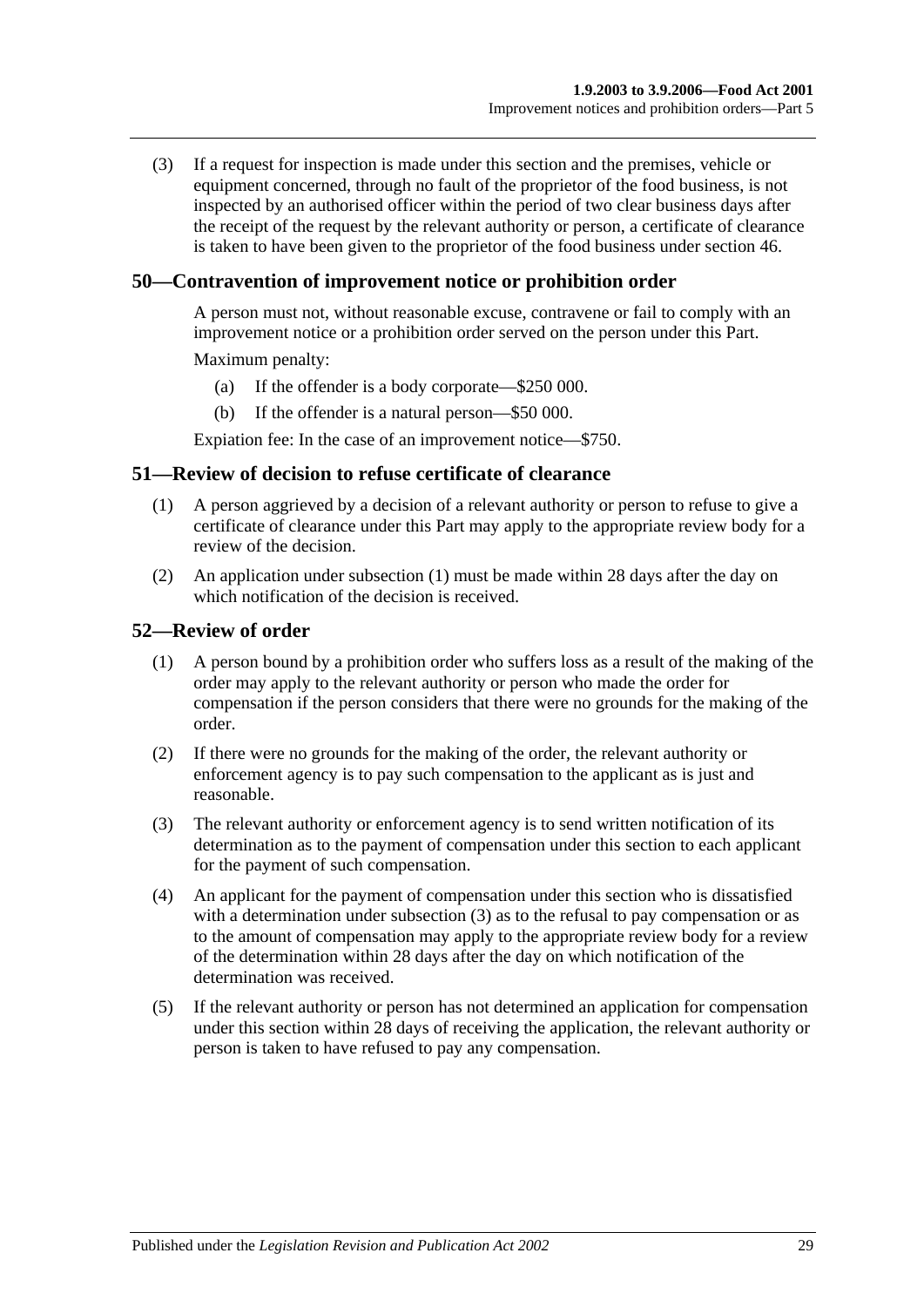# <span id="page-29-0"></span>**Part 6—Taking and analysis of samples**

# <span id="page-29-1"></span>**Division 1—Taking of samples**

## <span id="page-29-2"></span>**53—Proprietor to be informed**

Whenever an authorised officer obtains a sample of food for the purposes of analysis, an authorised officer must, either before or as soon as practicable after obtaining the sample, inform—

- (a) the proprietor of the food business from which the sample is to be taken or was taken; or
- (b) if the proprietor is not present or readily available, the person from whom the sample was obtained or who was in charge of the food from which the sample was taken,

of the authorised officer's intention to have the sample analysed.

## <span id="page-29-3"></span>**54—Payment for sample**

An authorised officer when obtaining a sample of food must pay, or tender payment of—

- (a) the amount prescribed by the regulations as the amount payable for the sample concerned; or
- (b) if no such amount is prescribed by the regulations, an amount equal to the current market value of the sample,

to the person from whom the sample is obtained.

#### <span id="page-29-4"></span>**55—Samples from vending machines**

[Sections](#page-29-2) 53 and [54](#page-29-3) do not apply to the obtaining of a sample by an authorised officer from a vending machine if the authorised officer obtains the sample by making proper payment for it and the authorised officer cannot identify anyone who at the time appears to be in charge of the machine.

#### <span id="page-29-5"></span>**56—Packaged food**

An authorised officer who takes a sample of food for the purposes of this Act that is contained in a closed package intended for retail sale must take the whole of the package unless the package contains two or more smaller packages of the same food.

### <span id="page-29-6"></span>**57—Procedure to be followed**

- (1) This section applies to the taking of samples for the purposes of this Act except to the extent that the Food Standards Code otherwise provides.
- <span id="page-29-7"></span>(2) An authorised officer who obtains a sample of food for the purposes of analysis must (unless [subsection](#page-30-4) (3) applies)—
	- (a) divide the sample into 3 separate parts and mark and seal or fasten each part in such manner as its nature will permit; and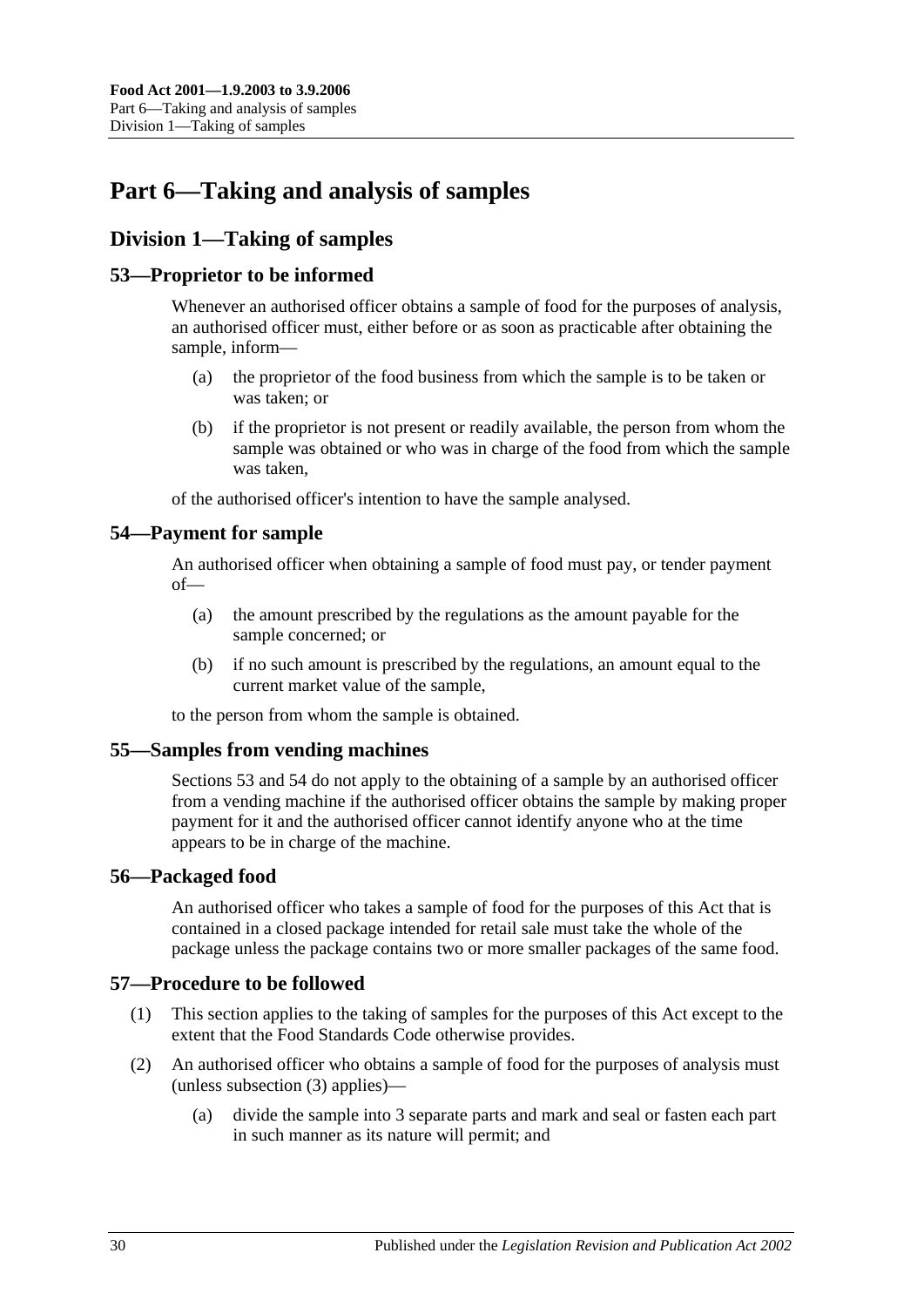- (b) leave one part with the proprietor of the food business or any other person from whom the sample was obtained or a person appearing to be the employee or agent of that proprietor or other person; and
- (c) submit one of the remaining parts for analysis; and
- (d) retain the other remaining part for future comparison.
- <span id="page-30-4"></span>(3) If the division of a sample for analysis into 3 separate parts in accordance with [subsection](#page-29-7) (2) would in the opinion of the authorised officer—
	- (a) so affect or impair the composition or quality of the sample as to render the separate parts unsuitable for accurate analysis; or
	- (b) result in the separate parts being of an insufficient size for accurate analysis; or
	- (c) render the sample in any other way unsuitable for analysis, including a method of analysis prescribed by the regulations in relation to the food from which the sample was taken,

the authorised officer may take, in accordance with this section, as many samples as the authorised officer considers necessary to enable an accurate analysis to be carried out and may deal with the sample or samples in such manner as is appropriate in the circumstances.

- (4) If a sample of food is taken by an authorised officer in the form of separate or severable objects, it is not necessary, in dividing that sample into parts in accordance with this section, to divide any one of those objects, and it is sufficient compliance with this section if the authorised officer—
	- (a) takes a number of those objects; and
	- (b) divides the number so taken into the requisite number of parts so that each part consists of one or more than one of the separate or severable objects; and
	- (c) deals with those parts in accordance with the preceding provisions of this section.

#### <span id="page-30-0"></span>**58—Samples to be submitted for analysis**

An authorised officer must submit any sample obtained in accordance with this Division for analysis under [Division 2](#page-30-1) unless no longer of the opinion that the sample ought to be analysed.

#### <span id="page-30-1"></span>**Division 2—Procedures relating to analyses**

#### <span id="page-30-2"></span>**59—Compliance with Food Standards Code**

A person who carries out an analysis for the purposes of this Act is to comply with any requirements of the Food Standards Code relating to the carrying out of analyses.

#### <span id="page-30-3"></span>**60—Certificate of analysis**

- (1) This section applies to an analysis that is carried out—
	- (a) by an approved laboratory; or
	- (b) by an approved analyst; or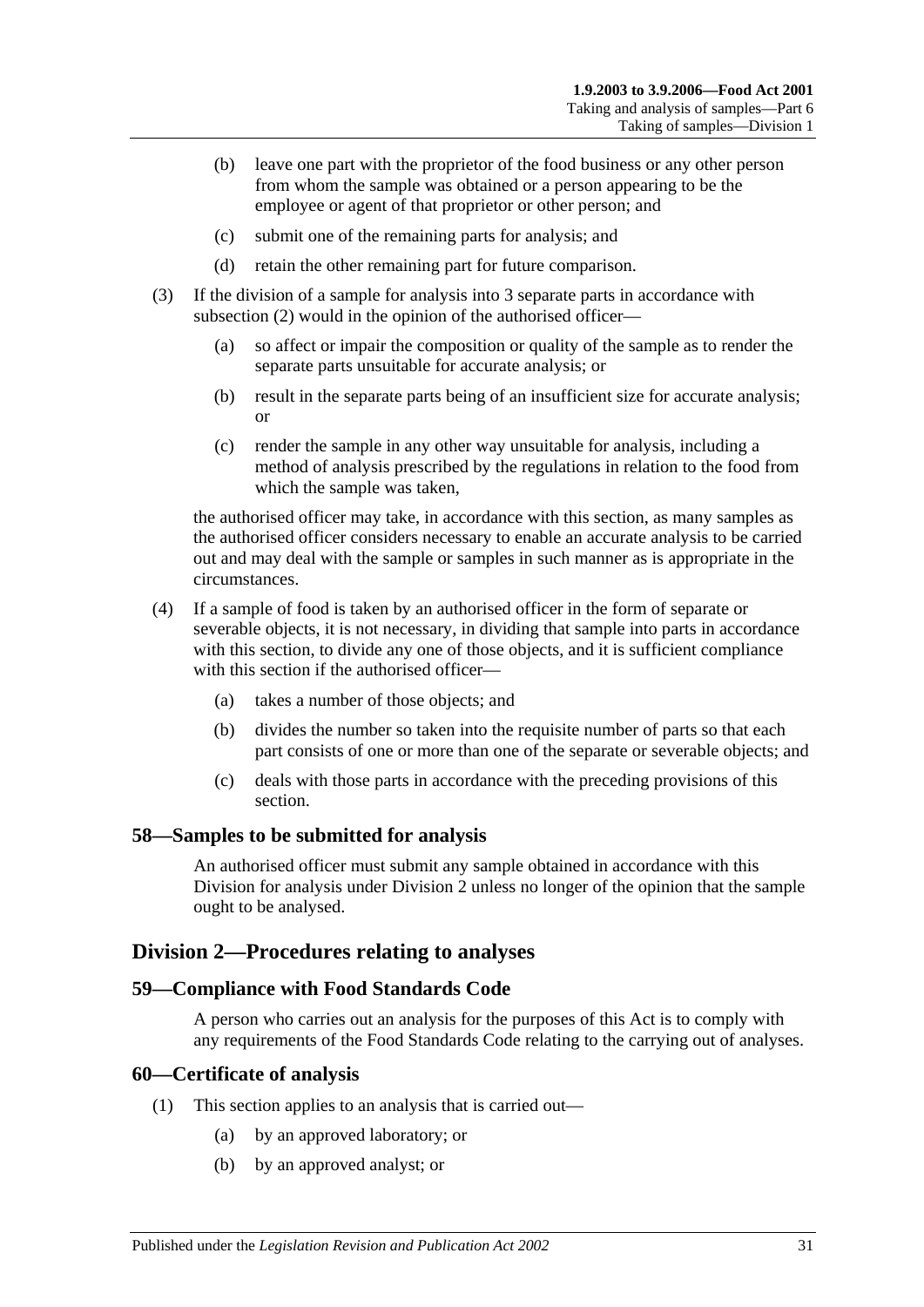(c) under the supervision of an approved analyst,

for the purposes of this Act.

- (2) On completion of an analysis to which this section applies—
	- (a) the person in charge of the laboratory at which the analysis was carried out; or
	- (b) the approved analyst who carried out the analysis; or
	- (c) the approved analyst who supervised the carrying out of the analysis,

is to give the person who requested the analysis, or an agent of the person, a certificate of analysis, in the approved form, that complies with the requirements of [subsection](#page-31-3) (3).

- <span id="page-31-3"></span>(3) The certificate of analysis must—
	- (a) be dated and signed by the person in charge of the laboratory at which the analysis was carried out or by the approved analyst who carried out the analysis or who supervised the carrying out of the analysis; and
	- (b) contain a written report of the analysis that sets out the findings; and
	- (c) specify the requirements, if any, of the Food Standards Code relating to the carrying out of the analysis and certify that the analysis was carried out in accordance with those requirements.

## <span id="page-31-0"></span>**Division 3—Approval of laboratories**

#### <span id="page-31-1"></span>**61—Approval of laboratories**

- (1) The relevant authority may approve laboratories for the purposes of carrying out analyses under this Act.
- (2) A person providing or intending to provide analysis services at a laboratory may make an application, in the approved form, to the relevant authority for an approval of the laboratory under this Division.
- (3) The relevant authority may, after considering an application for approval—
	- (a) grant the application, with or without conditions; or
	- (b) refuse the application.
- (4) If the relevant authority grants an application for approval, it must issue the applicant with a written approval that sets out the conditions to which the approval is subject.
- (5) If the relevant authority refuses an application for approval, the relevant authority must give notice of the refusal in writing to the applicant setting out the reasons for the refusal.

#### <span id="page-31-2"></span>**62—Term of approval**

Except during any period of suspension, an approval of a laboratory granted under this Division remains in force until cancelled.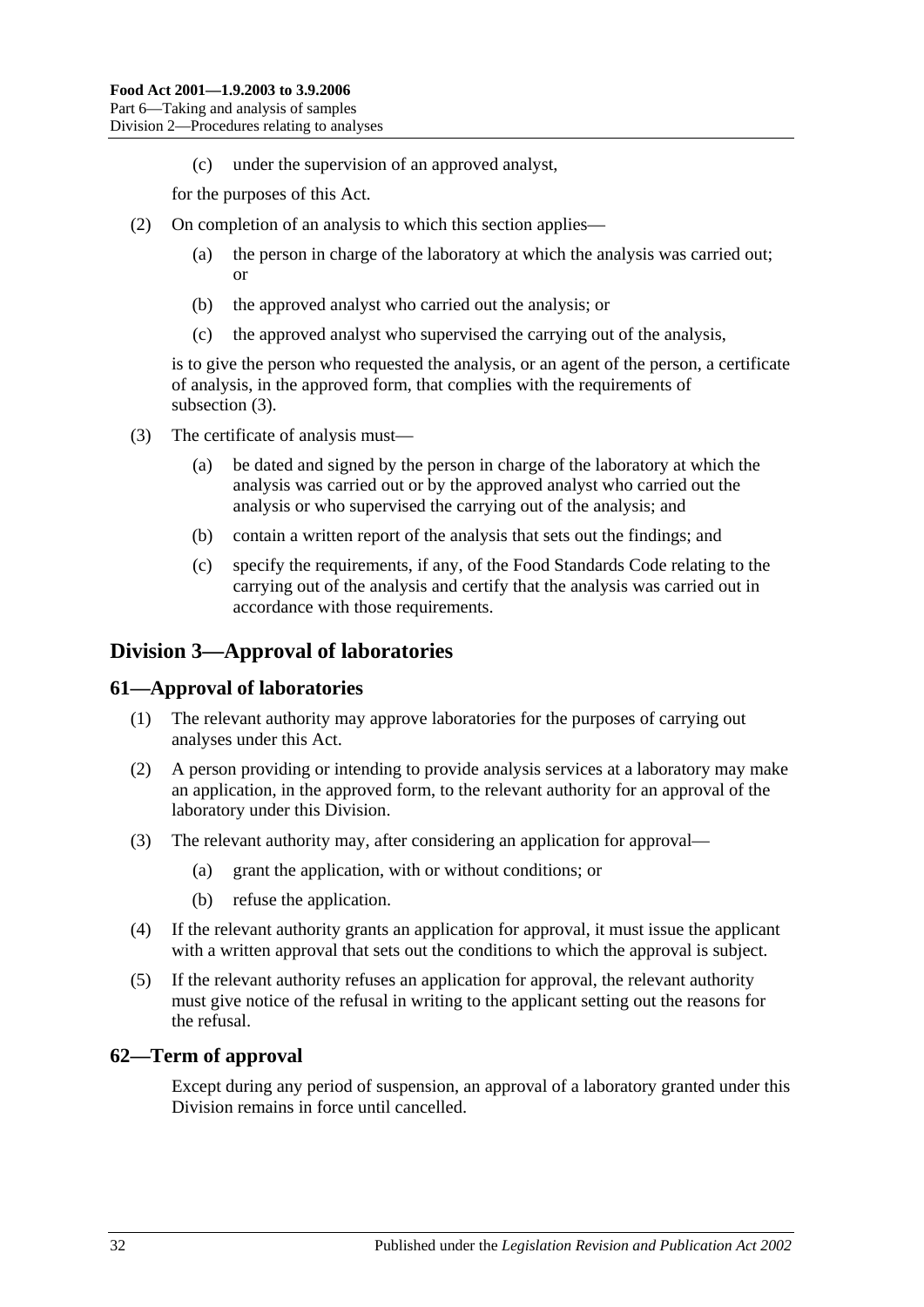#### <span id="page-32-0"></span>**63—Approved laboratory to give notice of certain interests**

The person in charge of an approved laboratory must notify the relevant authority of any direct or indirect interest in any food business that a person concerned in the management of, or an employee of, the approved laboratory has as soon as possible after becoming aware of that interest.

Maximum penalty: \$10 000.

#### <span id="page-32-1"></span>**64—Variation of conditions or suspension or cancellation of approval of laboratory**

- (1) The relevant authority may vary the conditions of, or suspend or cancel, the approval of a laboratory under this Division.
- (2) An approval of a laboratory may be suspended or cancelled on one or more of the following grounds:
	- (a) if the relevant authority is satisfied that a person providing services at the laboratory has contravened or failed to comply with any provision of this Act or the regulations;
	- (b) if the relevant authority is satisfied that a person providing services at the laboratory has contravened a condition to which the approval is subject;
	- (c) if the relevant authority is satisfied that a person in charge of, concerned in the management of or employed by the laboratory, has a direct or indirect interest in any food business that, in the opinion of the relevant authority, could affect the carrying out of the laboratory's functions under this Act;
	- (d) at the request of the person in charge of the laboratory;
	- (e) for any other reason that the relevant authority considers appropriate.
- <span id="page-32-2"></span>(3) The relevant authority may only vary the conditions of, or suspend or cancel, the approval of a laboratory—
	- (a) after having given the person in charge of the laboratory—
		- (i) written reasons of its intention to vary, suspend or cancel; and
		- (ii) an opportunity to make submissions; and
	- (b) after having considered any submissions made by the person.
- (4) [Subsection](#page-32-2) (3) does not apply to the cancellation of an approval at the request of the person in charge of the laboratory.
- (5) A variation of the conditions of, or the suspension or cancellation of, approval of a laboratory—
	- (a) must be made by notice in writing; and
	- (b) must be served on the person in charge of the laboratory; and
	- (c) takes effect on the day on which the notice is served or on a later day specified in the notice.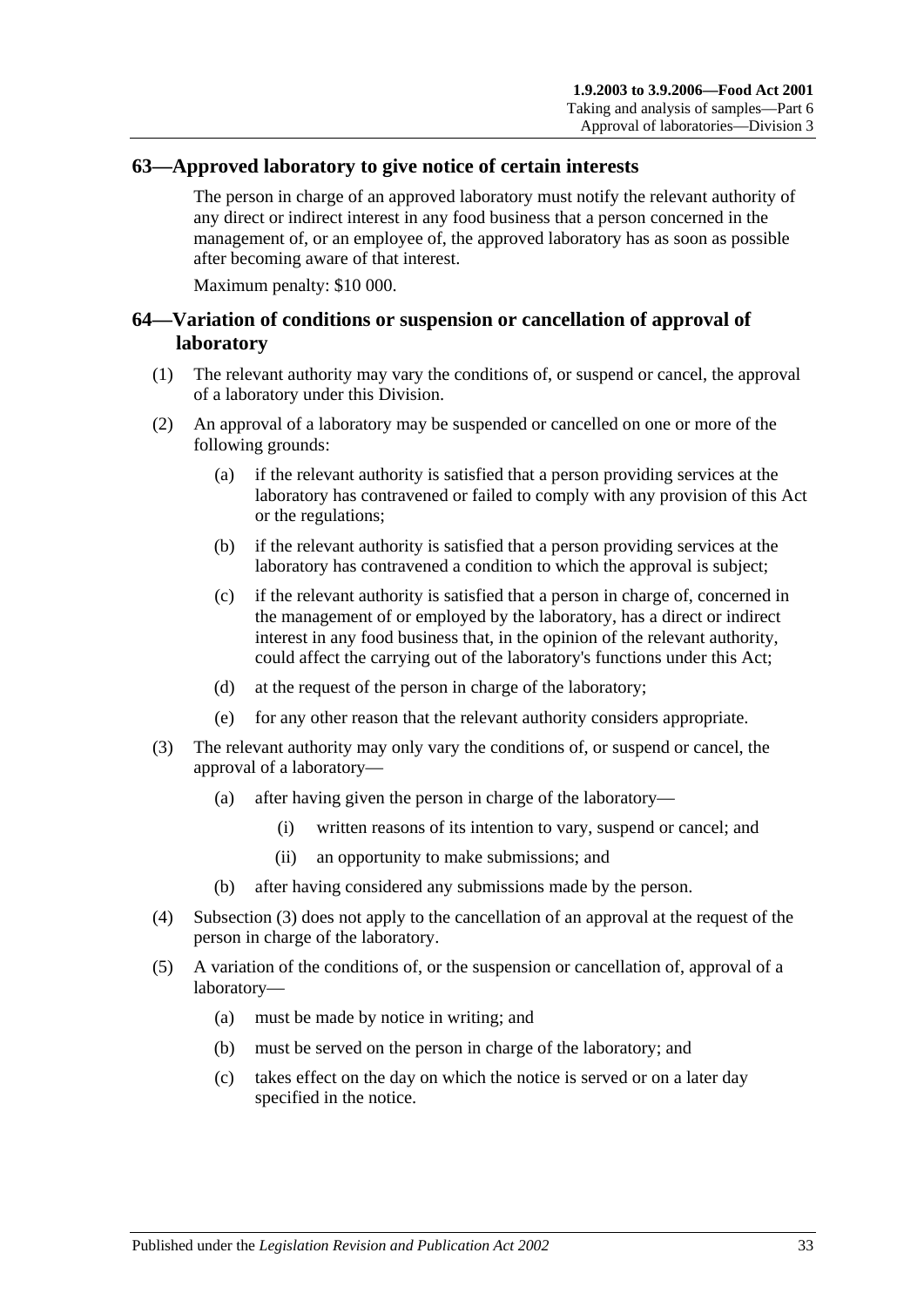## <span id="page-33-0"></span>**65—Review of decisions relating to approval**

- (1) A person aggrieved by a decision of the relevant authority relating to any of the following may apply to the appropriate review body for a review of the decision:
	- (a) the grant or refusal of an application for approval of a laboratory under this Division;
	- (b) the imposition of conditions on an approval;
	- (c) the variation of conditions of an approval;
	- (d) the suspension or cancellation of an approval.
- (2) An application under this section must be made within 28 days after service of—
	- (a) the written approval or notice of refusal under this Division; or
	- (b) the notice of the variation, suspension or cancellation under this Division.

#### <span id="page-33-1"></span>**66—List of approved laboratories to be maintained**

- (1) The relevant authority is to prepare and maintain a list of approved laboratories.
- (2) The list is to be made publicly available and is to be revised at least annually.

## <span id="page-33-2"></span>**Division 4—Approval of analysts**

#### <span id="page-33-3"></span>**67—Approval of persons to carry out analyses**

- (1) The relevant authority may approve natural persons for the purposes of carrying out analyses under this Act.
- (2) A natural person may make an application, in the approved form, to the relevant authority for an approval under this Division.
- (3) The application is to be accompanied by—
	- (a) such information as the relevant authority requires to determine the application; and
	- (b) the fee, if any, prescribed by the regulations.
- (4) The relevant authority may, after considering an application for approval—
	- (a) grant the application, with or without conditions; or
	- (b) refuse the application.
- (5) If the relevant authority grants an application for approval, it must issue the applicant with a written approval that sets out the conditions to which the approval is subject.
- (6) If the relevant authority refuses an application for approval, the relevant authority must give notice of the refusal in writing to the applicant setting out the reasons for the refusal.

#### <span id="page-33-4"></span>**68—Term of approval**

Except during any period of suspension, an approval of a person granted under this Division remains in force until cancelled.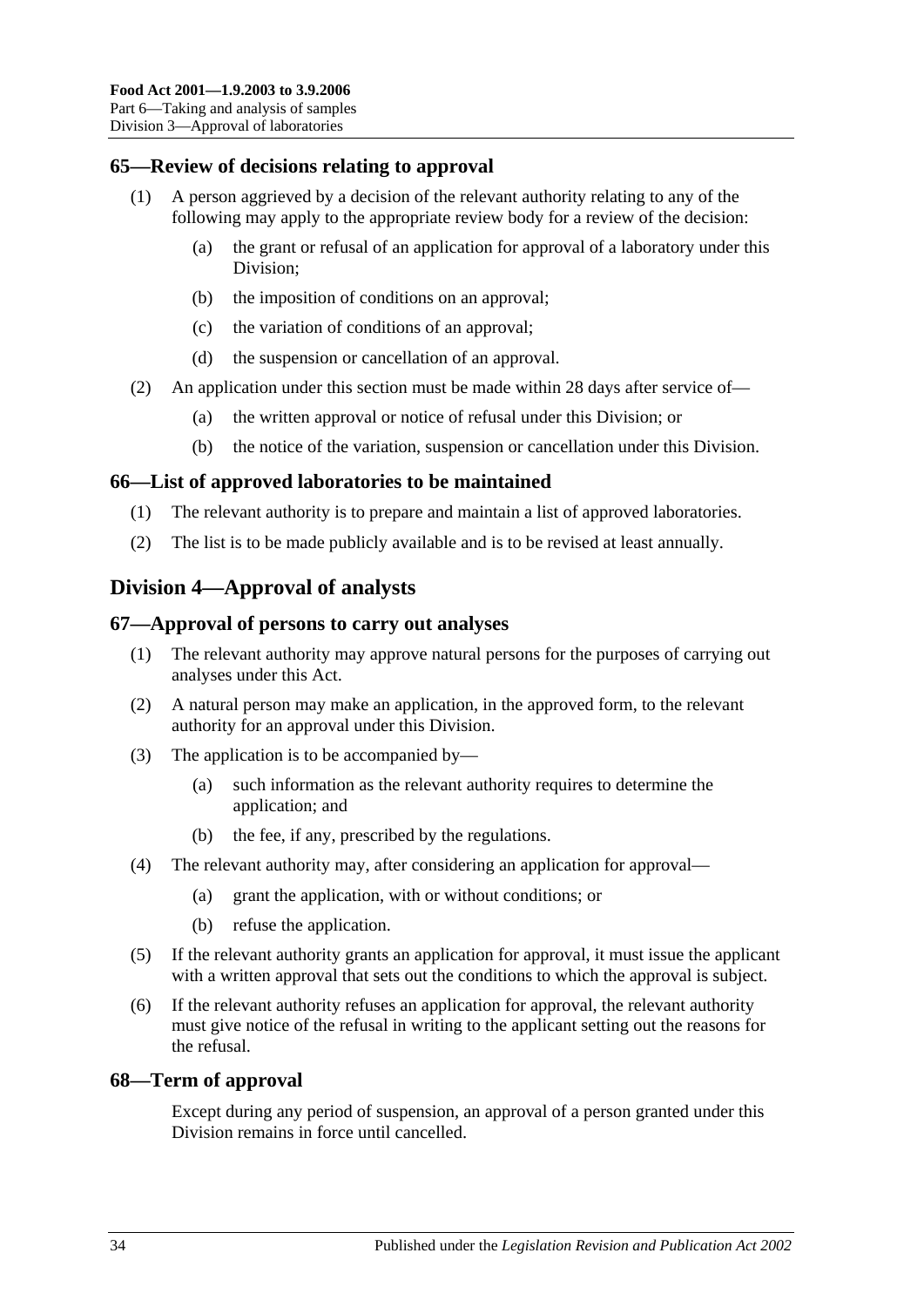#### <span id="page-34-0"></span>**69—Approved analyst to give notice of certain interests**

A person who is an approved analyst must notify the relevant authority of any direct or indirect interest in any food business that the person has as soon as possible after becoming aware of that interest.

Maximum penalty: \$10 000.

### <span id="page-34-1"></span>**70—Variation of conditions or suspension or cancellation of approval of analyst**

- (1) The relevant authority may vary the conditions of, or suspend or cancel, an approval under this Division.
- (2) An approval of a person under this Division may be suspended or cancelled on one or more of the following grounds:
	- (a) if the relevant authority is satisfied that the person has contravened any provision of this Act or the regulations;
	- (b) if the relevant authority is satisfied that the person has contravened a condition to which the approval is subject;
	- (c) if the relevant authority is satisfied that the person has a direct or indirect interest in any food business that, in the opinion of the relevant authority, could affect the carrying out of the person's functions under this Act;
	- (d) at the request of the person;
	- (e) for any other reason that the relevant authority considers appropriate.
- <span id="page-34-3"></span>(3) The relevant authority may only vary the conditions of, or suspend or cancel, the approval of a person under this Division—
	- (a) after having given the person—
		- (i) written reasons of its intention to vary, suspend or cancel; and
		- (ii) an opportunity to make submissions; and
	- (b) after having considered any submissions made by the person.
- (4) [Subsection](#page-34-3) (3) does not apply to the cancellation of an approval at the request of the person to whom the approval relates.
- (5) A variation of the conditions of, or the suspension or cancellation of, an approval of a person under this Division—
	- (a) must be made by notice in writing; and
	- (b) must be served on the person; and
	- (c) takes effect on the day on which the notice is served or on a later day specified in the notice.

#### <span id="page-34-2"></span>**71—Review of decisions relating to approval**

- (1) A person aggrieved by a decision of the relevant authority relating to any of the following may apply to the appropriate review body for a review of the decision:
	- (a) the grant or refusal of an application for approval under this Division;
	- (b) the imposition of conditions on an approval;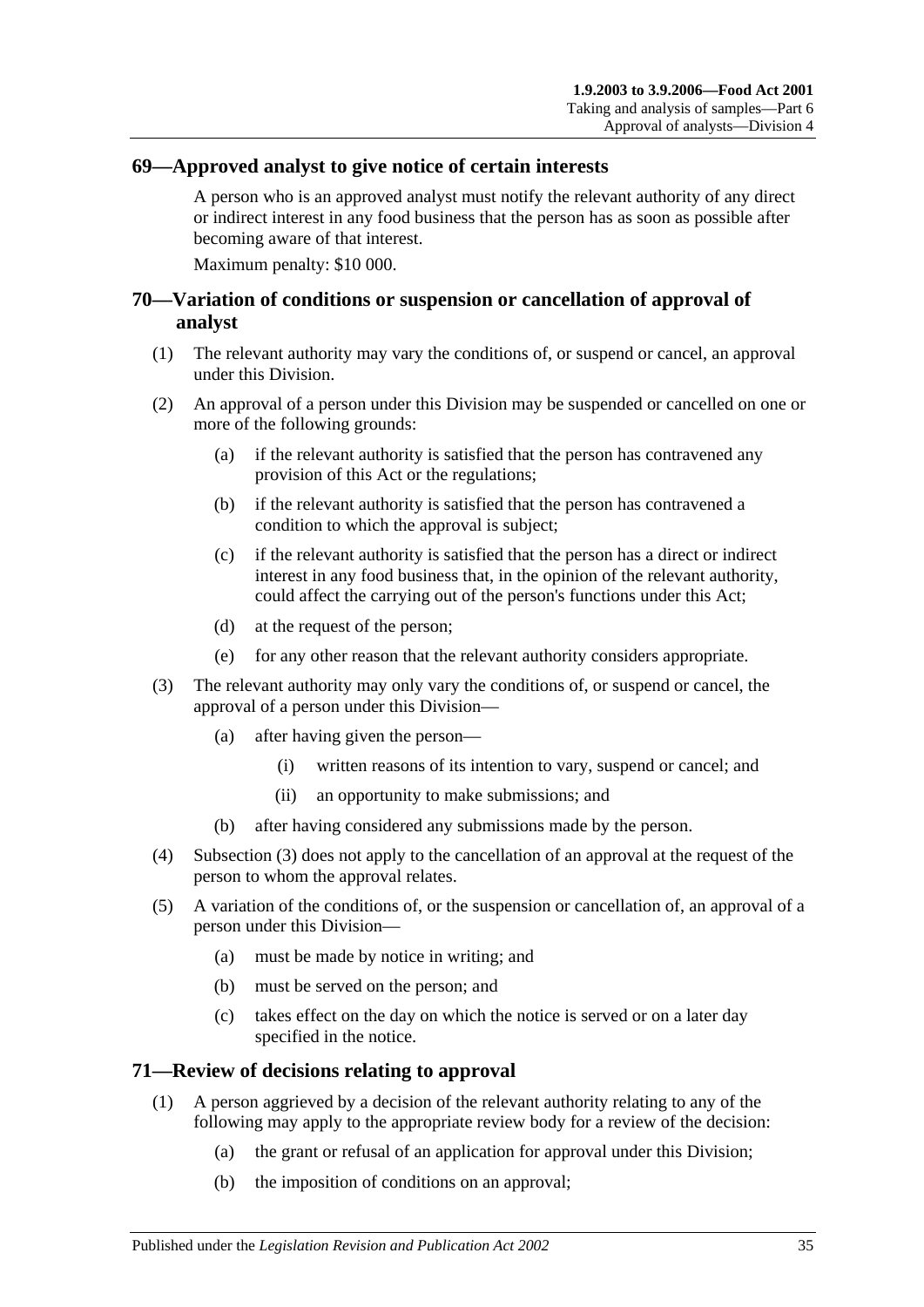- (c) the variation of conditions of an approval;
- (d) the suspension or cancellation of an approval.
- (2) An application under this section must be made within 28 days after service of—
	- (a) the written approval or notice of refusal under this Division; or
	- (b) the notice of the variation, suspension or cancellation under this Division.

## <span id="page-35-0"></span>**72—List of approved analysts to be maintained**

- (1) The relevant authority is to prepare and maintain a list of approved analysts.
- (2) The list is to be made publicly available and is to be revised at least annually.

# <span id="page-35-1"></span>**Part 7—Auditing**

## <span id="page-35-2"></span>**Division 1—Approval of food safety auditors**

## <span id="page-35-3"></span>**73—Approval of food safety auditors**

- (1) The relevant authority may approve a natural person to be a food safety auditor for the purposes of this Act if the relevant authority is satisfied that the person is competent to carry out the functions of a food safety auditor having regard to—
	- (a) the person's technical skills and experience; and
	- (b) any guidelines relating to competency criteria approved by the relevant authority.
- (2) A natural person may make an application, in the approved form, to the relevant authority for an approval under this Part.
- (3) The application is to be accompanied by—
	- (a) such information as the relevant authority requires to determine the application; and
	- (b) the fee, if any, prescribed by the regulations.
- (4) The relevant authority may, after considering an application for approval—
	- (a) grant the application, with or without conditions; or
	- (b) refuse the application.
- (5) If the relevant authority grants an application for approval, it must issue the applicant with a written approval that sets out any conditions to which the approval is subject.
- (6) If the relevant authority refuses an application for approval, the relevant authority must give notice of the refusal in writing to the applicant setting out the reasons for the refusal.

#### <span id="page-35-4"></span>**74—Term of approval**

Except during any period of suspension, an approval granted under this Part remains in force for the period specified in the approval unless sooner cancelled.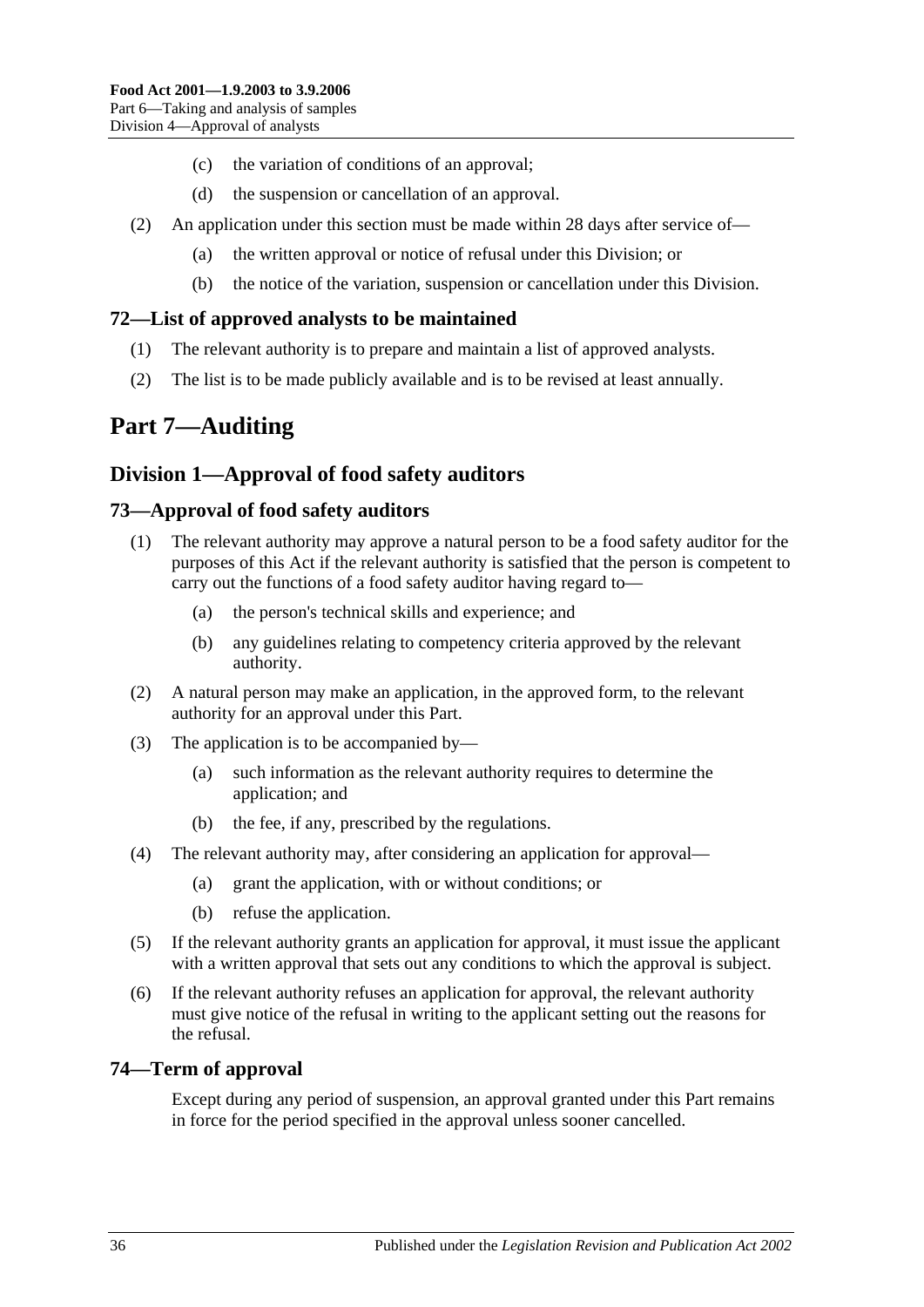#### <span id="page-36-2"></span><span id="page-36-0"></span>**75—Food safety auditor to give notice of certain interests**

(1) A food safety auditor must notify the relevant authority of any direct or indirect interest in any food business that the auditor has as soon as possible after becoming aware of that interest.

Maximum penalty: \$10 000.

(2) Payment to an auditor for carrying out the functions of an auditor does not constitute a direct or indirect interest in a food business for the purposes of [subsection](#page-36-2) (1).

### <span id="page-36-1"></span>**76—Variation of conditions or suspension or cancellation of approval of auditor**

- (1) The relevant authority may vary the conditions of, or suspend or cancel, an approval under this Part.
- (2) An approval of a person may be suspended or cancelled on one or more of the following grounds:
	- (a) if the relevant authority is satisfied that the person has contravened any provision of this Act or the regulations;
	- (b) if the relevant authority is satisfied that the person has contravened a condition to which the approval is subject;
	- (c) if the relevant authority is satisfied that the person has not competently carried out any duty of an auditor under this Act;
	- (d) if the relevant authority is satisfied that the person has a direct or indirect interest in any food business that, in the opinion of the relevant authority, could affect the performance of the person's duties under this Act;
	- (e) at the request of the person;
	- (f) for any other reason that the relevant authority considers appropriate.
- <span id="page-36-3"></span>(3) Payment to an auditor for performing the duties of an auditor does not constitute a direct or indirect interest in a food business for the purposes of [subsection](#page-36-3) (2)(d).
- <span id="page-36-4"></span>(4) The relevant authority may only vary the conditions of, or suspend or cancel, the approval of a person—
	- (a) after having given the person—
		- (i) written reasons of its intention to vary, suspend or cancel; and
		- (ii) an opportunity to make submissions; and
	- (b) after having considered any submissions made by the person.
- (5) [Subsection](#page-36-4) (4) does not apply to the cancellation of an approval at the request of the person to whom the approval relates.
- (6) A variation of the conditions of, or the suspension or cancellation of, the approval of a person under this Part—
	- (a) must be by notice in writing; and
	- (b) must be served on the person to whom the approval relates; and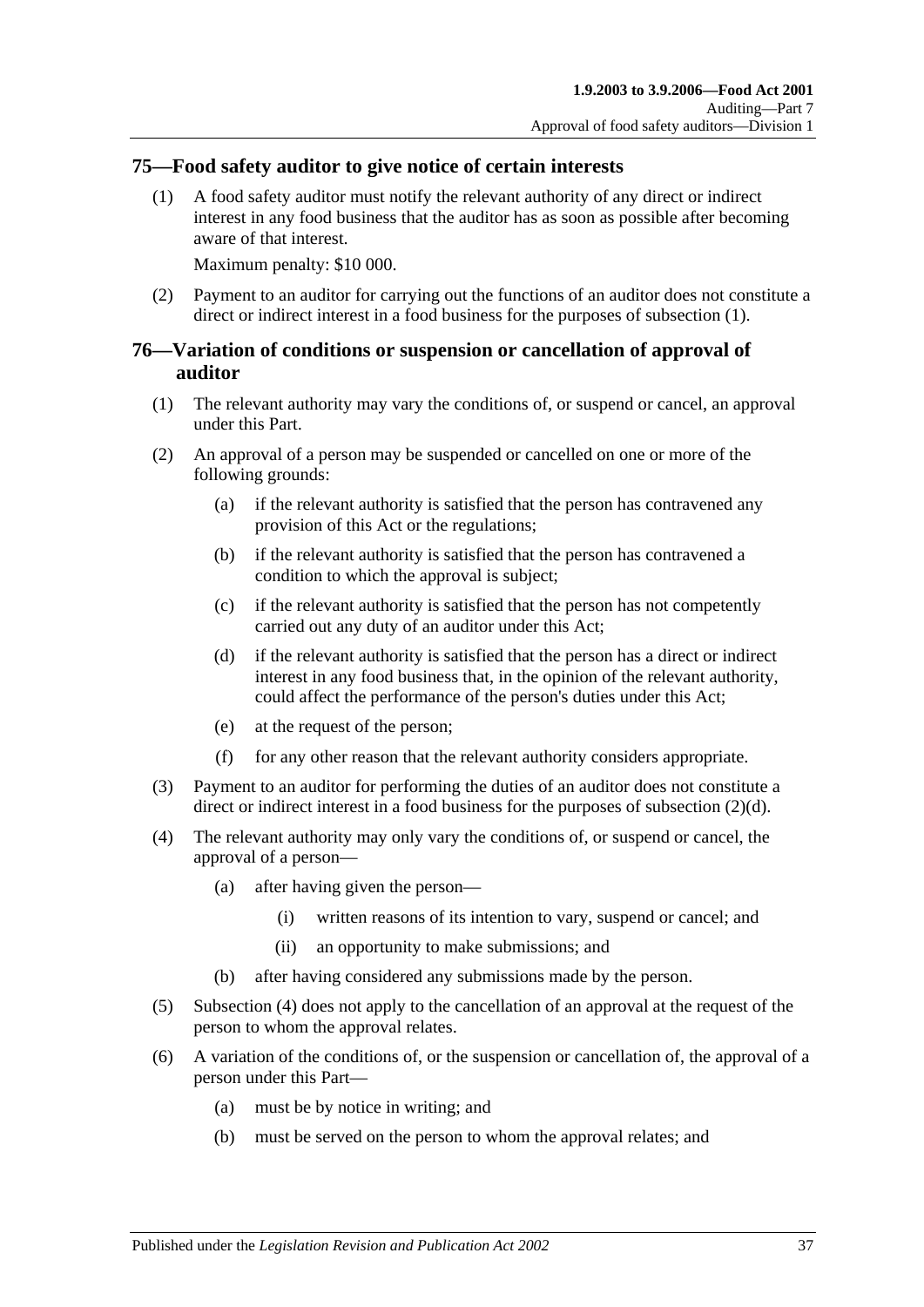(c) takes effect on the day on which the notice is served or on a later day specified in the notice.

## <span id="page-37-0"></span>**77—Review of decisions relating to approvals**

- (1) A person aggrieved by a decision of the relevant authority relating to any of the following may apply to the appropriate review body for a review of the decision:
	- (a) the grant or refusal of an application for an approval under this Part;
	- (b) the imposition of conditions on an approval;
	- (c) the variation of conditions of an approval;
	- (d) the suspension or cancellation of an approval.
- (2) An application under this section must be made within 28 days after service of—
	- (a) the written approval or notice of refusal under this Division; or
	- (b) the notice of the variation, suspension or cancellation under this Division.

## <span id="page-37-1"></span>**Division 2—Auditing and reporting requirements**

#### <span id="page-37-2"></span>**78—Food safety programs and auditing requirements**

(1) The proprietor of a food business must ensure that any requirement imposed by the regulations in relation to the preparation, implementation, maintenance or monitoring of a food safety program for the food business is complied with.

Maximum penalty:

- (a) If the offender is a body corporate—\$120 000.
- (b) If the offender is a natural person—\$25 000.

Expiation fee:

- (a) If the offender is a body corporate—\$2 500.
- (b) If the offender is a natural person—\$750.
- (2) The proprietor of a food business must ensure that any food safety program required to be prepared by the regulations in relation to the food business is audited at least as frequently as is determined under [section](#page-37-4) 79(1), or as redetermined under [section](#page-39-0) 82, in relation to the food business.

Maximum penalty:

- (a) If the offender is a body corporate—\$120 000.
- (b) If the offender is a natural person—\$25 000.

Expiation fee:

- (a) If the offender is a body corporate—\$2 500.
- (b) If the offender is a natural person—\$750.

#### <span id="page-37-4"></span><span id="page-37-3"></span>**79—Priority classification system and frequency of auditing**

- (1) The appropriate enforcement agency must determine—
	- (a) the priority classification of individual food businesses for the purposes of the application of any requirements of the regulations relating to food safety programs; and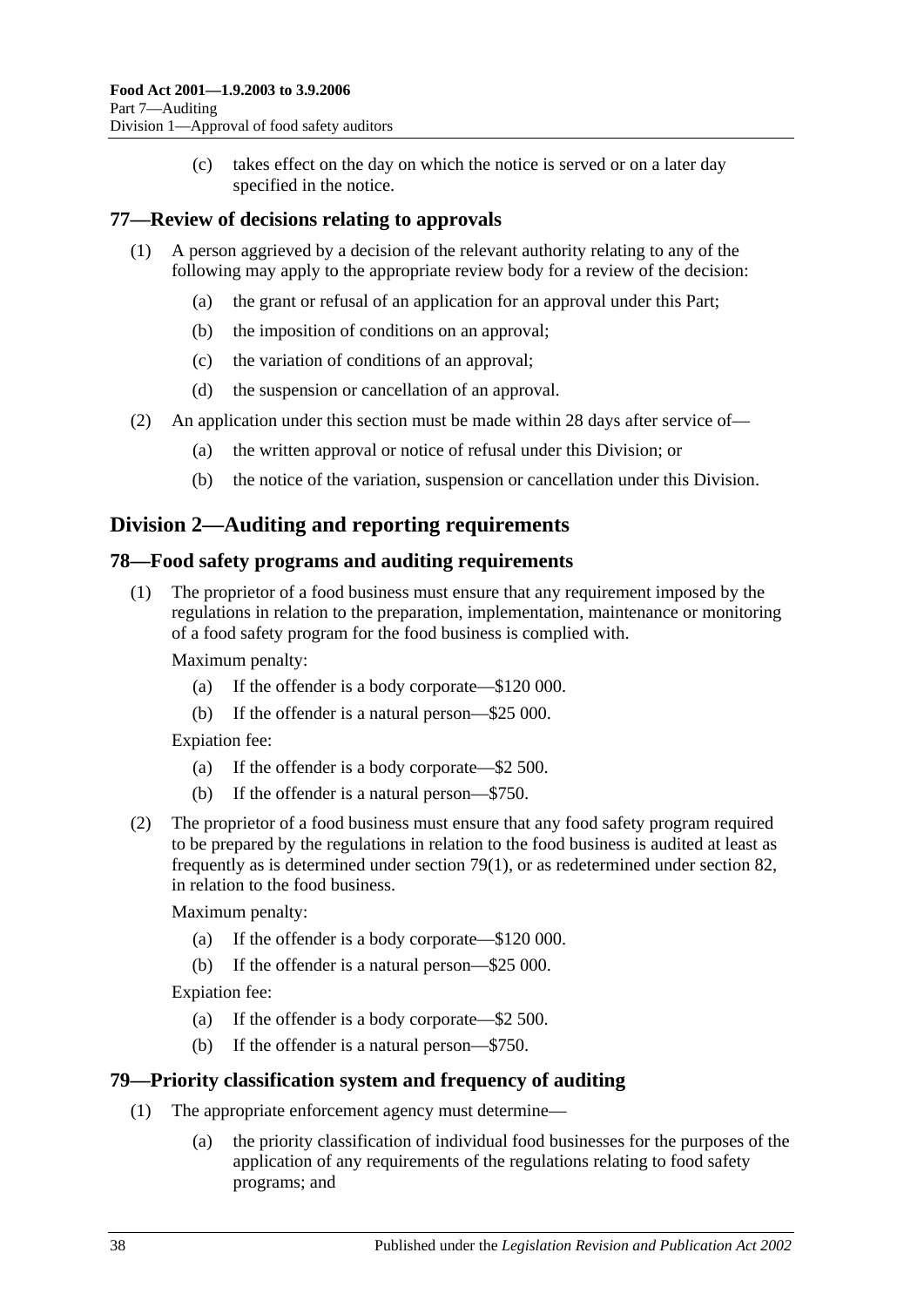- (b) the frequency of auditing of any food safety programs required to be prepared by the regulations in relation to the food businesses.
- (2) The determination must be made having regard to a priority classification system for types of food businesses approved by the relevant authority.
- (3) The appropriate enforcement agency must provide written notification to the proprietor of a food business of—
	- (a) the priority classification it has determined for the food business; and
	- (b) the frequency of auditing of any food safety programs required to be prepared by the regulations in relation to the food business; and
	- (c) the date by which the food business must have implemented any food safety program required to be prepared by the regulations in relation to the food business.
- <span id="page-38-2"></span>(4) The appropriate enforcement agency may change the priority classification of an individual food business if the appropriate enforcement agency believes that the classification is inappropriate for any reason, including as a result of changes made to the conduct of the food business.
- (5) The appropriate enforcement agency must provide written notification to the proprietor of a food business of any change in priority classification of the food business under [subsection](#page-38-2) (4).

#### <span id="page-38-0"></span>**80—Duties of food safety auditors**

A food safety auditor has the following duties:

- (a) to carry out audits of any food safety programs required by the regulations to be prepared in relation to food businesses having regard to the requirements of the regulations;
- (b) to carry out any necessary follow-up action, including further audits, if necessary, to check to see if action has been taken to remedy any deficiencies of any such food safety program identified in an audit;
- (c) to carry out assessments of food businesses to ascertain their compliance with requirements of the Food Safety Standards;
- (d) to report in accordance with the requirements of this Division.

#### <span id="page-38-3"></span><span id="page-38-1"></span>**81—Reporting requirements**

- (1) A food safety auditor must report in writing to the appropriate enforcement agency the results of any audit or assessment carried out by the food safety auditor for the purposes of this Act.
- (2) A report under [subsection](#page-38-3) (1) must—
	- (a) be in the prescribed form; and
	- (b) be submitted to the appropriate enforcement agency within 21 days after the completion of the audit or assessment; and
	- (c) take account of any action taken before the submission of the report to remedy any deficiency identified by the food safety auditor.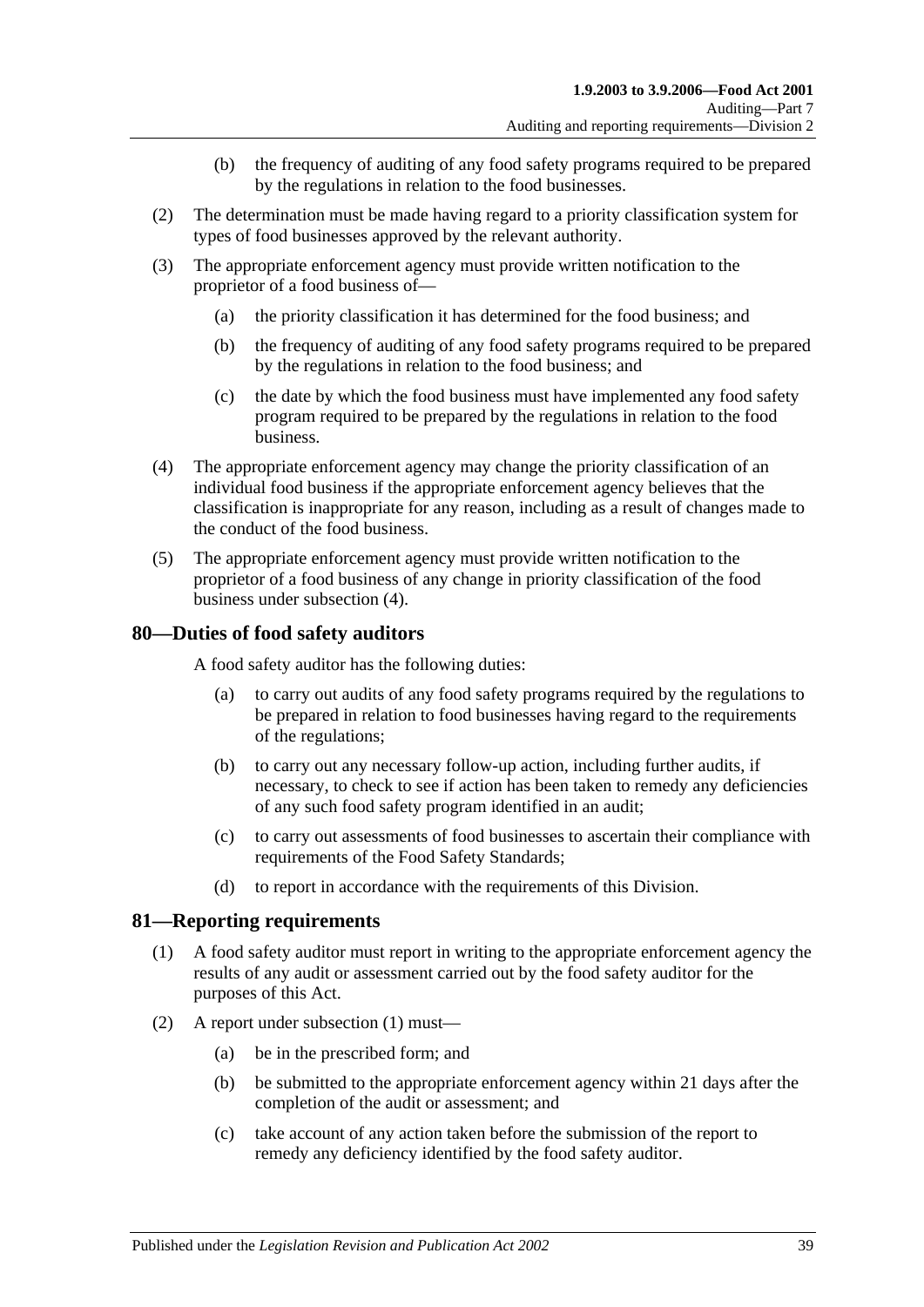- (3) A food safety auditor must indicate in a report of an audit under [subsection](#page-38-3)  $(1)$ 
	- (a) whether or not the food safety auditor is of the opinion that the food business is being carried on in compliance with the requirements of the regulations relating to food safety programs; and
	- (b) any such requirements that the food safety auditor is of the opinion are being contravened in relation to the food business and the manner in which they are being contravened.
- (4) A food safety auditor must indicate in a report of an assessment under [subsection](#page-38-3) (1)—
	- (a) whether or not the food safety auditor is of the opinion that the food business is being carried on in compliance with the provisions of the Food Safety Standards; and
	- (b) any such provisions that the food safety auditor is of the opinion are being contravened in relation to the food business and the manner in which they are being contravened.
- (5) A food safety auditor must report any contravention of this Act, the regulations relating to food safety programs, or the Food Safety Standards that comes to the food safety auditor's attention in the course of carrying out an audit or assessment for the purposes of this Act—
	- (a) that is an imminent and serious risk to the safety of food intended for sale; or
	- (b) that will cause significant unsuitability of food intended for sale,

as soon as possible but in any event within 24 hours after the contravention comes to the food safety auditor's attention.

- (6) A food safety auditor must report in writing to the appropriate enforcement agency, giving reasons, if the food safety auditor considers that the priority classification of a food business that has been audited by the food safety auditor should be changed.
- (7) A copy of a report provided to the appropriate enforcement agency in relation to an audit or assessment must be given to the proprietor of the food business concerned.

#### <span id="page-39-0"></span>**82—Redetermination of frequency of auditing**

- (1) A food safety auditor may determine that the audit frequency of a food safety program required by the regulations to be prepared for a food business that has been audited by a food safety auditor be changed from the initial audit frequency applicable to a food business within the relevant priority classification to another audit frequency within the range of audit frequencies appropriate for food businesses within that priority classification, as set out in the priority classification system under this Division.
- (2) A food safety auditor must have regard to the following matters in making such a determination:
	- (a) the compliance history of the food business concerned in relation to any requirements of the regulations regarding food safety programs and the requirements of the Food Safety Standards;
	- (b) the audit compliance history (if any) established before the commencement of the Food Safety Standards.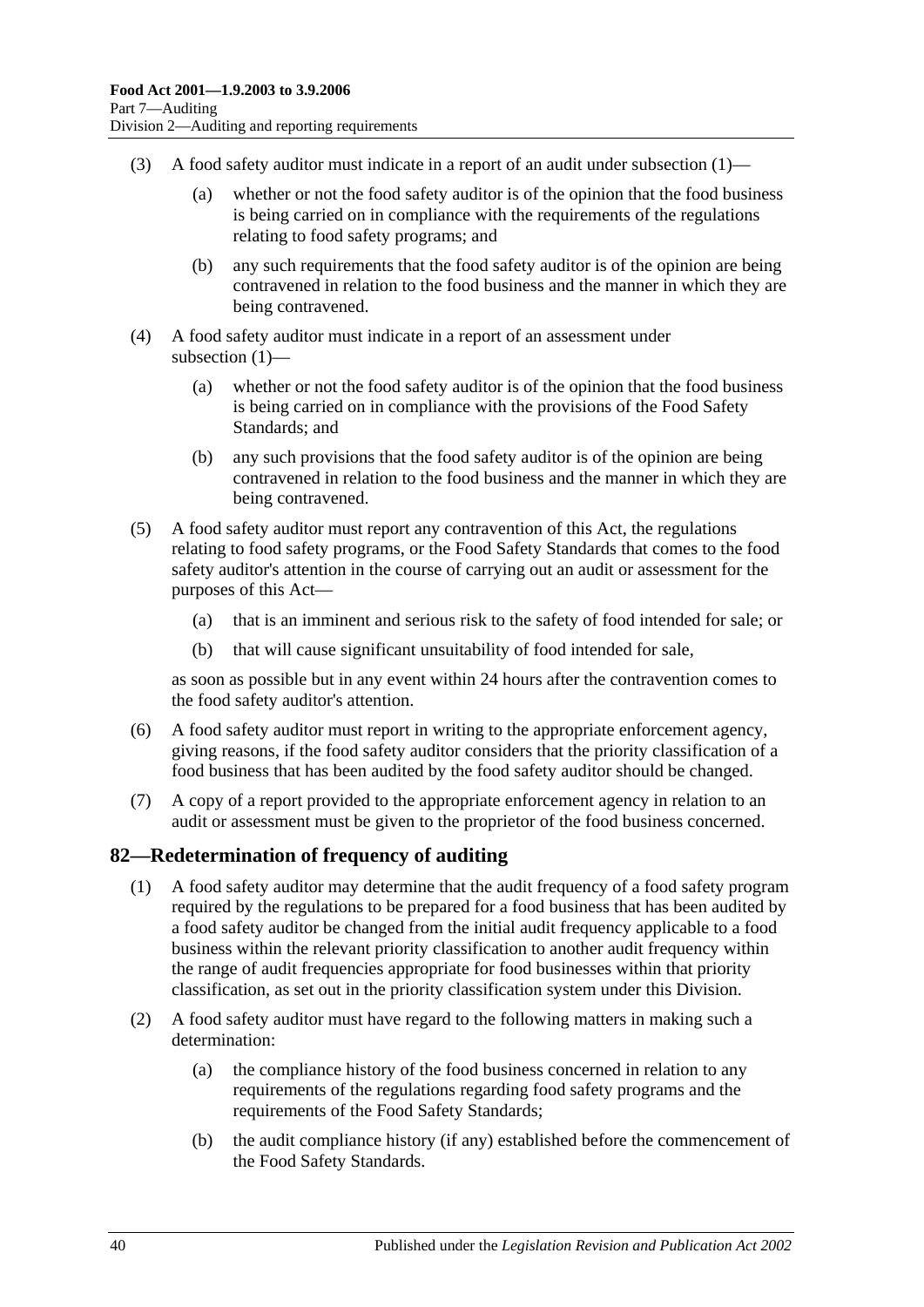### <span id="page-40-0"></span>**83—Certificates of authority of food safety auditors**

- (1) The relevant authority is to provide each food safety auditor with a certificate of authority as a food safety auditor.
- (2) The certificate of authority—
	- (a) must state that it is issued under this Act; and
	- (b) must give the name of the person to whom it is issued and bear a photograph of that person and the person's signature; and
	- (c) must state the date (if any) on which it expires; and
	- (d) must specify any conditions to which the person's approval is subject; and
	- (e) must bear the signature of the person by whom it is issued and state the capacity in which the person is acting in issuing the certificate.

#### <span id="page-40-1"></span>**84—List of food safety auditors to be maintained**

- (1) The relevant authority is to prepare and maintain a list of food safety auditors.
- (2) The list is to be made publicly available and is to be revised at least annually.

#### <span id="page-40-2"></span>**85—Obstructing or impersonating food safety auditors**

- (1) A person must not, without reasonable excuse, resist, obstruct or attempt to obstruct, a food safety auditor in the exercise of the food safety auditor's functions under this Act. Maximum penalty: \$50 000.
- (2) A person who impersonates a food safety auditor is guilty of an offence. Maximum penalty: \$5 000. Expiation fee: \$250.

# <span id="page-40-3"></span>**Part 8—Notification of food businesses**

#### <span id="page-40-5"></span><span id="page-40-4"></span>**86—Notification of food businesses**

(1) The proprietor of a food business must not conduct the food business unless the proprietor has given written notice, in the approved form, of the information specified in the Food Safety Standards that is to be notified to the appropriate enforcement agency before the business is conducted.

#### Maximum penalty:

- (a) If the offender is a body corporate—\$120 000.
- (b) If the offender is a natural person—\$25 000.

Expiation fee:

- (a) If the offender is a body corporate—\$1 500.
- (b) If the offender is a natural person—\$300.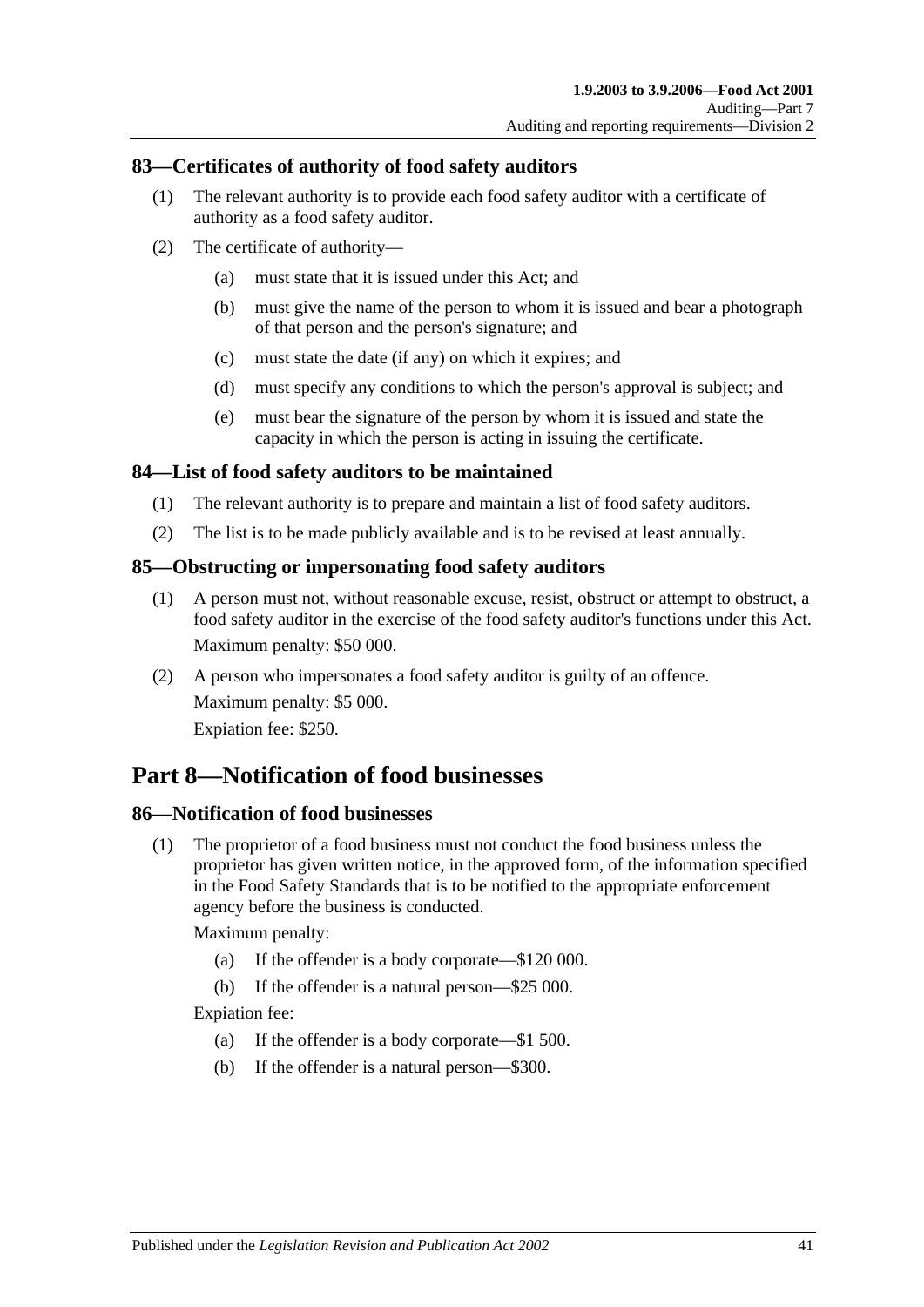<span id="page-41-5"></span>(2) The proprietor of a food business that is being conducted when the notification requirements of the Food Safety Standards commence must give written notice, in the approved form and within 3 months after the commencement of those requirements, of the information specified in the Food Safety Standard that is to be notified to the appropriate enforcement agency.

Maximum penalty:

- (a) If the offender is a body corporate—\$120 000.
- (b) If the offender is a natural person—\$25 000.

Expiation fee:

- (a) If the offender is a body corporate—\$1 500.
- (b) If the offender is a natural person—\$300.
- <span id="page-41-4"></span> $(3)$  If—
	- (a) a food business is transferred to another person; or
	- (b) there is a change in the name or address of a food business,

the proprietor of the food business (being, in the case where [paragraph](#page-41-4) (a) applies, the new proprietor) must give written notice, in the approved form and within the prescribed period, of the transfer or change (as the case may be) to the enforcement agency that would be the appropriate enforcement agency if the notification were an initial notification under [subsection](#page-40-5) (1) or [\(2\).](#page-41-5)

Maximum penalty: \$5 000.

Expiation fee: \$250.

(4) This section does not apply to a food business that is not required by the Food Safety Standards to notify the information referred to in [subsection](#page-40-5) (1) or [\(2\).](#page-41-5)

# <span id="page-41-0"></span>**Part 9—Administration**

# <span id="page-41-1"></span>**Division 1—Relevant authority**

#### <span id="page-41-2"></span>**87—Provision relating to functions**

- (1) The relevant authority has such functions in relation to the administration of this Act as are conferred or imposed on the relevant authority by or under this Act.
- (2) The relevant authority may take such measures as the relevant authority considers appropriate to ensure the effective administration and enforcement of this Act.

#### <span id="page-41-3"></span>**88—Delegations by relevant authority**

- (1) The relevant authority may delegate a power or function vested or conferred under this Act—
	- (a) to a particular person or body; or
	- (b) to the person for the time being occupying a particular office or position.
- (2) A power or function delegated under this section may, if the instrument of delegation so provides, be further delegated.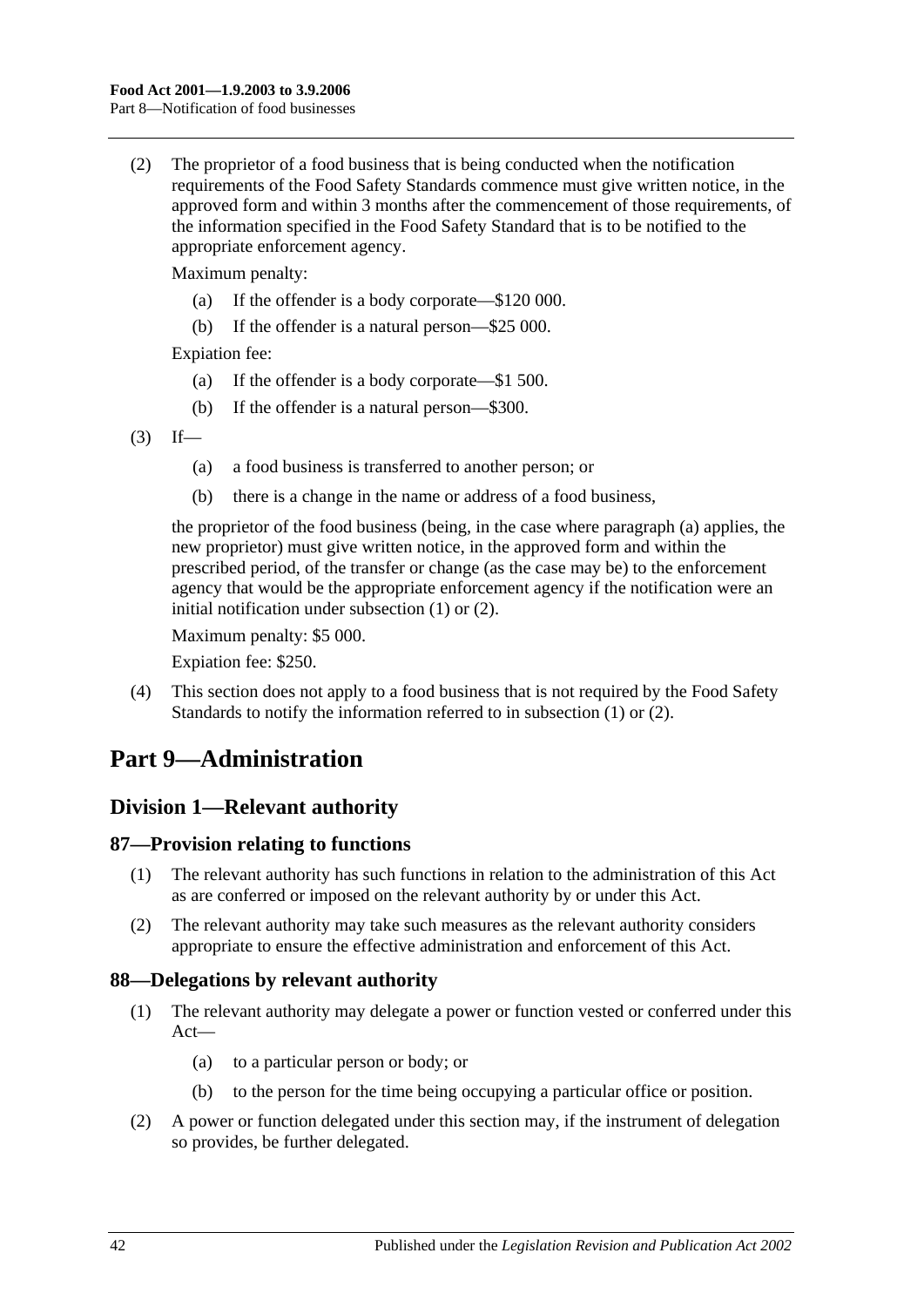- (3) A delegation—
	- (a) may be absolute or conditional; and
	- (b) does not derogate from the power of the delegator to act in a matter; and
	- (c) is revocable at will by the delegator.
- (4) In any legal proceedings an apparently genuine certificate, purportedly given by the relevant authority, containing particulars of a delegation under this section, will, in the absence of proof to the contrary, be accepted as proof that the delegation was made in accordance with the particulars.
- (5) A power must not be delegated under this section to an enforcement agency or the head of an enforcement agency without the consent in writing of the enforcement agency or the head of the enforcement agency.

## <span id="page-42-0"></span>**Division 2—Functions of enforcement agencies**

#### <span id="page-42-1"></span>**89—Functions of enforcement agencies in relation to this Act**

An enforcement agency has such functions in relation to the administration of this Act as are conferred or imposed on it by or under this Act or are delegated to it under this Act.

#### <span id="page-42-2"></span>**90—Conditions on exercise of functions by enforcement agencies**

The relevant authority, after consultation with an enforcement agency, may, in writing, impose conditions or limitations on the exercise of functions under this Act by the enforcement agency.

#### <span id="page-42-3"></span>**91—Delegations by enforcement agency**

- (1) Subject to any direction, condition or limitation given, specified or imposed by the relevant authority, an enforcement agency, or the head of an enforcement agency, may delegate a power or function vested or conferred under this Act—
	- (a) to a particular person or body; or
	- (b) to the person for the time being occupying a particular office or position.
- (2) A power or function delegated under this section may, if the instrument of delegation so provides, be further delegated.
- (3) A delegation—
	- (a) may be absolute or conditional; and
	- (b) does not derogate from the power of the delegator to act in a matter; and
	- (c) is revocable at will by the delegator.
- (4) In any legal proceedings an apparently genuine certificate, purportedly given by the enforcement agency, containing particulars of a delegation under this section, will, in the absence of proof to the contrary, be accepted as proof that the delegation was made in accordance with the particulars.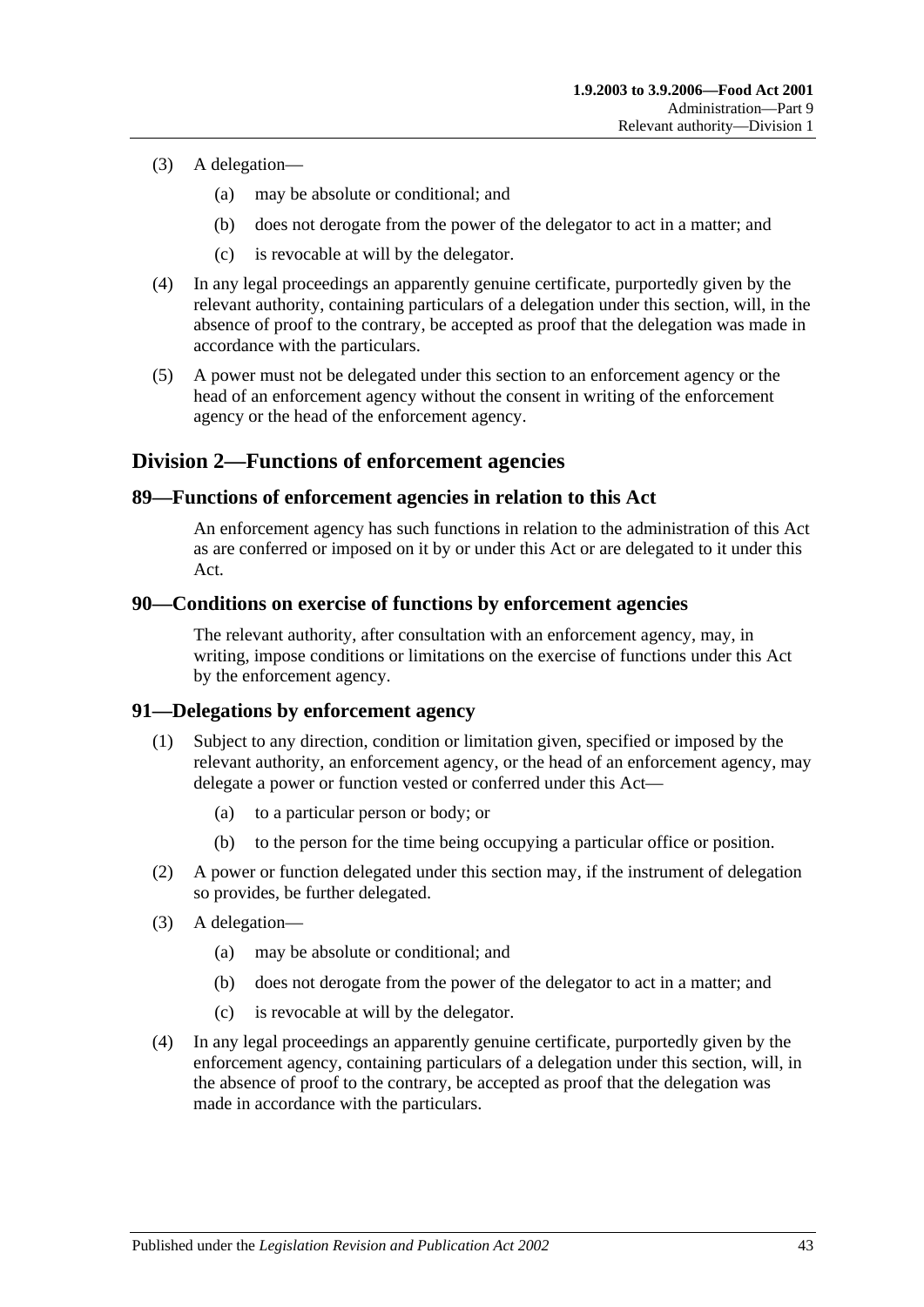### <span id="page-43-0"></span>**92—Exercise of functions by enforcement agencies**

- (1) The relevant authority may adopt national guidelines relating to the exercise of its functions under this Act and may require other enforcement agencies and authorised officers to adopt those guidelines in the carrying out of their functions under this Act.
- (2) In this section—

*national guidelines* means guidelines prepared for the purposes of this section by the Australia New Zealand Food Authority.

#### <span id="page-43-7"></span><span id="page-43-1"></span>**93—Reports by enforcement agencies**

- (1) The head of an enforcement agency (other than the relevant authority) is to report to the relevant authority, at such intervals as the relevant authority requires, on the performance of functions under this Act by persons employed or engaged by the agency.
- (2) In addition to any report required under [subsection](#page-43-7) (1), the head of an enforcement agency is to forward to the relevant authority details of any proceedings for an offence under this Act or the regulations taken by an officer of the agency within one month of the proceedings being finally dealt with.

# <span id="page-43-2"></span>**Division 3—Appointment of authorised officers**

#### <span id="page-43-3"></span>**94—Appointment of authorised officers**

- (1) An enforcement agency may appoint a person to be an authorised officer for the purposes of this Act, but only if the enforcement agency considers the person has appropriate qualifications or experience to exercise the functions of an authorised officer.
- (2) Each enforcement agency is to prepare and maintain a list of authorised officers appointed by it.

#### <span id="page-43-4"></span>**95—Certificates of authority**

- (1) An enforcement agency is to provide each authorised officer appointed by it with a certificate of authority as an authorised officer.
- (2) The powers of an authorised officer may be limited by the authorised officer's certificate of authority.
- (3) An authorised officer is required to produce the certificate of authority—
	- (a) if requested to do so by the proprietor of a food business whose premises are entered by the authorised officer; or
	- (b) if requested to do so by a person whom the authorised officer requires to produce anything or to answer any question.

## <span id="page-43-5"></span>**Division 4—Agreement and consultation with local government sector on administration and enforcement of Act**

#### <span id="page-43-8"></span><span id="page-43-6"></span>**96—Agreement and consultation with local government sector**

(1) The Minister must take reasonable steps to consult with the LGA from time to time in relation to the administration and enforcement of this Act.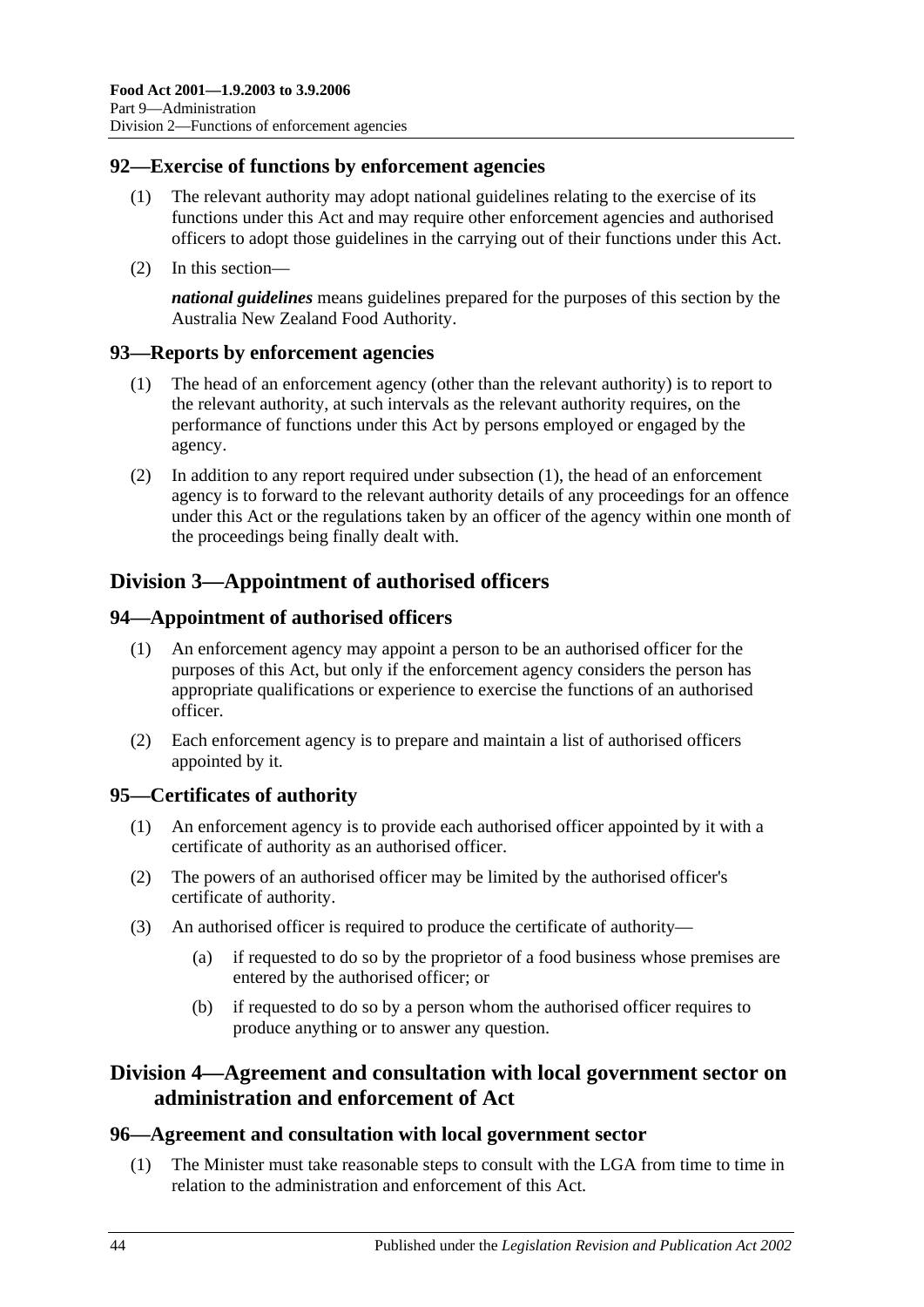- <span id="page-44-4"></span>(2) If the Minister and the LGA enter into an agreement with respect to the exercise of functions under this Act by councils, then the Minister must prepare a report on the matter and cause copies of the report to be laid before both Houses of Parliament.
- (3) A report under [subsection](#page-44-4) (2) must be accompanied by a copy of any relevant written agreement between the Minister and the LGA.
- <span id="page-44-5"></span>(4) The Minister must consult with the LGA before a regulation that confers any function on councils is made under this Act.
- (5) The annual report of the Minister under this Act must include a specific report on
	- (a) the outcome of any consultation undertaken under [subsection](#page-43-8)  $(1)$  or  $(4)$ ; and
	- (b) the operation of any agreement referred to in [subsection](#page-44-4) (2).

# <span id="page-44-0"></span>**Part 10—Procedural and evidentiary provisions**

## <span id="page-44-1"></span>**97—Offences by employers**

- (1) If an employee contravenes any provision of this Act or the regulations, the employer is taken to have contravened the same provision.
- (2) It is a defence in proceedings against an employer for such a contravention if it is proved that the employer could not, by taking all reasonable precautions and exercising all due diligence, have prevented the contravention.
- (3) An employer may be proceeded against and convicted under a provision pursuant to this section whether or not the employee has been proceeded against or been convicted under that provision.

#### <span id="page-44-2"></span>**98—Offences by bodies corporate**

- (1) If a body corporate contravenes, whether by act or omission, any provision of this Act or the regulations, each person who is a member of the governing body of the body corporate or who is concerned in the management of the body corporate is taken to have contravened the same provision if the person knowingly authorised or permitted the contravention.
- (2) A person may be proceeded against and convicted under a provision pursuant to this section whether or not the body corporate has been proceeded against or been convicted under that provision.
- (3) Nothing in this section affects any liability imposed on a body corporate for an offence committed by the body corporate under this Act or the regulations.

#### <span id="page-44-3"></span>**99—Liability of employees and agents**

- (1) Except as provided by [subsection](#page-44-6) (2), it is no defence in proceedings for an offence under this Act or the regulations that the defendant was, at the time of the commission of the offence, an employee or agent of another person.
- <span id="page-44-6"></span>(2) In any proceedings for an offence under this Act or the regulations, it is a defence for the defendant to prove that the defendant was under the personal supervision of the proprietor of the food business, or the owner or person in charge of the place or vehicle, in relation to which the offence was committed or of another person representing that proprietor, owner or person in charge.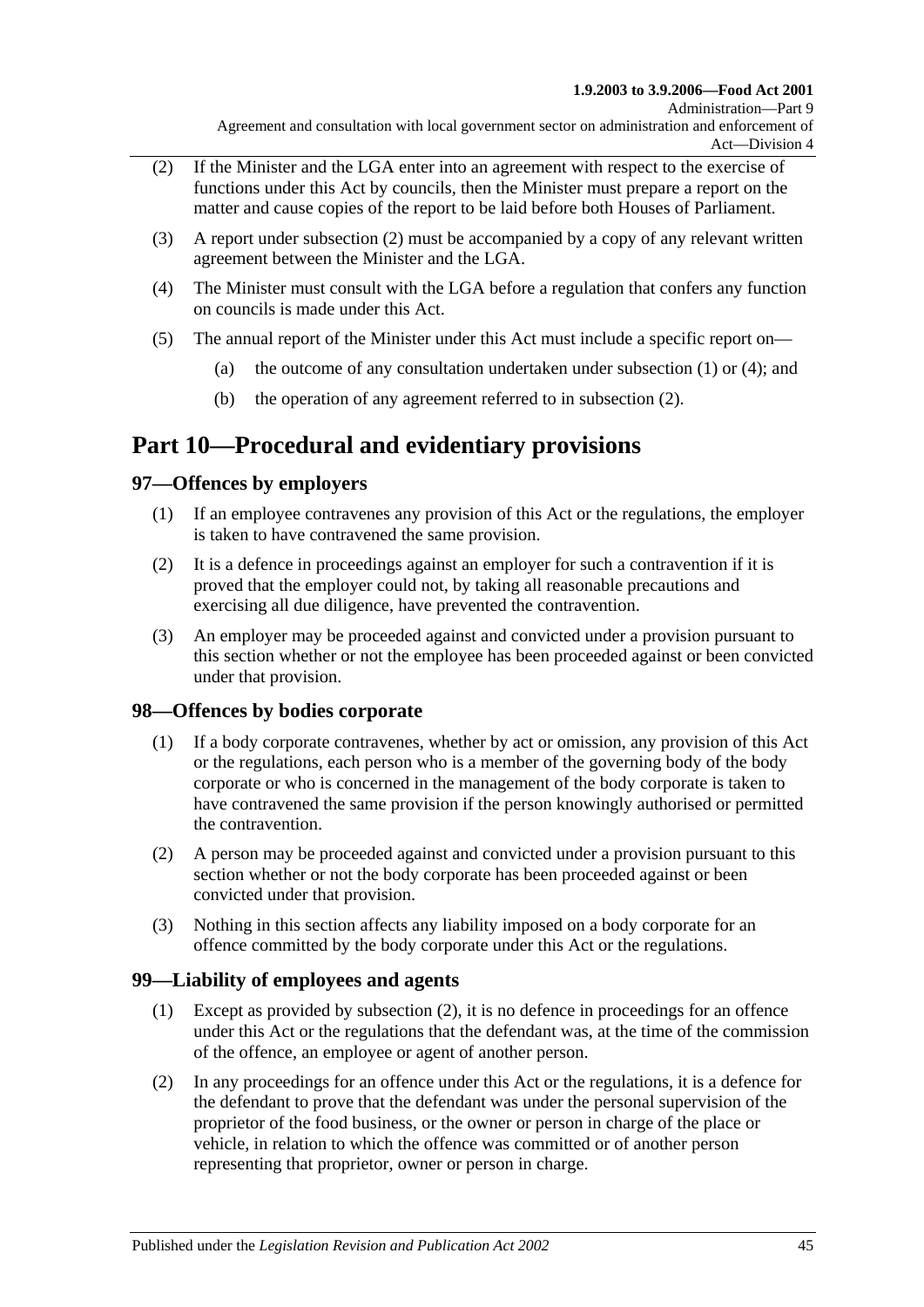#### <span id="page-45-0"></span>**100—No defence to allege deterioration of sample**

In any proceedings for an offence under this Act or the regulations, it is not a defence for a person to allege that any part of a sample retained for future comparison with a sample that has been analysed has from natural causes deteriorated, perished or undergone any material change in its constitution.

#### <span id="page-45-1"></span>**101—Onus to prove certain matters on defendant**

In any proceedings for an offence under this Act or the regulations against a defendant who was responsible for making a statement on a package or in an advertisement relating to the origin or composition of the food in question or the therapeutic or nutritive properties of the effect of the food, being a statement that is alleged to have caused the food to be falsely described, the onus of proving the correctness of the statement is on the defendant.

#### <span id="page-45-2"></span>**102—Presumptions**

In any proceedings for an offence under this Act or the regulations, it is presumed until, on the balance of probabilities, the contrary is proved that—

- (a) any substance or thing capable of being used as food that was sold or prepared for sale or conveyed or intended for sale was sold, prepared, conveyed or intended for sale for human consumption; and
- (b) any substance or thing capable of being used as food is not for human consumption if it is prominently marked as not being for human consumption, or with words to that effect; and
- (c) food that is part of a batch, lot or consignment of food of the same class or description is representative of all of the food in that batch, lot or consignment; and
- (d) each part of a sample of food divided for the purpose of analysis under this Act is of uniform composition with every other part of that sample; and
- (e) a person who sold food in the conduct of a food business and was not the proprietor of the food business sold the food as the agent of the proprietor; and
- (f) a person who appears from any statement on a package containing food for sale to have imported, manufactured, packed or prepared the food is the importer, manufacturer, packager or preparer of the food, as the case may be; and
- (g) food that has been sold to a consumer has been sold at some time by any person who respectively imported, manufactured, prepared or packed the food; and
- (h) a signature purporting to be that of the head of the relevant authority or other officer of the authority, an authorised officer, the person in charge of an approved laboratory or an approved analyst is that signature.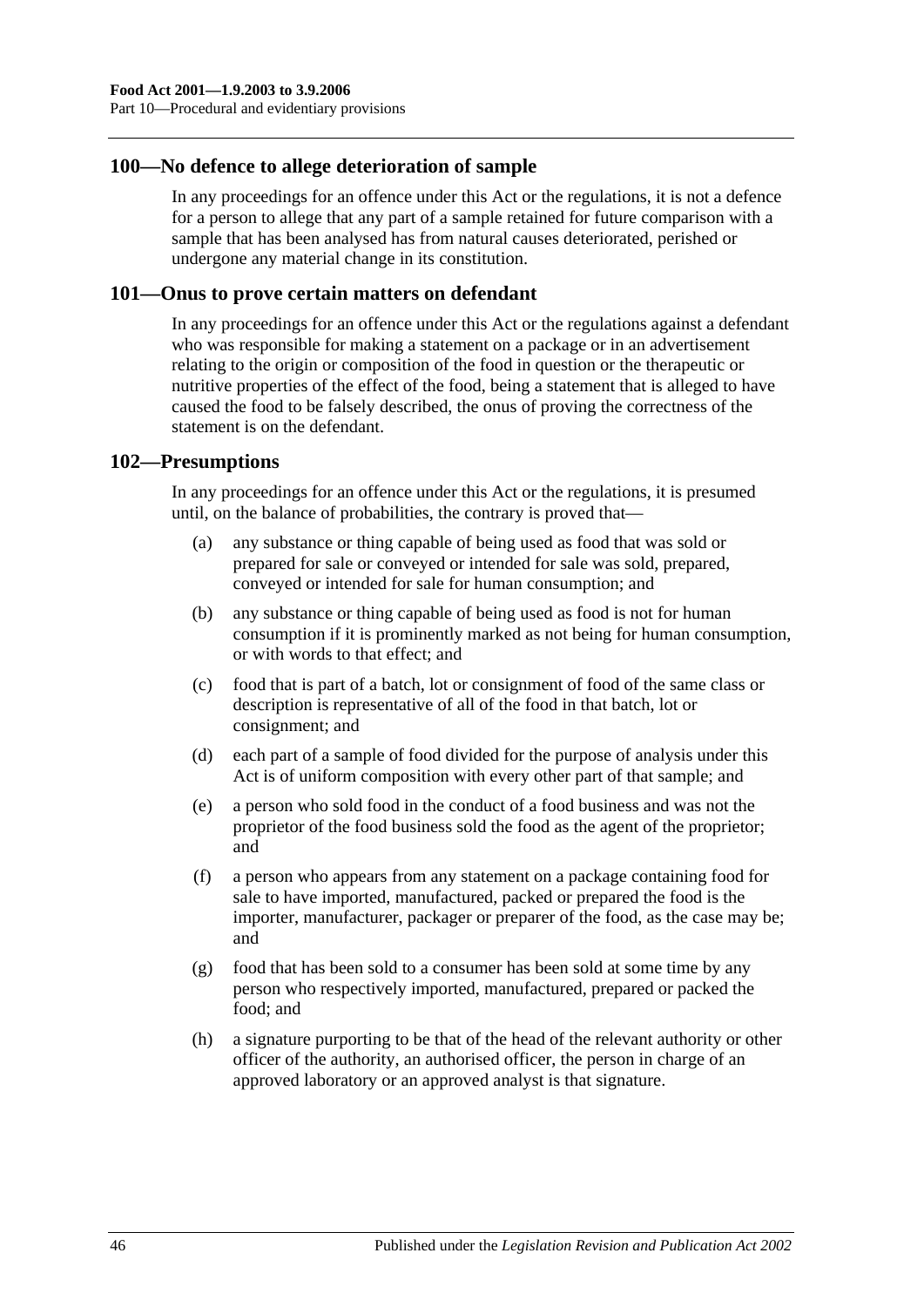#### <span id="page-46-1"></span><span id="page-46-0"></span>**103—Certificate evidence and evidence of analysts**

- (1) A certificate of the result of an analysis obtained by the defendant or the prosecution in proceedings for an offence under this Act or the regulations is admissible in any such proceedings and evidence of the facts stated in it if—
	- (a) the certificate was issued in accordance with this Act; and
	- (b) a copy of the certificate is served by the person who obtained it on the other party to the proceedings—
		- (i) in the case of a certificate obtained by the prosecution—at least 14 days before the hearing;
		- (ii) in any other case—at least 7 days before the hearing.
- (2) An analyst who carried out an analysis in relation to which a certificate is produced as evidence in proceedings as referred to in [subsection](#page-46-1) (1) need not be called as a witness in the proceedings by the party producing the certificate unless the court hearing the proceedings so orders (whether on application made to it or by any other means).
- (3) In any proceedings for an offence under this Act or the regulations, the prosecution cannot rely on an analysis as evidence for the purposes of those proceedings unless the person who carried out the analysis—
	- (a) is employed or engaged by an approved laboratory; or
	- (b) is an approved analyst; or
	- (c) was acting under the supervision of an approved analyst.
- (4) In any proceedings for an offence under this Act or the regulations—
	- (a) a document purporting to be a copy of any approval, order, notice or authority under this Act is evidence of that approval, order, notice or authority; or
	- (b) a document purporting to be signed by the head of the relevant authority certifying that at a specified time or during a specified period—
		- (i) there was or was not in force any approval, order, notice or authority in relation to a specified person or persons; and
		- (ii) that an approval, order, notice or authority was or was not subject to specified conditions,

is evidence of the matters contained in the document; or

- (c) a document purporting to be signed by the head of the relevant authority certifying—
	- (i) as to the receipt or otherwise of any notice, application or payment; or
	- (ii) that any amount of fees or other money is payable under this Act by a specified person and has not been paid at the date of the certificate,

is evidence of the matters contained in the document.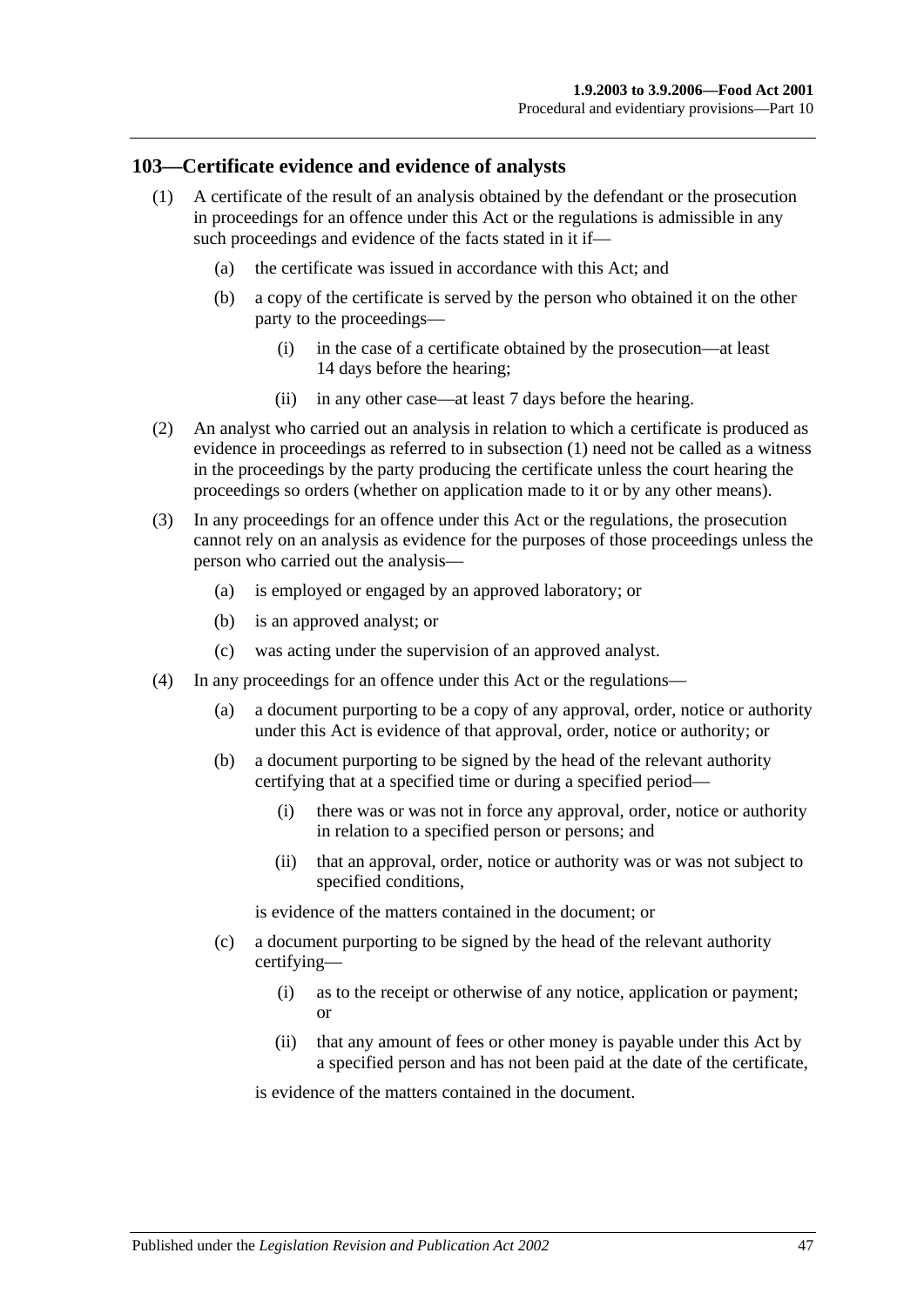### <span id="page-47-0"></span>**104—Power of court to order further analysis**

- (1) In any proceedings for an offence under this Act or the regulations, the court may, at the request of any party to the proceedings or on its own motion, if satisfied that there is a disagreement between the evidence of the analysts for the parties to the proceedings, order that the part or parts of any sample retained under this Act be sent by the enforcement agency concerned to an independent analyst specified by the court or agreed to by the parties.
- (2) An analyst who is sent a part or parts of a sample for analysis under this section is to make an analysis of that part or those parts for the information of the court.
- (3) Subject to [section](#page-47-1) 105, the cost of an analysis under this section is to be borne by the enforcement agency concerned.

#### <span id="page-47-1"></span>**105—Court may order costs and expenses**

Without affecting any other power of a court to award costs, a court that hears proceedings for an offence under this Act or the regulations has power to make such order as it thinks fit in respect of the costs and expenses of and incidental to the examination, seizure, detention, storage, analysis (including further analysis), destruction or other disposition of any thing the subject of those proceedings.

#### <span id="page-47-2"></span>**106—Court may order forfeiture**

A court by which a person is convicted of an offence under this Act or the regulations may order the forfeiture to the Crown of any thing that was used in the commission of the offence.

#### <span id="page-47-3"></span>**107—Court may order corrective advertising**

A court by which a person is convicted of an offence under [Part 2,](#page-10-3) may make one or both of the following orders:

- (a) an order requiring the convicted person to disclose in a particular manner to the public, to a particular person or to a particular class of persons specified information, or information of a specified kind, which the convicted person possesses or to which the convicted person has access;
- (b) an order requiring the convicted person to publish, at his or her own expense, in a manner and at times specified in the order, advertisements the terms of which are specified in the order.

# <span id="page-47-4"></span>**Part 11—Miscellaneous**

#### <span id="page-47-6"></span><span id="page-47-5"></span>**108—Special power of exemption**

- (1) The Minister may, by notice in the Gazette, confer exemptions from this Act or specified provisions of this Act on specified persons or persons of a specified class.
- (2) An exemption under [subsection](#page-47-6) (1) may be granted by the Minister on such conditions as the Minister thinks fit.
- (3) The Minister may, by further notice in the Gazette—
	- (a) vary or revoke an exemption;
	- (b) vary or revoke a condition of an exemption.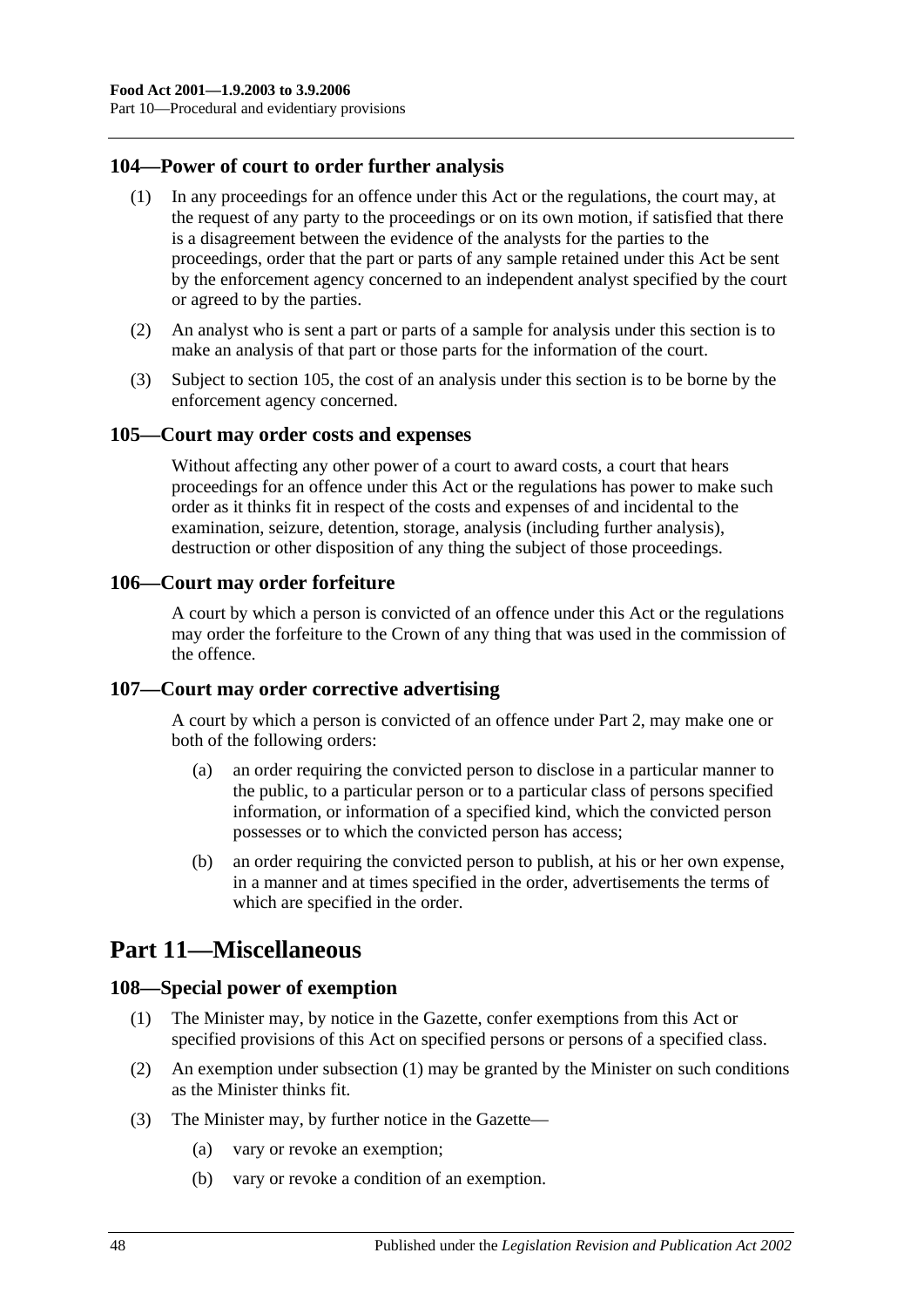(4) A person must not contravene or fail to comply with a condition of an exemption. Maximum penalty: \$10 000.

### <span id="page-48-0"></span>**109—Annual report**

- (1) The Minister must, on or before 30 September in each year, prepare a report on the operation of this Act for the financial year ending on the preceding 30 June.
- (2) The Minister must, within six sitting days after completing a report under this section, cause copies of the report to be laid before both Houses of Parliament.

## <span id="page-48-1"></span>**110—Protection from liability**

No liability attaches to—

- (a) the Crown, the relevant authority, an enforcement agency, an authorised officer or any other authority or person engaged in the administration of this Act; or
- (b) a person employed by the Crown or an enforcement agency to carry out analyses for the purposes of this Act,

for an honest act or omission in the exercise or discharge, or purported exercise or discharge, of a power, function or duty under this Act.

#### <span id="page-48-2"></span>**111—Disclosure of certain confidential information**

- (1) A person who has, in connection with the administration or execution of this Act, obtained information relating to manufacturing secrets or commercial secrets or working processes must not disclose that information unless the disclosure is made—
	- (a) with the consent of the person from whom the information was obtained; or
	- (b) in connection with the administration or execution of this Act; or
	- (c) for the purposes of any legal proceedings arising out of this Act or of any report of any such proceedings; or
	- (d) in accordance with a requirement imposed by or under this Act or any other law; or
	- (e) to a person administering or enforcing a law of another jurisdiction that corresponds to this Act or any other law prescribed by the regulations; or
	- (f) to the Australia New Zealand Food Authority; or
	- (g) to a law enforcement authority; or
	- (h) with other lawful excuse.

Maximum penalty: \$50 000.

(2) A person is not guilty of an offence under this section if the information was publicly available at the time of the disclosure concerned was made.

#### <span id="page-48-4"></span><span id="page-48-3"></span>**112—Disclosure of certain information**

- (1) A person who is carrying on business as part of a multiple-site food business at which standardised food that is unpackaged, or packaged at the point of sale, is sold directly to the public must ensure that information relating to—
	- (a) any ingredient or additive of a prescribed class in that food; and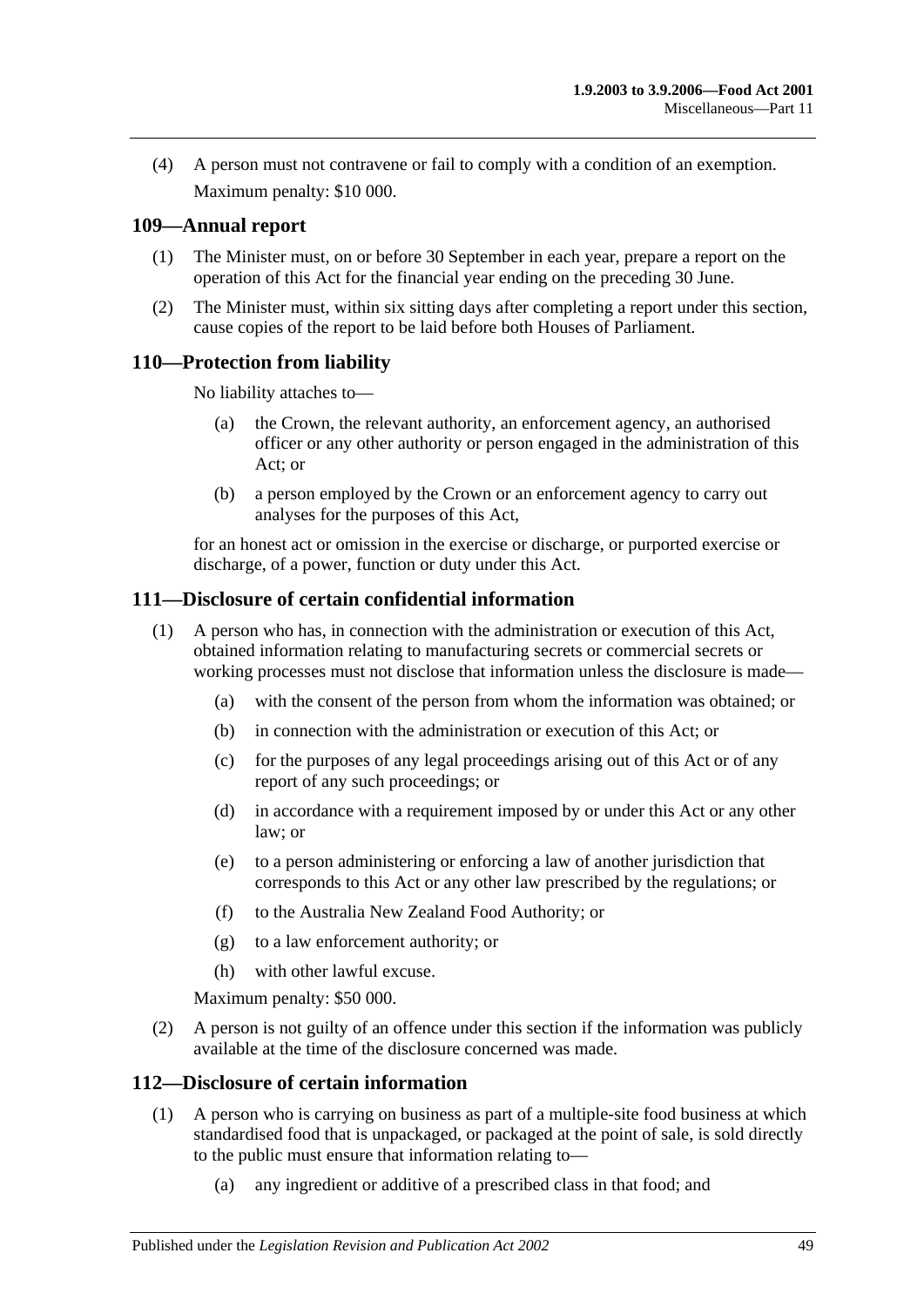- (b) any modification of a prescribed class that has occurred to any material contained in that food; and
- (c) any other matter of a prescribed class,

that complies with the requirements of the regulations is available for persons who may order or purchase that food.

- (2) The regulations may—
	- (a) prescribe the manner in which the information required under [subsection](#page-48-4) (1) is to be made available to members of the public;
	- (b) exclude certain classes of food business, or certain classes of food, from the operation of [subsection](#page-48-4) (1).

(3) A person must not, without reasonable excuse, fail to comply with a requirement imposed by or under this section.

Maximum penalty: \$2 500.

Expiation fee: \$125.

(4) In this section—

*multiple-site food business* means a food business that is carried on at five or more separate locations (including where the business is carried on under one or more franchise agreements);

*standardised food*—standardised food is food sold as part of a multiple-site food business that is intended to be the same (or substantially the same) when purchased at any location where the multiple-site food business is carried on.

#### <span id="page-49-1"></span><span id="page-49-0"></span>**113—Regulations**

- (1) The Governor may make such regulations as are contemplated by this Act or as are necessary or expedient for the purposes of this Act.
- (2) Without limiting the generality of [subsection](#page-49-1) (1), those regulations may—
	- (a) require the preparation, implementation, maintenance and monitoring of food safety programs for food businesses to ensure that the provisions of this Act and the Food Standards Code are complied with;
	- (b) regulate, restrict or prohibit the use or sale of specified substances or things (or substances or things of a specified class) as food, or as an ingredient or additive in food;
	- (c) require persons selling specified kinds of food to provide specified information in relation to the food to purchasers;
	- (d) impose requirements with regard to the packaging and labelling of food generally, or specified kinds of food;
	- (e) provide for the regular analysis, examination or testing of food by specific classes of persons;
	- (f) provide for the keeping of records by specified classes of persons and for the inspection of those records;
	- (g) regulate the form and content of advertisements relating to food;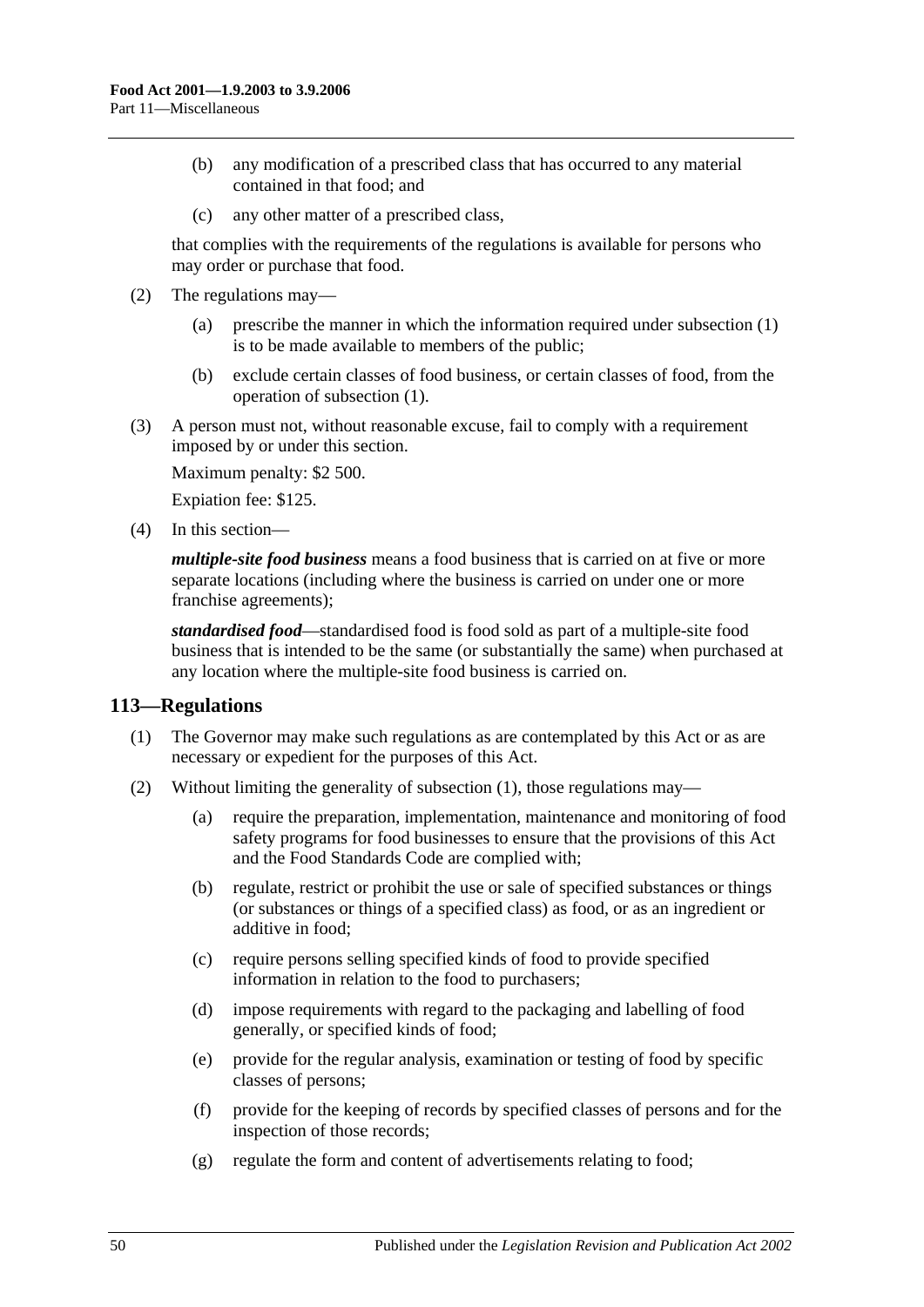- (h) regulate or restrict the use of automatic food vending machines;
- (i) fix, or provide for the imposition of, fees or charges for the purposes of this Act, including (but not limited to) fees or charges for the provision of information, or for the carrying out of any inspection or analysis (whether or not the inspection or analysis was requested or agreed to), or in connection with the notification of the use of any food business;
- (j) fix, regulate or restrict the imposition of fees or charges for or in connection with audits or other activities carried out by food safety auditors for the purposes of this Act;
- (k) provide for the payment to an enforcement agency of part of any fee or charge of a prescribed kind paid or recovered in connection with audits or other activities carried out by food safety auditors for the purposes of this Act (being a payment of an amount prescribed by the regulations, or an amount expressed as a prescribed percentage of the relevant fee or charge, which is to be paid to the enforcement agency at the time that a report of a prescribed kind is provided to the enforcement agency, or at some other time prescribed by the regulations);
- (l) fix, or provide for the imposition of, fees for the making of applications or the giving of notifications under this Act, or in connection with any other matter;
- (m) impose requirements for the notification by food businesses of information relating to the conduct of those food businesses;
- (n) make provision with respect to administrative procedures for the purposes of this Act;
- (o) require the provision of information, returns or reports to the Minister or any other prescribed authority;
- (p) provide that a specified provision of this Act does not apply, or applies with prescribed variations, in any circumstance or situation (or circumstance or situation of a prescribed class) specified by the regulations, subject to any condition to which the regulations are expressed to be subject;
- (q) determine that specified offences under this Act or the regulations are expiable and fix expiation fees, not exceeding \$500, with respect to those offences;
- (r) prescribe fines, not exceeding \$2 500 in cases involving natural persons and \$5 000 in cases involving bodies corporate, for contravention of a regulation.
- (3) The regulations may apply, wholly or partially and with or without modification, a code, standard, rule or other document prepared or published by a body referred to in the regulation (as in force from time to time or as in force at a particular time), as regulations applying under this Act (and, in so applying such code, standard, rule or other document, may provide for their citation for the purposes of the law of this State).
- (4) The regulations may adopt or incorporate, wholly or partially and with or without modification, a code, standard, rule or other document prepared or published by a body referred to in the regulation (as in force from time to time or as in force at a particular time).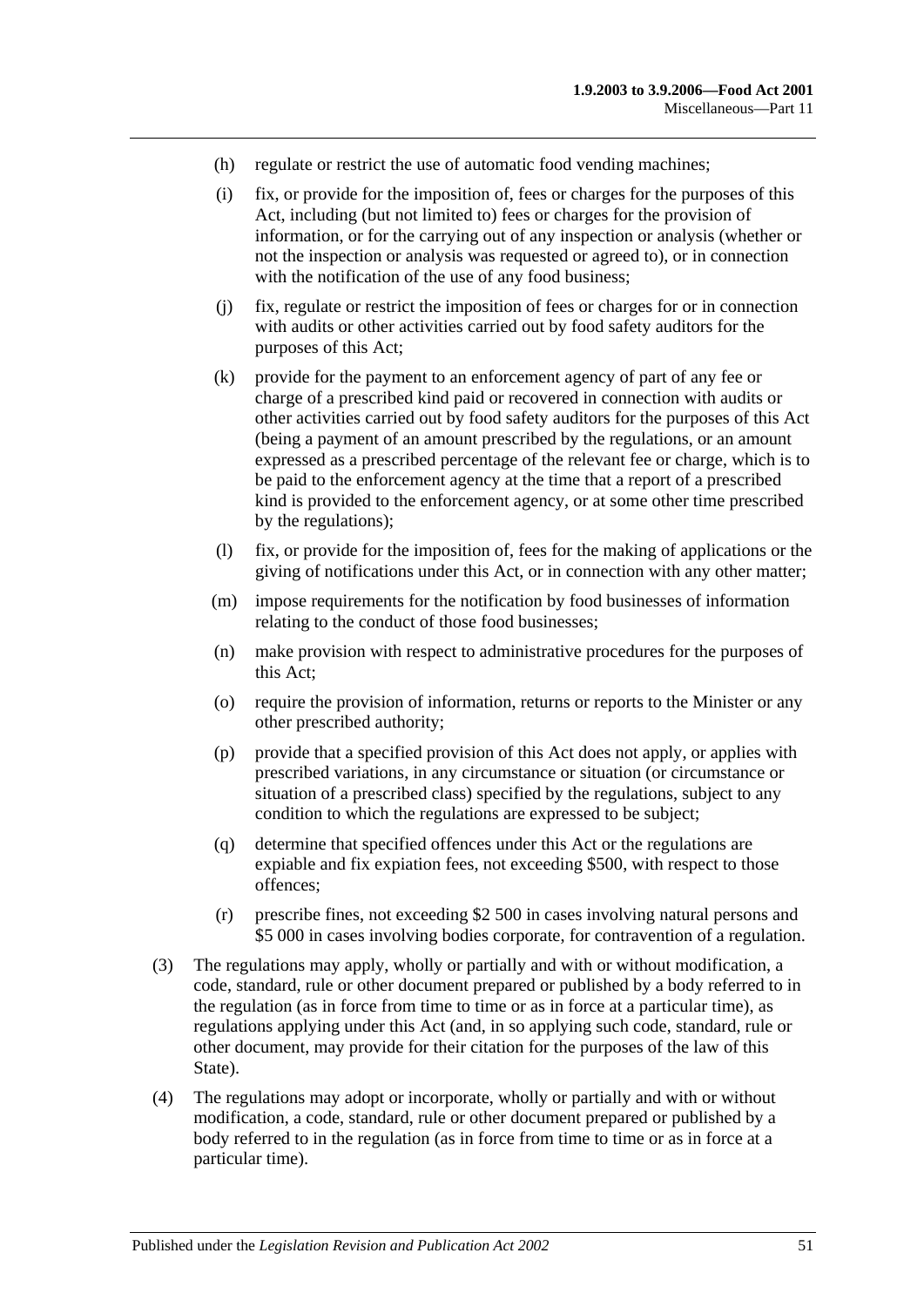- (5) Any regulations applying, adopting or incorporating a code, standard, rule or other document may contain such incidental, supplementary or transitional provisions as appear to the Governor to be necessary.
- (6) The regulations, or a code, standard, rule or other document applied, adopted or incorporated by the regulations, may—
	- (a) refer to or incorporate, wholly or partially and with or without modification, a code, standard, rule or other document prepared or published by a particular body (as in force from time to time or as in force at a particular time); and
	- (b) be of general or limited application; and
	- (c) make different provision according to the persons, things or circumstances to which they are expressed to apply; and
	- (d) provide that any matter or thing is to be determined, dispensed with, regulated or prohibited according to the discretion of the Minister or any other prescribed authority.

 $(7)$  If—

- (a) a code, standard, rule or other document is applied, adopted or incorporated by the regulations; or
- (b) the regulations, or a standard, rule or other document applied, adopted or incorporated by the regulations, refers to a code, standard, rule or other document prepared or published by a particular body,

then—

- (c) a copy of the code, standard, rule or other document must be kept available for inspection by members of the public, without charge and during normal office hours, at an office or offices specified by notice in the Gazette; and
- (d) in any legal proceedings, evidence of the contents of the code, standard, rule or other document may be given by production of a document purporting to be certified by or on behalf of the Minister as a true copy of the code, standard, rule or other document.

#### <span id="page-51-0"></span>**115—Savings and transitional regulations**

- (1) The Governor may make regulations containing provisions of a savings or transitional nature consequent on the enactment of this Act.
- (2) If such a regulation so provides, it has effect despite any provision of this Act.
- (3) A provision of a regulation made under this section may, if the regulation so provides, take effect from the date of assent to this Act or a later date.
- (4) To the extent to which any such provision takes effect from a date that is earlier than the date of its publication in the Gazette, the provision does not operate so as—
	- (a) to affect, in a manner prejudicial to any person (other than the State or an authority of the State), the rights of that person existing before the date of its publication; or
	- (b) to impose liabilities on any person (other than the State or an authority of the State) in respect of anything done or omitted to be done before the date of its publication.